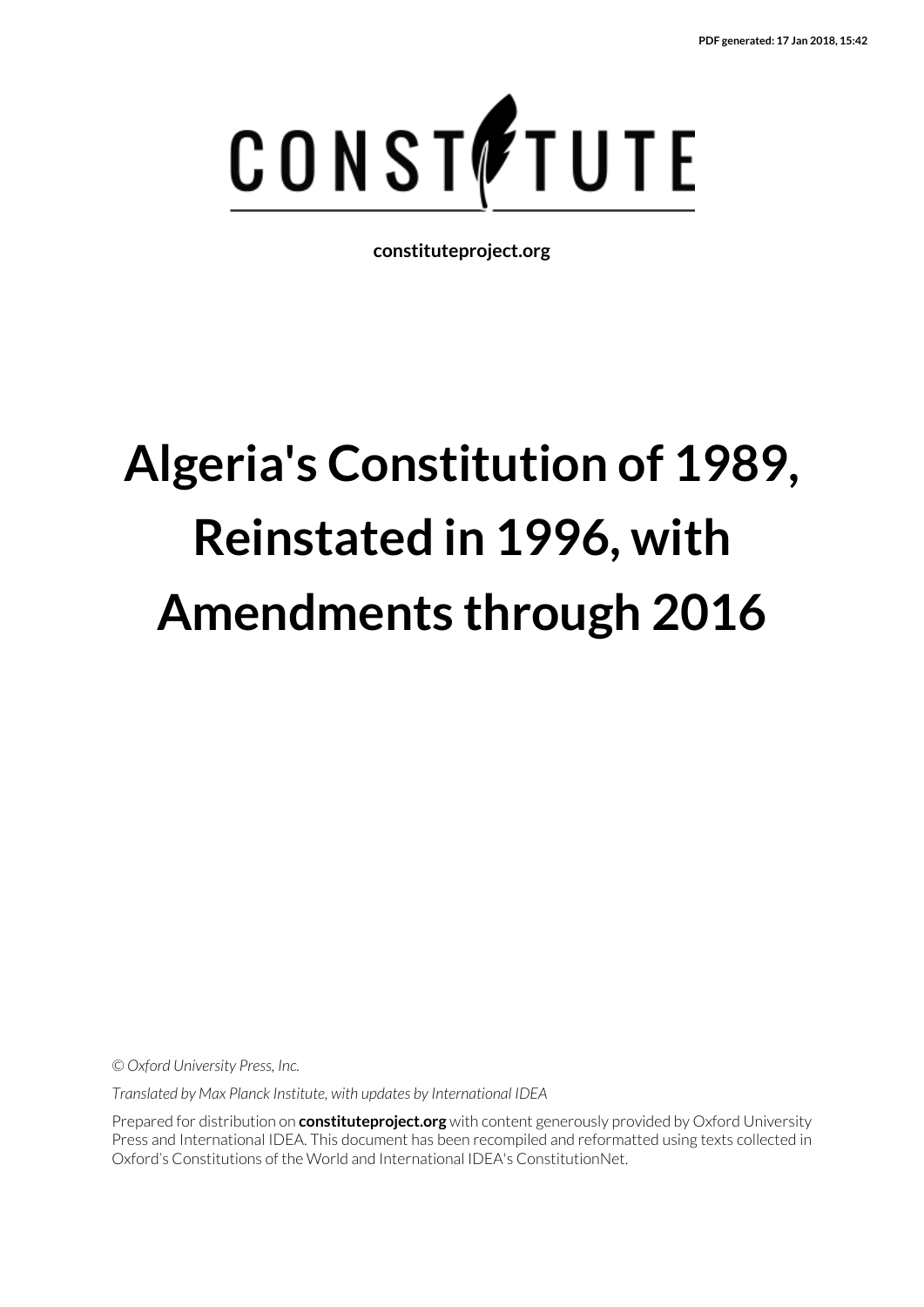### **Table of contents**

| TITLE I: THE GENERAL PRINCIPLES GOVERNING THE ALGERIAN SOCIETY 4 |
|------------------------------------------------------------------|
|                                                                  |
|                                                                  |
|                                                                  |
|                                                                  |
|                                                                  |
| TITLE II: THE ORGANIZATION OF THE POWERS17                       |
|                                                                  |
|                                                                  |
|                                                                  |
| TITLE III: CONTROL, MONITORING OF ELECTIONS AND CONSULTING       |
|                                                                  |
|                                                                  |
|                                                                  |
| CHAPTER III: THE CONSULTATIVE INSTITUTIONS 40                    |
| TITLE IV: CONSTITUTIONAL REVISION 42                             |
|                                                                  |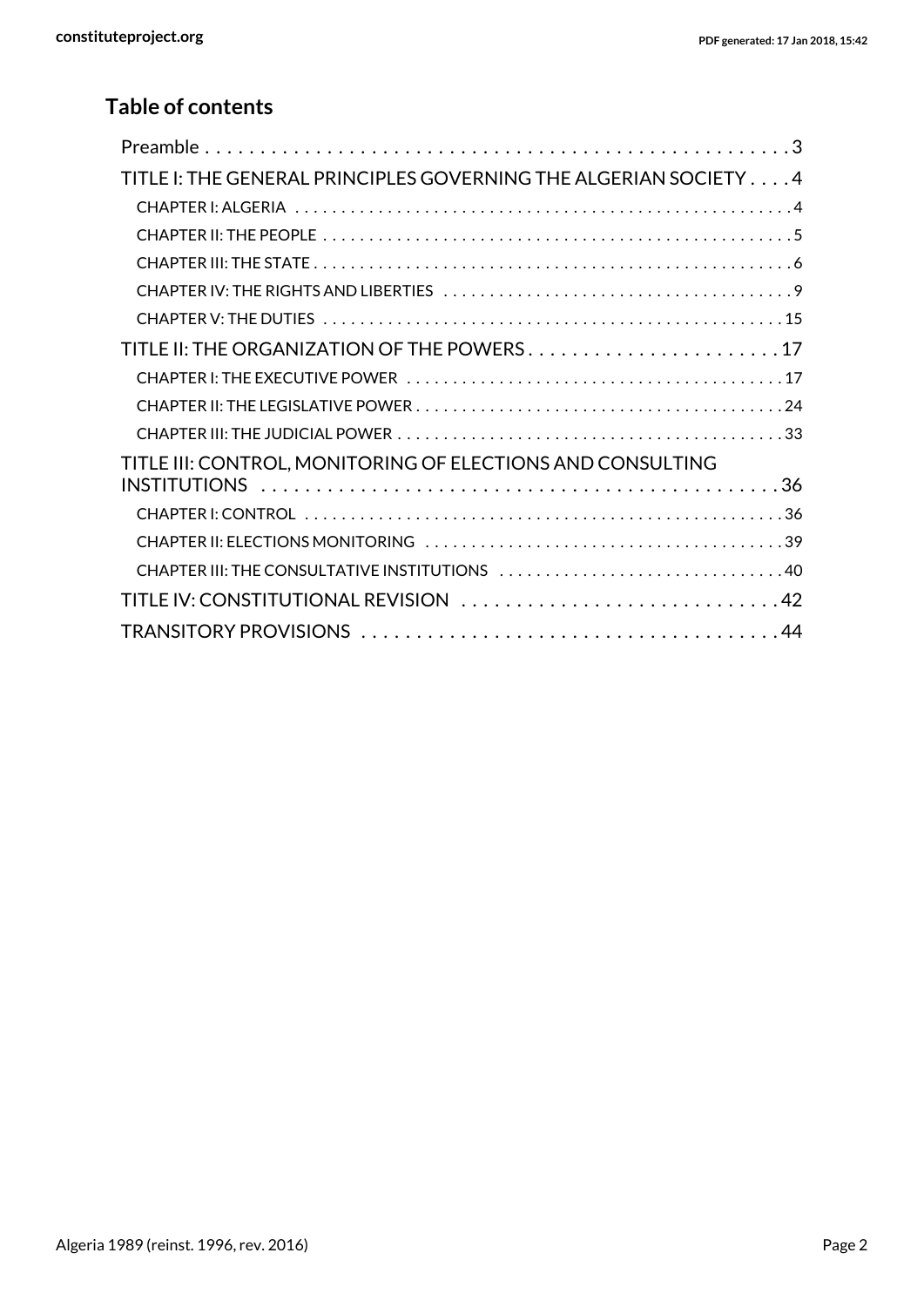Source of constitutional authority

• • • Reference to country's history

## <span id="page-2-4"></span><span id="page-2-2"></span><span id="page-2-1"></span><span id="page-2-0"></span>**Preamble**

The Algerian people is a free people, decided to remain free. Its history dates back thousands of years in a long chain of battles which have made Algeria forever a country of freedom and dignity. Placed in the heart of the great moments which the Mediterranean has known in the course of its history, Algeria has found in its sons, from the time of the Numidian Kingdom and the epic of Islam to the colonial wars, its heralds of liberty, unity and progress at the same time as the builders of democratic and prosperous states in the periods of grandeur and of peace.

November 1, 1954 was one of the crowns of its destiny, the result of its long resistance to the aggressions directed against its culture, its values and the fundamental components of its identity which are Islam, Arab-ness and Amazighité, each of which the state seeks to promote and develop; the first of November solidly anchored the battles waged in the glorious past of the Nation.

United in the national movement afterwards in the breast of the National Liberation Front, the Algerian people has spilled its blood in order to assume its collective destiny in the liberty and recovered cultural identity and to endow itself with authentically popular institutions.

Crowning the war by an independence paid for with the sacrifices of its best children, the Algerian people, under the leadership of the National Liberation Front and the National Liberation Army restores finally, in all its fullness, a modern and sovereign State.

Its faith in the collective choices has permitted its people to achieve decisive victories, marked by the recovery of national riches and the construction of a State for its exclusive service, exercising its powers in all independence and security against external pressure.

However, the Algerian people faced a real national tragedy which exposed the survival of the nation to risk. But thanks to its solid faith and commitment to its unity, the Algerian people decided to implement, with full sovereignty, and is determined to maintain a national peace and reconciliation policy that has given its fruits.

• Reference to fraternity/solidarity

<span id="page-2-3"></span>The people is determined to keep Algeria away from sedition, violence and all sorts of extremism, through the consolidation of its spiritual and civilized values, which call for dialogue, reconciliation and fraternity, while respecting the Constitution and the laws of the Republic.

Having always fought for freedom and democracy and while sticking to its national sovereignty and independence, the people intends, by this Constitution, to endow itself with institutions based on the participation of citizens in the conduct of public affairs and which realize social justice, equality and liberty of each and all, within the framework of a democratic republican state.

In approving this Constitution, the work of its own genius, reflection of its aspirations, fruit of its determination and product of profound social mutations, the people expresses and consecrates more solemnly than ever the primacy of law.

The Constitution is, above all. It is the fundamental law which guarantees the rights and the individual and collective liberties, protects the rule of free choice of the people and confers legitimacy on the exercise of powers, and establishes the democratic transition of government through free and fair elections.

The Constitution shall assure the separation of powers, independence of the judiciary, juridical protection and the control over the work of public authorities in a society in which legality reigns and permits the development of man in all dimensions.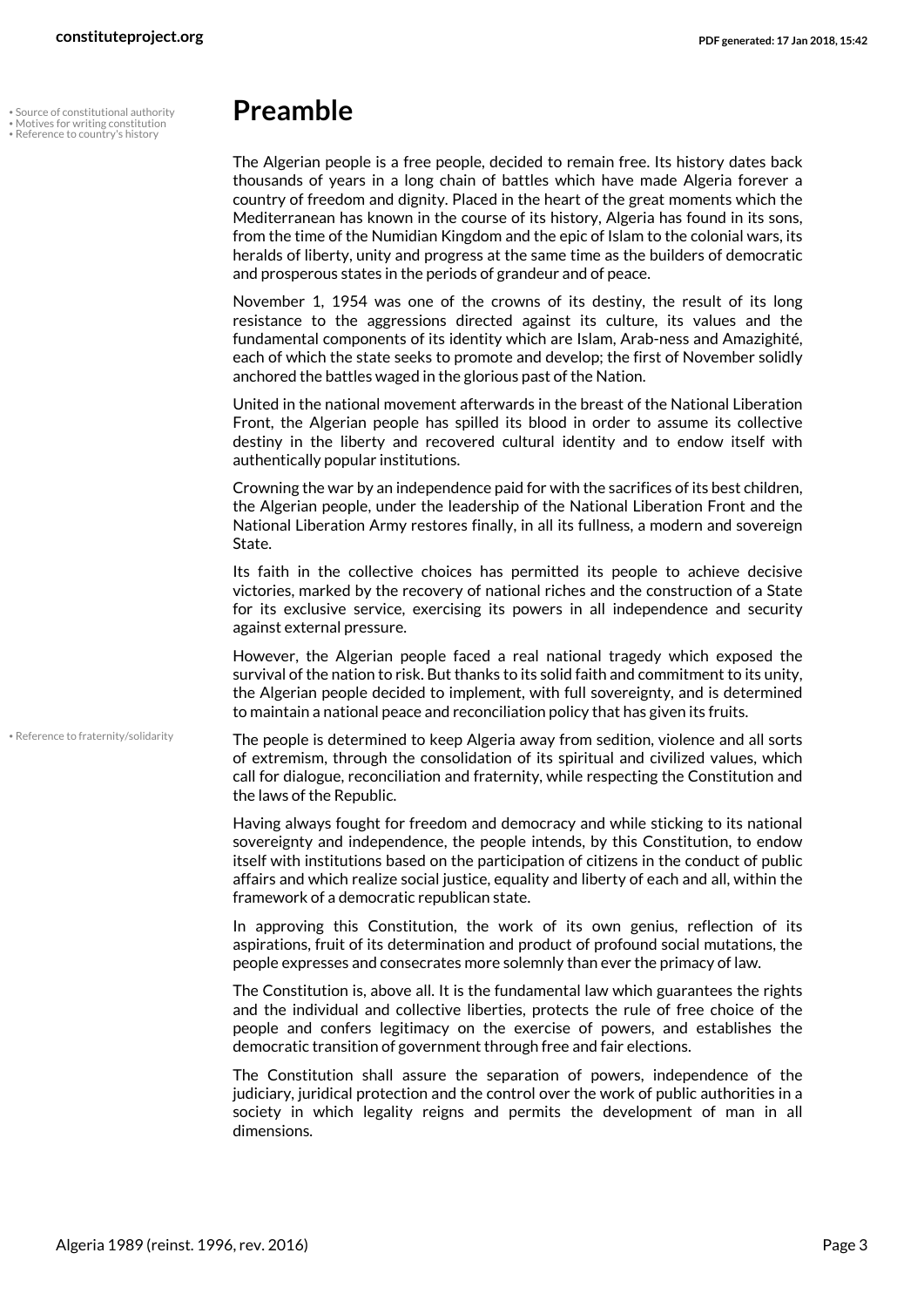• Protection of environment

<span id="page-3-8"></span><span id="page-3-7"></span><span id="page-3-5"></span><span id="page-3-3"></span><span id="page-3-2"></span>

|                                                                  | main beneficiary of this commitment.                                                                                                                                                                                                                                                                                                                  |  |  |
|------------------------------------------------------------------|-------------------------------------------------------------------------------------------------------------------------------------------------------------------------------------------------------------------------------------------------------------------------------------------------------------------------------------------------------|--|--|
| • Reference to fraternity/solidarity                             | Strong in its spiritual values, deeply ingrained, and its traditions of solidarity and<br>justice, the people is confident of its capacities to work fully for the cultural, social<br>and economic progress of the world, today and tomorrow.                                                                                                        |  |  |
| • Regional group(s)                                              | Algeria, land of Islam, integral part of the Great Maghreb Arab country,<br>Mediterranean and African, is honored by the radiance of its Revolution of<br>November 1 and the respect which the country has sought to achieve and preserve<br>by reason of its commitment to all the just causes of the world.                                         |  |  |
|                                                                  | The pride of the people, its sacrifices, its sense of responsibilities, its ancestral<br>attachment to liberty and social justice are the best guarantees of the respect for the<br>principles of this Constitution which it adopts and passes on to future generations,<br>the worthy inheritors of the pioneers and the builders of a free society. |  |  |
|                                                                  | This preamble shall be an integral part of this Constitution.                                                                                                                                                                                                                                                                                         |  |  |
|                                                                  | <b>TITLE I: THE GENERAL PRINCIPLES</b>                                                                                                                                                                                                                                                                                                                |  |  |
|                                                                  | <b>GOVERNING THE ALGERIAN SOCIETY</b>                                                                                                                                                                                                                                                                                                                 |  |  |
|                                                                  |                                                                                                                                                                                                                                                                                                                                                       |  |  |
|                                                                  | <b>CHAPTER I: ALGERIA</b>                                                                                                                                                                                                                                                                                                                             |  |  |
| • Type of government envisioned                                  | <b>Article 1</b>                                                                                                                                                                                                                                                                                                                                      |  |  |
|                                                                  | Algeria shall be a Democratic and People's Republic. It shall be one and indivisible.                                                                                                                                                                                                                                                                 |  |  |
|                                                                  |                                                                                                                                                                                                                                                                                                                                                       |  |  |
| · Official religion                                              | <b>Article 2</b>                                                                                                                                                                                                                                                                                                                                      |  |  |
|                                                                  | Islam shall be the religion of the State.                                                                                                                                                                                                                                                                                                             |  |  |
| · Official or national languages                                 | <b>Article 3</b>                                                                                                                                                                                                                                                                                                                                      |  |  |
|                                                                  | Arabic shall be the national and official language.                                                                                                                                                                                                                                                                                                   |  |  |
|                                                                  | Arabic shall remain the official language of the state.                                                                                                                                                                                                                                                                                               |  |  |
|                                                                  | A supreme council of Arabic language shall be created at the office of the President<br>of the Republic.                                                                                                                                                                                                                                              |  |  |
| • Reference to science                                           | The Supreme Council of the Arabic language shall, in particular, work on the<br>prosperity of the Arabic language, mainstreaming its use in scientific and<br>technological fields and encouraging translation into Arabic for this purpose.                                                                                                          |  |  |
| · Official or national languages<br>• Protection of language use | <b>Article 4</b>                                                                                                                                                                                                                                                                                                                                      |  |  |

protection of environment.

<span id="page-3-4"></span>The Algerian people shall remain sticking to its alternatives in order to reduce social inequalities, eliminate regional disparities and work to build a productive and competitive economy within the framework of sustainable development and

<span id="page-3-9"></span><span id="page-3-6"></span><span id="page-3-1"></span><span id="page-3-0"></span>The youth shall be at the heart of national commitment to overcoming the economic,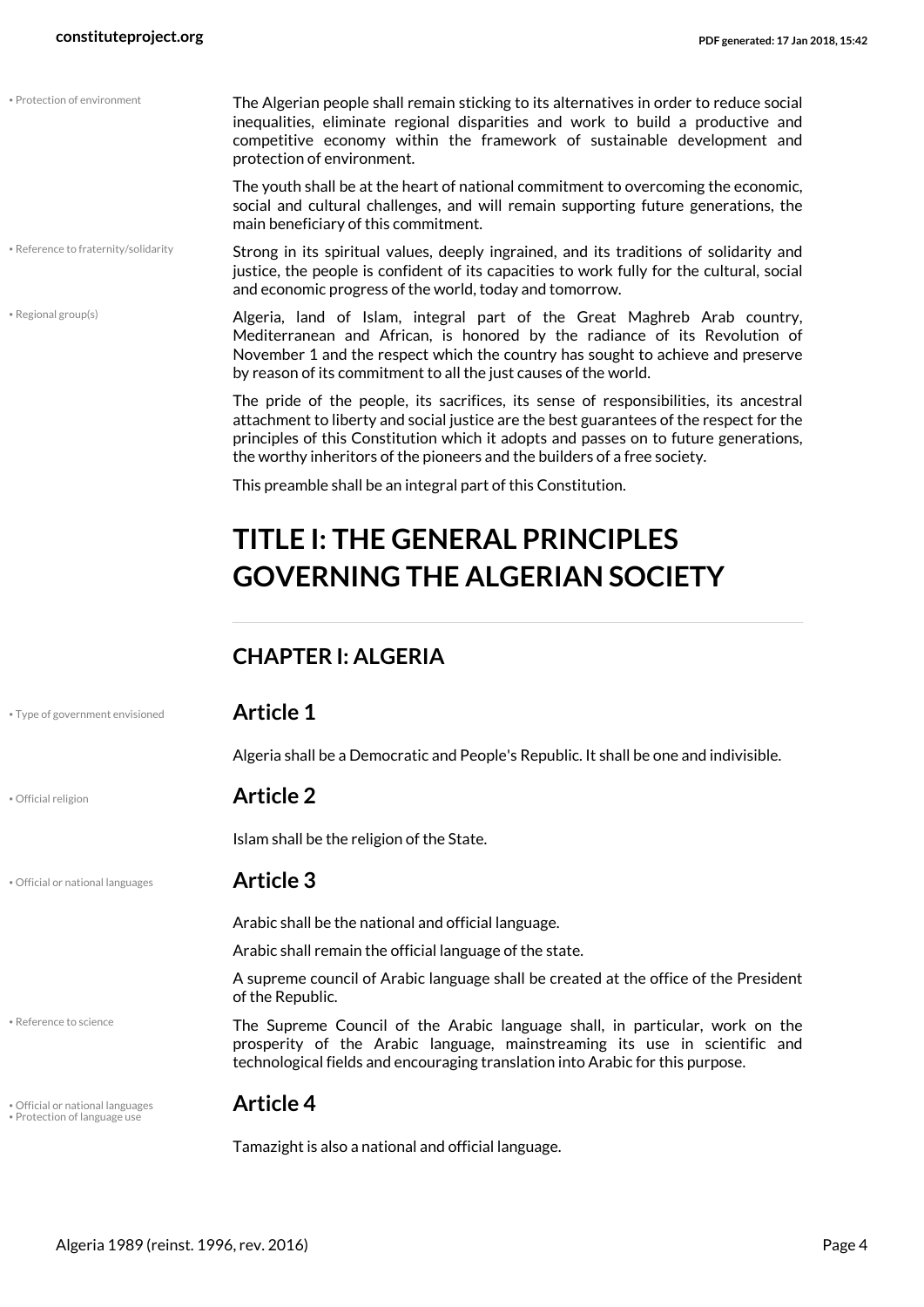The State shall work for its promotion and its development in all its linguistic varieties in use throughout the national territory.

An Algerian academy of Tamazight language shall be created at the office of the President of the Republic.

The Academy shall be based on the experts work and shall ensure the necessary requirements to promote the Tamazight language in order to be established as an official language at a later stage.

The implementation instructions of this Article shall be defined by virtue of an organic law.

<span id="page-4-2"></span>• National capital **Article 5**

The capital of the Republic shall be Algiers.

<span id="page-4-1"></span>• National anthem **Article 6**

• Reference to country's history

<span id="page-4-3"></span>The national emblem and the national anthem are achievements of the Revolution of November 1, 1954. They shall be unalterable.

These two symbols of the Revolution, having become those of the Republic, shall have the following characteristics:

- **1.** The national emblem shall be green and white with a star and a crescent moon placed at the centre.
- <span id="page-4-0"></span>**2.** The national anthem shall be "Quassaman" with all its verses.

The seal of the state shall be defined in a law.

### **CHAPTER II: THE PEOPLE**

#### **Article 7**

The people shall be the source of all authority. National sovereignty shall vest exclusively in the people.

#### **Article 8**

The constituent power shall belong to the people.

The people shall exercise its sovereignty also through the institutions which it shall establish.

The people shall exercise its sovereignty also by means of the referendum and through elected representatives.

The President of the Republic may have direct recourse to the expression of the will of the people.

### **Article 9**

The people shall establish institutions which have as their objective:

**•** the safeguarding and the consolidation of national sovereignty and independence;

<span id="page-4-4"></span>• Referenda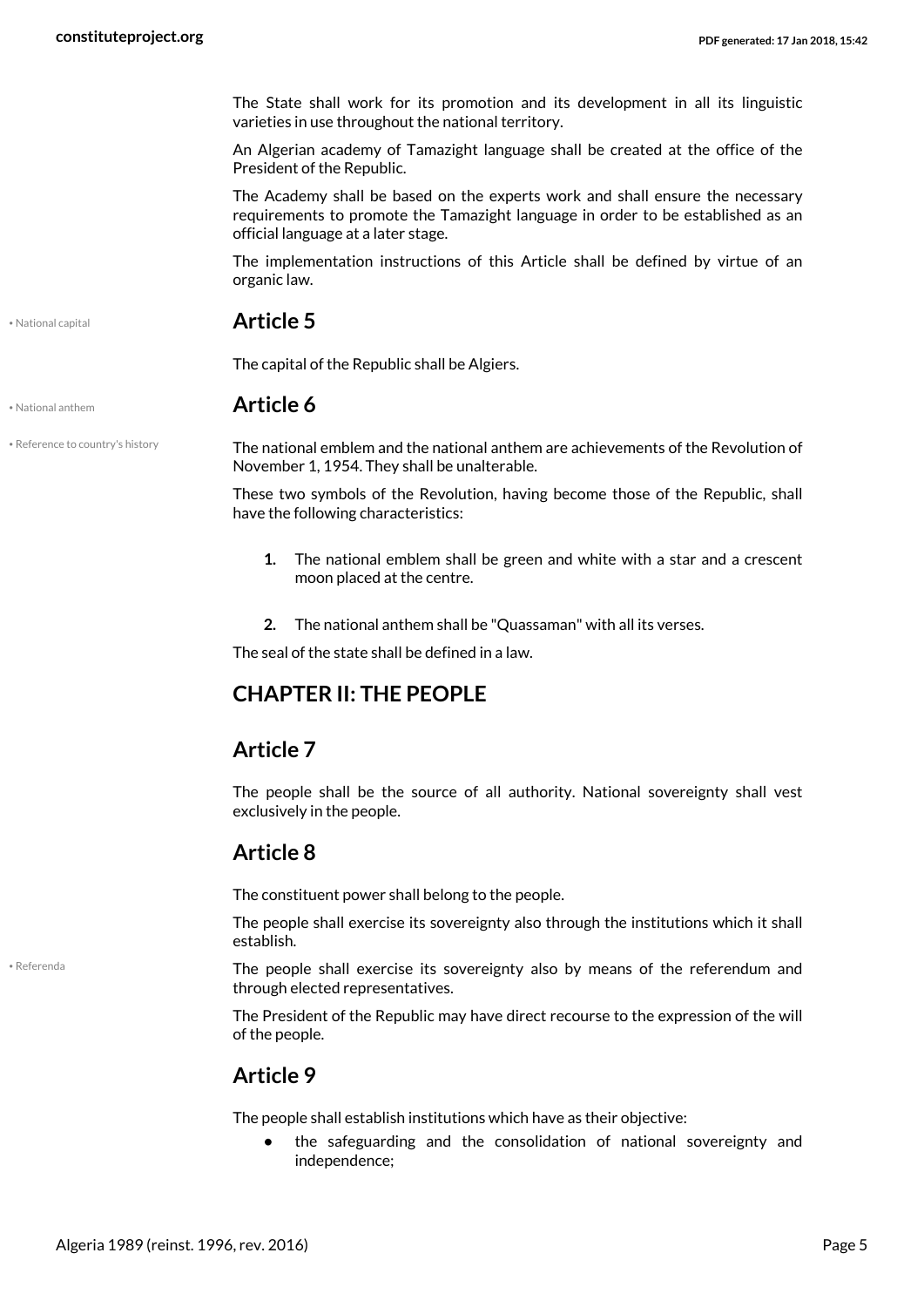<span id="page-5-5"></span>• Right to culture

<span id="page-5-4"></span>• Reference to science

• Reference to country's history

<span id="page-5-2"></span>• National motto

<span id="page-5-1"></span>• International law

- **•** the safeguarding and consolidation of national identity and national unity;
	- **•** the protection of fundamental rights and the social and cultural development of the Nation;
- the promotion of social justice:
- **•** the elimination of regional disparities;
- **•** encourage the development of an economy that values all natural, human and scientific capabilities of the nation;
- **•** the protection of the national economy against all forms of embezzlement, misappropriation, bribery, illegal trade, abuse, hoarding or illegal confiscation.

### **Article 10**

The institutions shall not indulge in:

- **•** feudal, regionalist and nepotistic practices;
- **•** the establishments of relations of exploitation and bonds of dependency;
- **•** practices contrary to Islamic morals and the values of the November Revolution.

#### <span id="page-5-3"></span>**Article 11**

The people shall choose their representatives freely.

The representation of the people shall have no other limits than those specified in the Constitution and the electoral law.

### <span id="page-5-0"></span>**CHAPTER III: THE STATE**

#### **Article 12**

The State derives its legitimacy and its existence from the will of the people. Its motto shall be: "By the People and for the People."

It shall be at the exclusive service of the People.

### **Article 13**

The sovereignty of the State shall extend to its territory, its air space and its waters.

The State shall also exercise its sovereign right established by international law over each of its different zones of maritime space which belong to it.

#### **Article 14**

In no case may it abandon or alienate a part of the national territory.

### **Article 15**

The State shall be founded on the principles of democratic organization, separation of powers and social justice.

The elected assembly shall constitute the framework within which the will of the people and the control of the action of the public powers shall be exercised.

The democratic state shall promote participation at the local communities levels.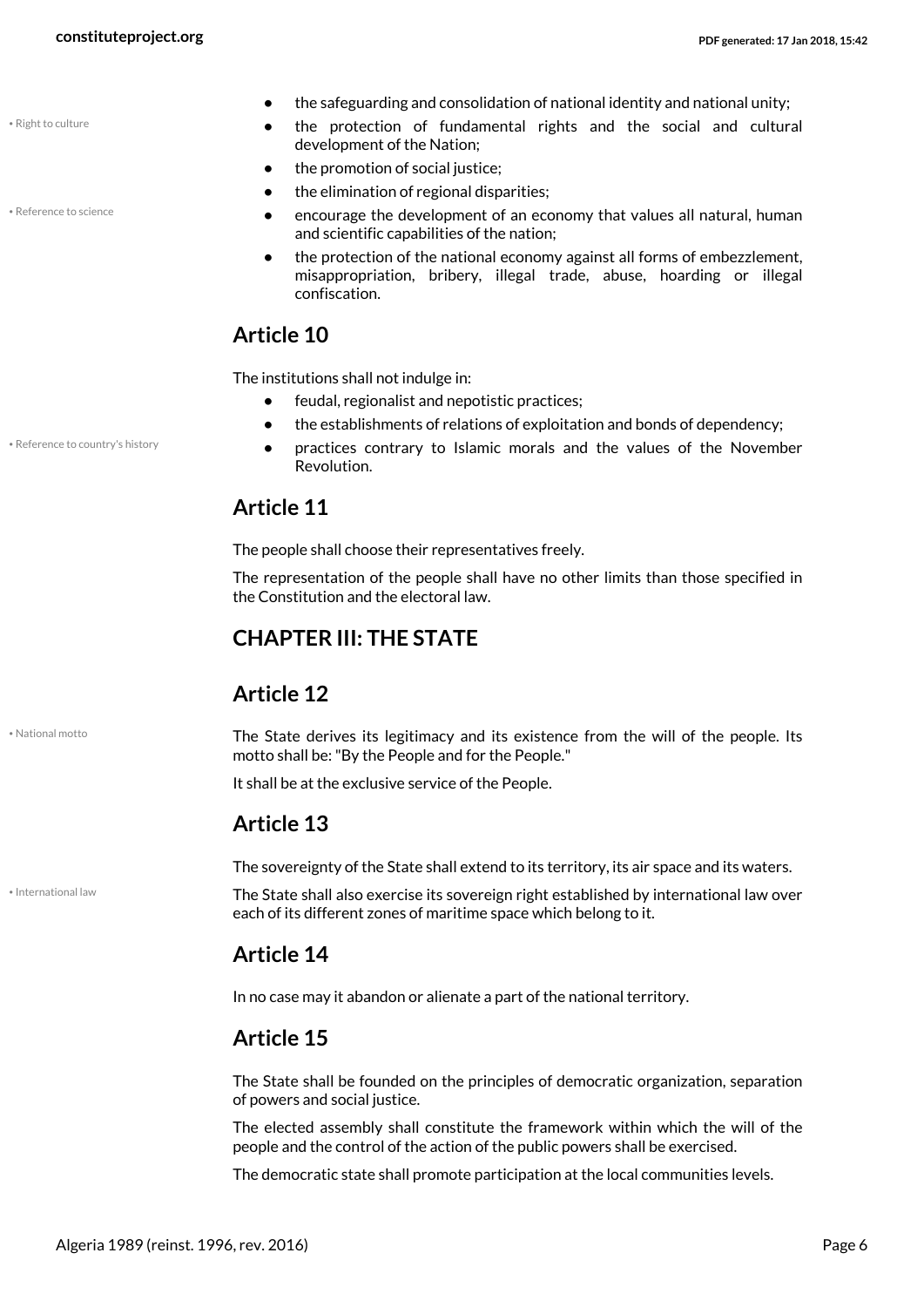<span id="page-6-0"></span>• Municipal government **Article 16** • Subsidiary unit government

<span id="page-6-4"></span>• Telecommunications

<span id="page-6-3"></span>The territorial communities are the commune and the wilaya. The commune is the basic community.

#### **Article 17**

The elected assembly shall constitute the basis of decentralization and the place for participation of the citizens in the conduct of public affairs.

#### • Ownership of natural resources **Article 18**

<span id="page-6-1"></span>Public property shall be an asset of the national community.

It shall encompass the subsoil, the mines and quarries, the sources of natural energy, the mineral, natural and living resources of the different zones, the national maritime zone, the waters and the forests.

In addition, it shall be established with respect to railroad, maritime and air transports, the posts and telecommunications, as well as all other assets specified by an Act of Parliament.

### **Article 19**

The state shall ensure the rationalized utilization and maintenance of natural resources for the benefit of future generations.

The state shall protect the farmers' lands.

The state shall also protect the public property related to water.

The modalities of implementing this Article shall be defined by the law.

#### **Article 20**

The national domain shall be defined by Act of Parliament.

It shall comprise the public and private domains of the State, the wilaya and the commune.

The management of the national domain shall be carried out in conformity with the law.

#### **Article 21**

The organization of external trade shall fall within the competence of the State.

An Act of Parliament shall determine the conditions of the exercise and control of foreign trade.

• Protection from expropriation **Article 22**

<span id="page-6-2"></span>Expropriation cannot be undertaken except within the framework of an Act of Parliament.

It shall give rise to just and equitable compensation.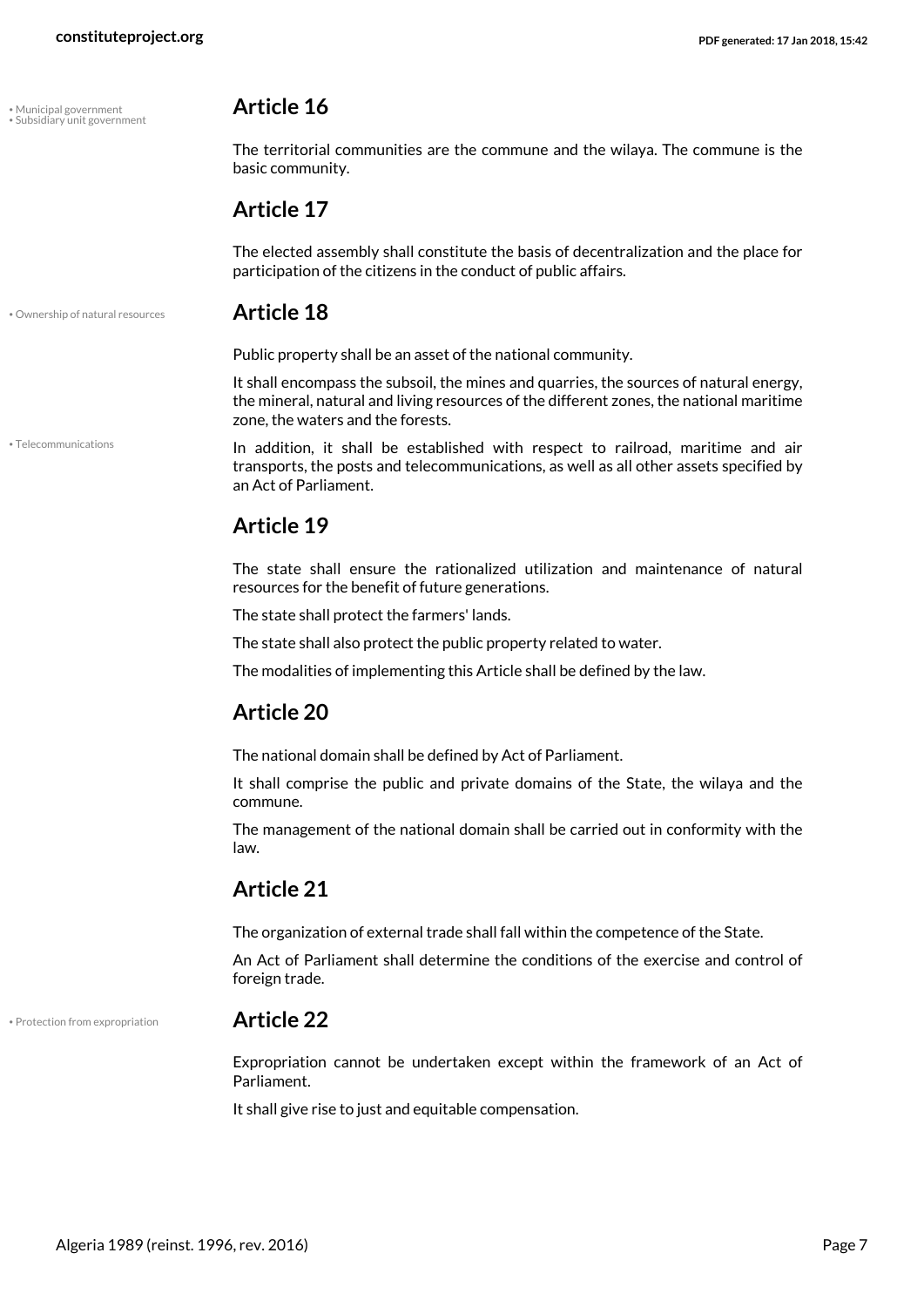• Earnings disclosure requirement • Municipal government

#### **Article 23**

The functions and assignments in State service institutions shall not constitute a source of enrichment or a means to serve private interests.

<span id="page-7-2"></span><span id="page-7-0"></span>Each person appointed in a higher position in the state or elected to a local council, or elected or appointed to a national council or national commission shall have to declare their possessions at the beginning of the job or custody and by its end.

The modalities of implementing this Article shall be defined by the law.

#### • Ultra-vires administrative actions **Article 24**

<span id="page-7-4"></span>The abuse of authority shall be punished by the law.

#### **Article 25**

The impartiality of the administration shall be guaranteed by the law.

#### **Article 26**

The State shall be responsible for the security of persons and possessions. It shall ensure the protection abroad of every citizen.

#### **Article 27**

<span id="page-7-1"></span>• International law

The State shall protect the rights and interests of citizens abroad, while respecting the international law and the agreements concluded with the host countries as well as the national legislation of the countries of the host countries.

The State shall ensure the preservation of the identity of the citizens living abroad, strengthen their ties with the nation and mobilize their contributions to the development of their country of origin.

#### **Article 28**

The consolidation and the development of the potential for the defense of the Nation shall have its organizational focus in the National People's Army.

The National People's Army shall have the permanent mission to safeguard national independence and the defense of national sovereignty.

It is charged to ensure the defense of the unity and territorial integrity of the country, as well as the protection of the territory, its air space and the different zones of its maritime zone.

#### **Article 29**

Algeria shall not resort to war to attack the legitimate sovereignty and the liberty of other peoples.

It shall endeavor to settle international differences by peaceful means.

• Reference to fraternity/solidarity **Article 30**

<span id="page-7-3"></span>Algeria shall extend its solidarity to all peoples who are fighting for political and economic liberation, for the right of self-determination and against all racial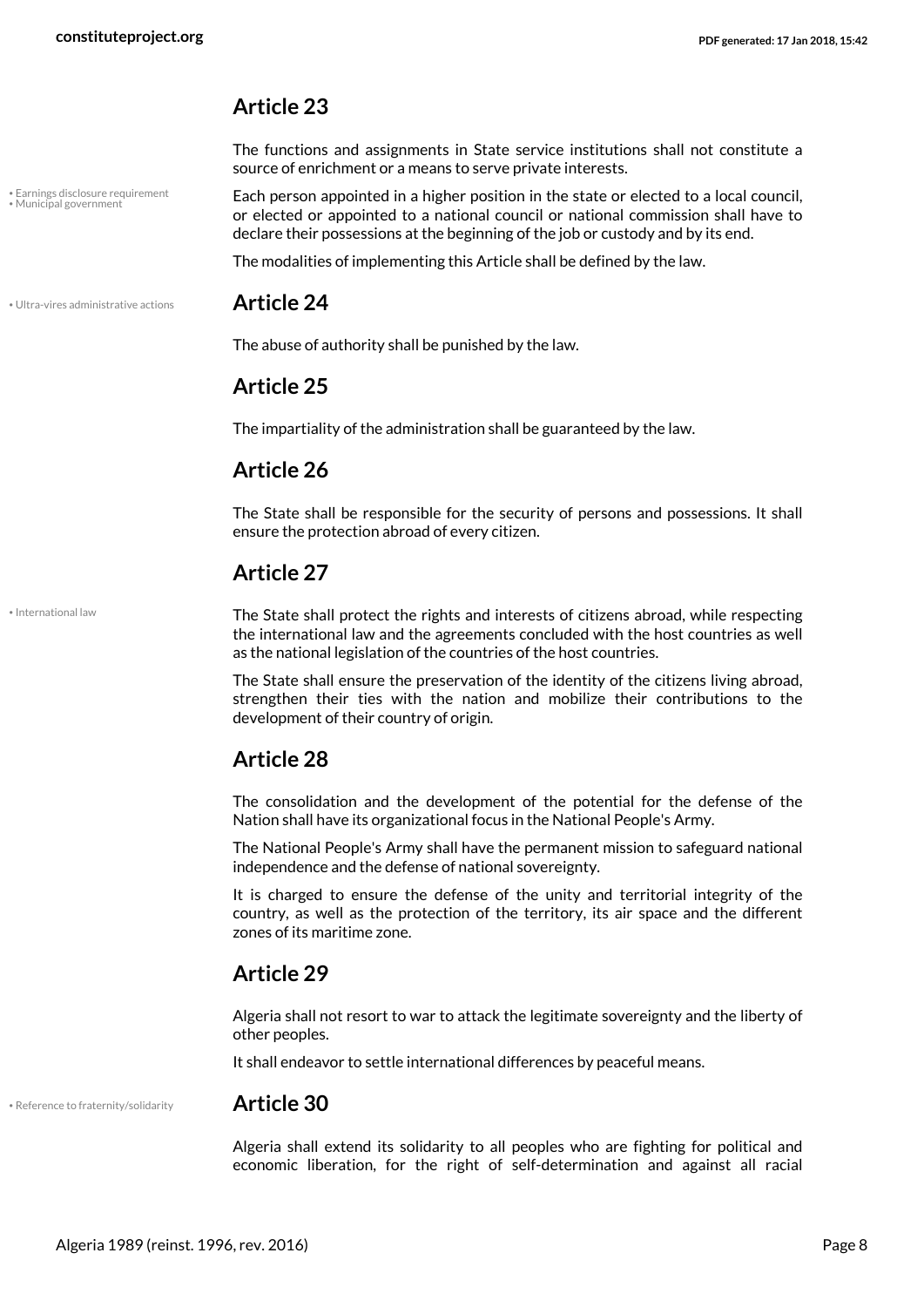discrimination.

## • International organizations **Article 31** • International human rights treaties

• Equality regardless of social status • Equality regardless of parentage

<span id="page-8-8"></span><span id="page-8-7"></span>

Algeria shall work for the reinforcement of international cooperation and for the development of amicable relations between the states on the basis of equality, mutual interest and noninterference in internal affairs. It recognizes the principles and objectives of the Charter of the United Nations.

## <span id="page-8-6"></span><span id="page-8-3"></span><span id="page-8-2"></span><span id="page-8-0"></span>**CHAPTER IV: THE RIGHTS AND LIBERTIES**

## • Equality regardless of gender **Article 32** • Equality regardless of creed or belief

• Equality regardless of parentage The citizens shall be equal before the law without any discrimination on the basis of birth, race, gender, opinion or any other personal or social condition or circumstances.

### <span id="page-8-5"></span><span id="page-8-4"></span>**Article 33**

. Requirements for birthright citizenship **Algerian citizenship shall be defined in an Act of Parliament.** 

<span id="page-8-10"></span><span id="page-8-9"></span><span id="page-8-1"></span>The conditions for the acquisition, retention, loss and revocation of Algerian citizenship shall be determined by the law.

<span id="page-8-12"></span>The institutions shall seek to ensure the equality of rights and duties of all citizens in suppressing the obstacles which obstruct the development of the human personality and impede the effective participation of all in the political, economic, social and cultural life.

### **Article 35**

The State shall work for the promotion of political rights of women by increasing their chances of access to representation in elected assemblies.

The modalities of application of this Article shall be determined by an Institutional Act.

## **Article 36**

The State shall work to promote gender equity in the labor market.

The State shall encourage the promotion of women in senior posts in public agencies and departments and at the level of institutions.

### **Article 37**

<span id="page-8-13"></span>The youth are a lively force in building the homeland.

• State support for children

The State shall ensure the provision of all requirements needed for developing and enhancing the youth capacities.

• Conditions for revoking citizenship • Requirements for naturalization

<span id="page-8-11"></span>• Right to culture **Article 34** • Right to development of personality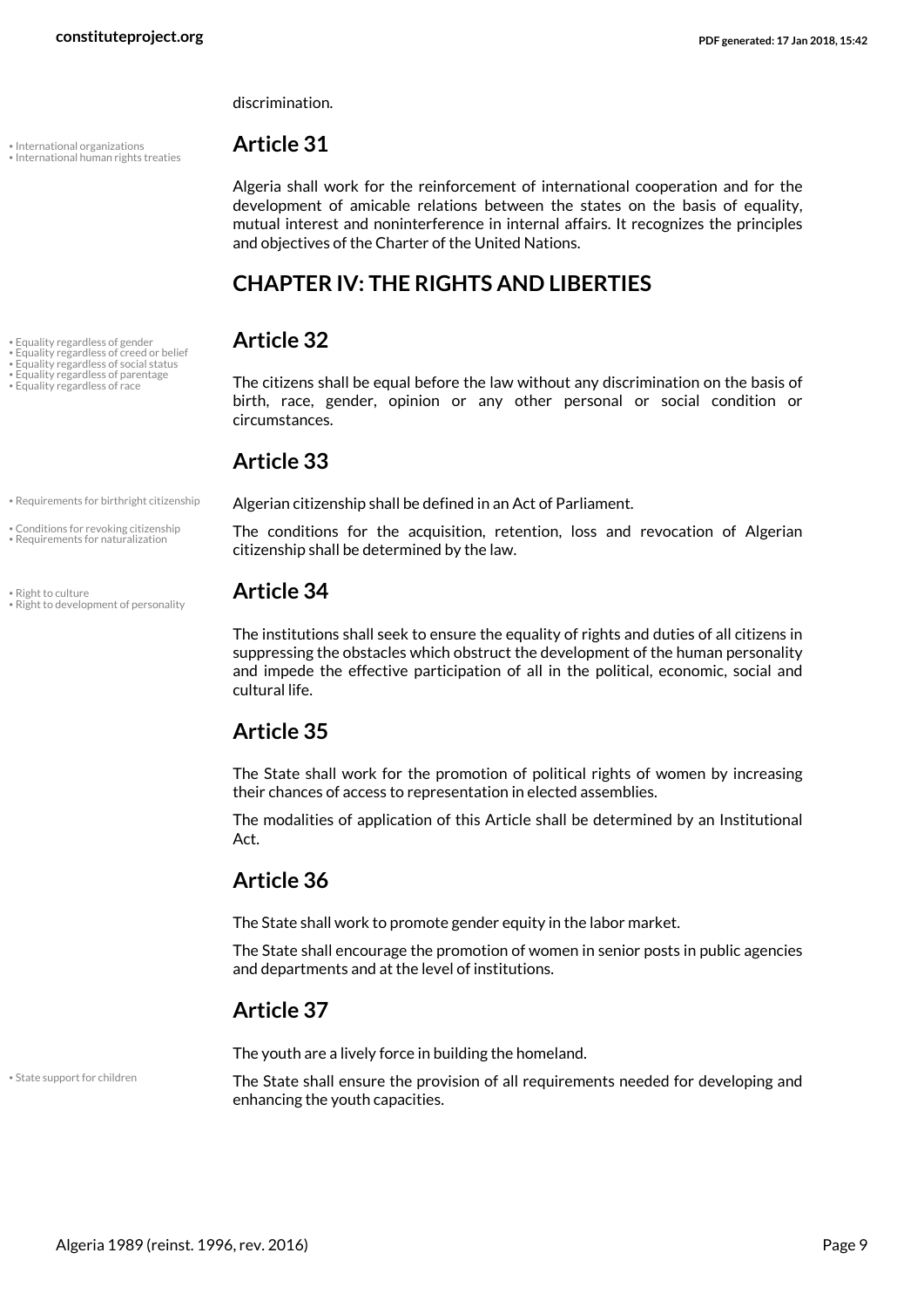#### • Inalienable rights **Article 38**

The fundamental liberties and the rights of man and of the citizen shall be guaranteed.

They shall constitute the common heritage of all Algerians, who have the task of transmitting it from generation to generation in its integrity and inviolability.

#### **Article 39**

The individual and collective defense of the fundamental Rights of Man and of individual and collective liberties shall be guaranteed.

#### **Article 40**

The State shall guarantee the inviolability of the human person.

<span id="page-9-3"></span>Any form of physical or moral violence or infringement of dignity shall be prohibited.

• Prohibition of cruel treatment **Cruel, inhuman or degrading treatment shall be suppressed by the law.** 

### **Article 41**

The infringements of rights and liberties as well as any physical or moral attacks on the integrity of the human person shall be punished by the law.

#### <span id="page-9-1"></span>• Freedom of religion **Article 42**

<span id="page-9-2"></span>• Inalienable rights **Integration of the freedom of conscience and the freedom of opinion shall be inviolable.** • Freedom of opinion/thought/conscience The free exercise of worship shall be guaranteed under the respect of law.

• Protection of consumers

Reference to art • Reference to science

• Regulation of evidence collection

#### • Right to establish a business **Article 43**

<span id="page-9-11"></span><span id="page-9-0"></span>The freedom of investment and commerce shall be guaranteed, and shall be exercised within the framework of the law.

The State shall improve the business environment, encourage without discrimination the development of enterprises to the benefit of national economic development.

<span id="page-9-10"></span><span id="page-9-4"></span>The State shall ensure the protection of the market. The law shall protect the consumer rights.

. Right to competitive marketplace **The law shall prohibit any monopoly and/or unfair competition.** 

#### **Article 44**

<span id="page-9-9"></span><span id="page-9-8"></span><span id="page-9-6"></span><span id="page-9-5"></span>The freedom of intellectual, artistic and scientific creativity shall be guaranteed to the citizen.

- . Provisions for intellectual property **The rights of authorship shall be protected by the law.** 
	- The seizure of any publication, recording or other means of communication and information may only be carried out on the basis of a judicial warrant.

Academic and research freedoms shall be guaranteed and exercised within the framework of the law. • Right to academic freedom

<span id="page-9-7"></span>The State shall promote and value scientific research to support the sustainable development of the nation. • Reference to science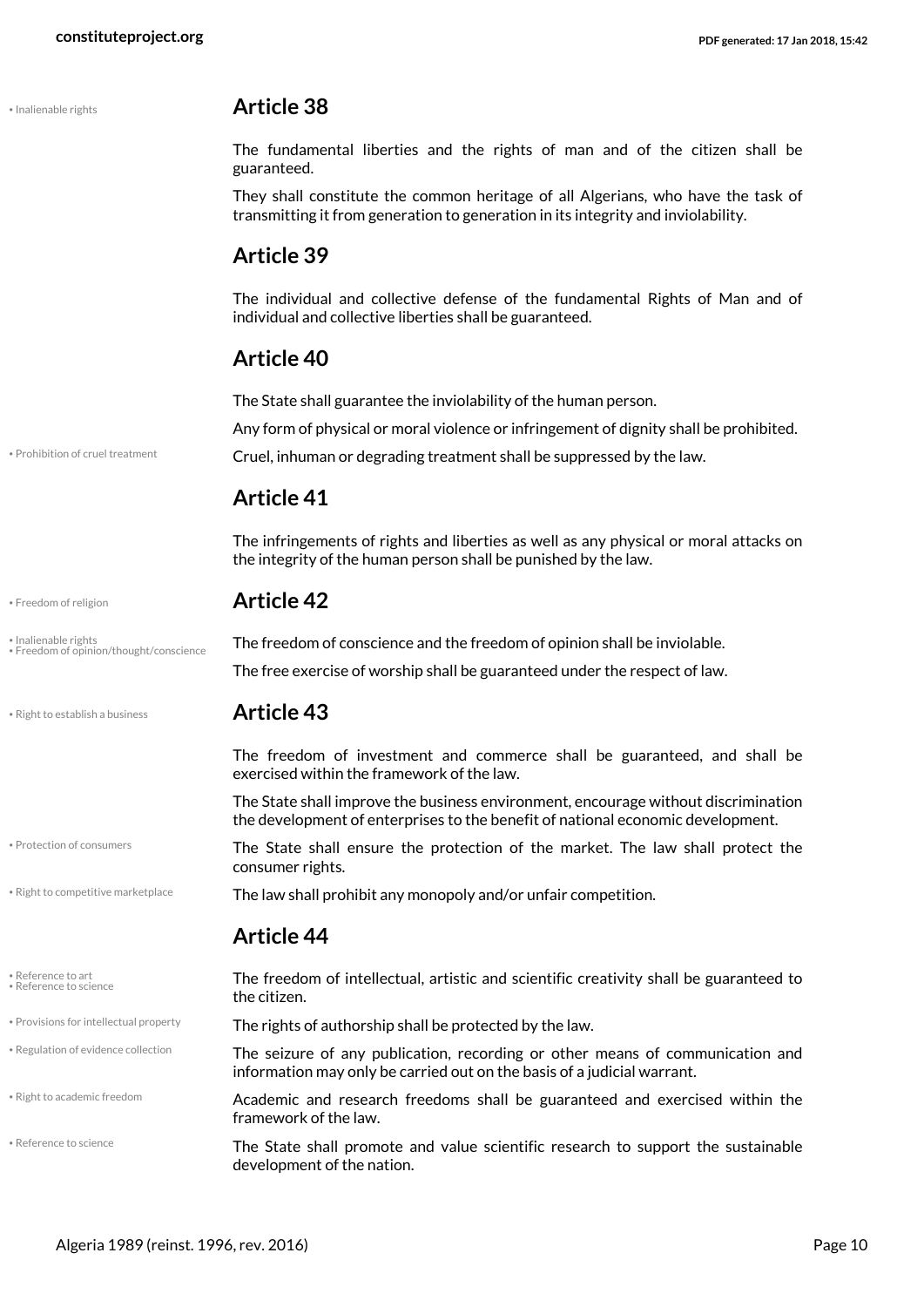<span id="page-10-5"></span>

#### • Right to culture **Article 45**

The citizens' right to culture shall be guaranteed.

The State shall protect and maintain the national, tangible and intangible cultural heritage.

## • Regulation of evidence collection **Article 46** • Right to privacy

The private life and the honor of the citizen shall be inviolable and protected by the law.

The secrecy of correspondence and private communications, in all their forms, shall be guaranteed.

These rights may not be compromised without a justified order by the judiciary. The law shall punish the violation of this provision.

The protection of natural persons while processing personal data is a fundamental right guaranteed by the law and its violation is punishable.

<span id="page-10-7"></span>• Regulation of evidence collection **Article 47** • Right to privacy

<span id="page-10-0"></span>

<span id="page-10-3"></span>

<span id="page-10-4"></span>The State shall guarantee the inviolability of the domicile.

No search can be made, except on the basis of a law and in conformity with its provisions.

A search may only be carried out on the basis of a warrant from the competent judicial authority.

## • Freedom of assembly **Article 48** • Freedom of association • Freedom of expression

<span id="page-10-2"></span><span id="page-10-1"></span>The freedoms of expression, association and assembly shall be guaranteed to the citizen.

#### • Freedom of assembly **Article 49**

Freedom of peaceful demonstration shall be guaranteed to citizens within the framework of the law which shall establish how this right can be exercised.

#### • Freedom of press **Article 50**

Freedom of printed and audio-visual press and through the media networks shall be guaranteed and may not be restricted by any form of prior control.

This freedom may not be used to prejudice other citizens' dignity, rights and liberties.

Unrestricted publication of information, ideas, pictures and opinions shall be guaranteed within the framework of the law with the respect of the nation's principles and religious, ethical and cultural values.

Press offenses may not be subject to liberty deprivation punishments.

<span id="page-10-6"></span>

#### • Right to information **Article 51**

Acquisition and transfer of information, documents and statistics shall be guaranteed to the citizens.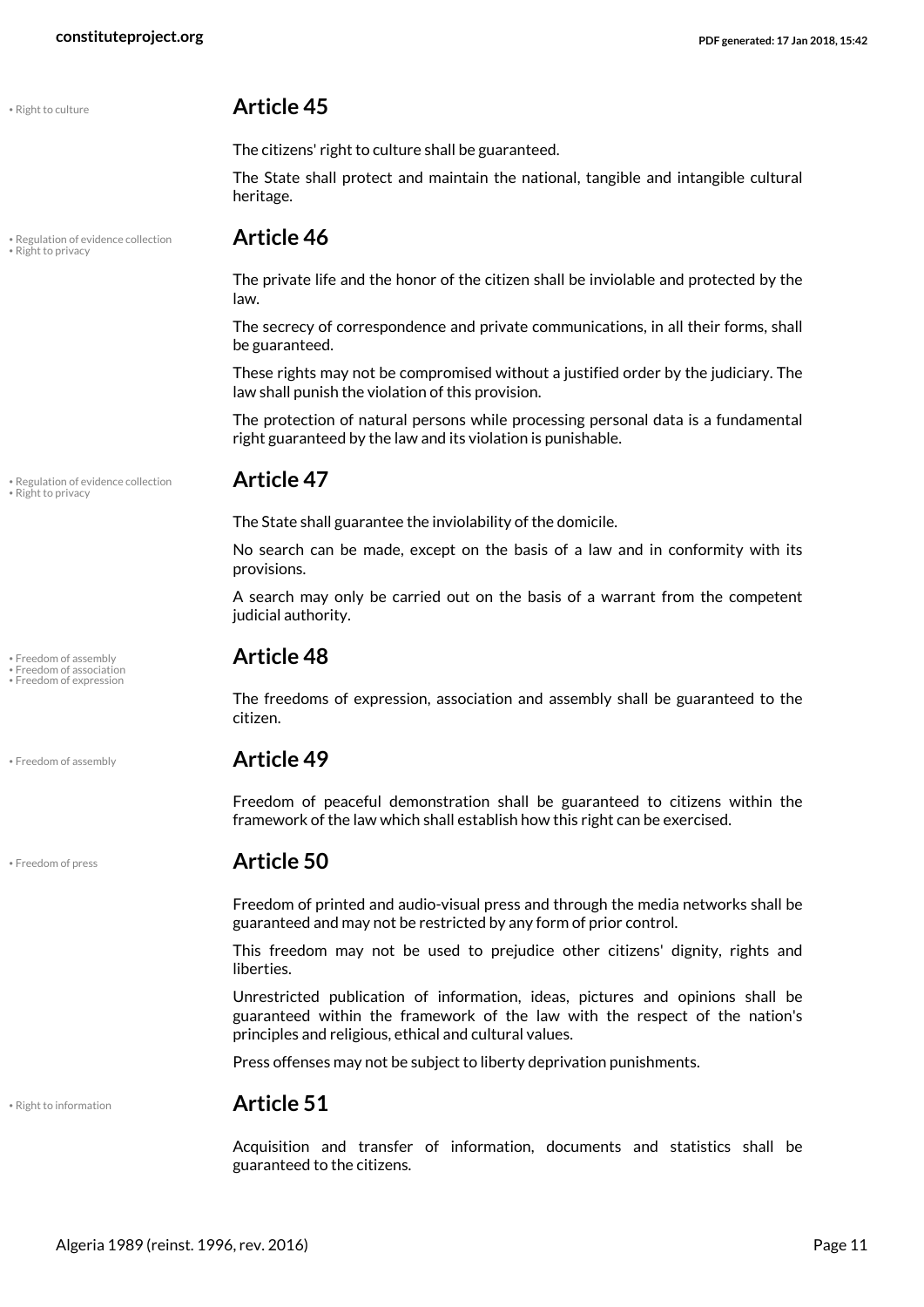Exercising this right may not prejudice the others' private life, their rights, legal contractual interests, and national security requirements.

<span id="page-11-4"></span>The law shall establish the modalities of exercising this right.

#### • Restrictions on political parties **Article 52**

• Right to form political parties **The right to establish political parties shall be recognized and guaranteed.** 

<span id="page-11-5"></span>However, this right may not be invoked in order to undermine fundamental liberties, the values and main elements of national identity, national unity, the security and integrity of the national territory, the independence of the country and the sovereignty of the people or the democratic and republican character of the State.

In accordance with the provisions of the present Constitution political parties may not be founded on a religious, linguistic, racial, sexual, corporatist or regional basis. • Prohibited political parties

> <span id="page-11-3"></span>Political parties may not have recourse to party political propaganda using the elements referred to in the previous paragraph.

> Any submission of political parties, under whatever form, to foreign interests or parties shall be forbidden.

No political party may resort to violence or constraint, of whatever nature or form.

Other obligations and duties shall be determined by an organic law.

#### **Article 53**

Accredited political parties shall indiscriminately benefit, while respecting the provisions of Article 52 above, from the following rights in particular:

- **•** Freedom of opinion, expression and association;
- **•** Time span in the state media proportionate to its representation at the national level;
- **•** Public funding, where appropriate, linked to their representation in the parliament, as established by the law;
- **•** Exercising power at the local and national levels through democratic transfer of power within the framework of this Constitution

The law shall establish the manner in which these provisions are implemented.

#### • Freedom of association **Article 54**

<span id="page-11-1"></span>The right to form associations shall be guaranteed by the law.

The State shall encourage the flourishing of the associative movement.

The conditions and modalities pertaining to the creation of associations shall be determined by an organic law.

#### • Freedom of movement **Article 55**

Every citizen enjoying all civil and political rights shall have the right to choose freely the place of residence and to move about on the national territory.

The right of entry and exit from the national territory shall be guaranteed.

These rights may only be restricted for a limited time and by virtue of a justified decision by the judiciary.

• Campaign financing

<span id="page-11-0"></span>• Campaign financing

<span id="page-11-2"></span>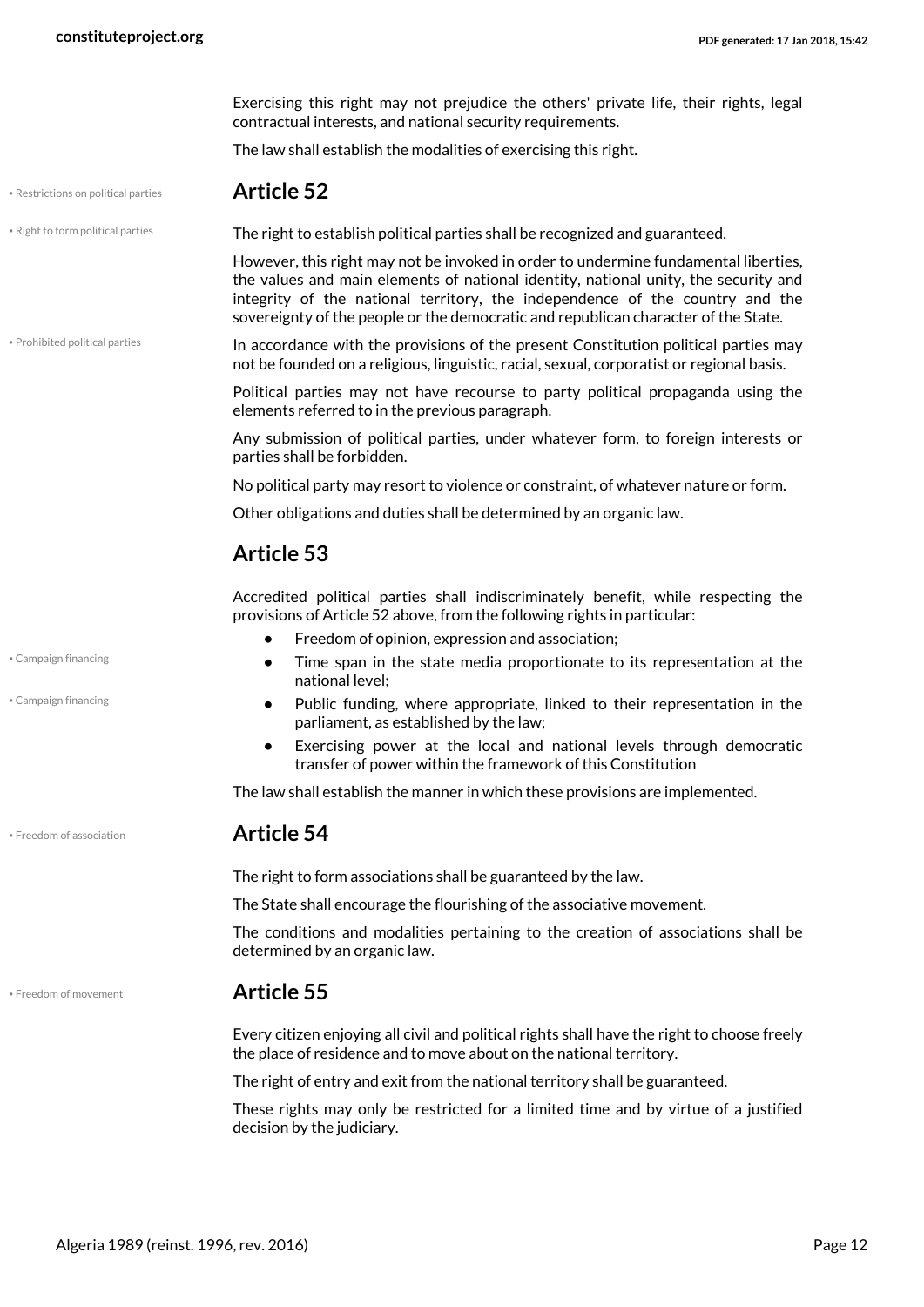<span id="page-12-3"></span><span id="page-12-1"></span><span id="page-12-0"></span>

| · Presumption of innocence in trials                                             | Article 56                                                                                                                                                                                   |  |  |
|----------------------------------------------------------------------------------|----------------------------------------------------------------------------------------------------------------------------------------------------------------------------------------------|--|--|
|                                                                                  | Every person shall be presumed innocent until he or she has been found guilty by a<br>regular court through a due process ensuring the necessary guarantees for his/her<br>defense.          |  |  |
| · Right to counsel                                                               | <b>Article 57</b>                                                                                                                                                                            |  |  |
|                                                                                  | Needy persons shall have the right to legal assistance. The law shall define the<br>conditions of applying this provision.                                                                   |  |  |
| . Protection from ex post facto laws<br>. Principle of no punishment without law | <b>Article 58</b>                                                                                                                                                                            |  |  |
|                                                                                  | No one may be considered guilty except by virtue of a law duly promulgated before<br>the commission of the incriminating act.                                                                |  |  |
| · Protection from unjustified restraint                                          | <b>Article 59</b>                                                                                                                                                                            |  |  |
|                                                                                  | No one may be pursued, arrested or detained except under the conditions<br>determined by statute and in accordance with the forms prescribed by it.                                          |  |  |
|                                                                                  | Temporary detention is an exceptional measure and its causes, duration and renewal<br>terms shall be determined by the law.                                                                  |  |  |
|                                                                                  | The law shall punish the acts and exercises of arbitrary detention.                                                                                                                          |  |  |
|                                                                                  | Article 60                                                                                                                                                                                   |  |  |
| • Protection from unjustified restraint                                          | In the case of a criminal investigation detention shall be subject to judicial control<br>and may not exceed forty-eight hours.                                                              |  |  |
|                                                                                  | The person detained shall have the right to get in touch with his family immediately.                                                                                                        |  |  |
| · Right to counsel                                                               | The person detained shall be notified of their right to seek legal assistance. The judge<br>may limit the exercise of this right under exceptional circumstances to be stated by<br>the law. |  |  |
|                                                                                  | An extension of the detention may take place only exceptionally and in accordance<br>with the conditions specified by the law.                                                               |  |  |
|                                                                                  | At the end of the detention a medical examination shall be performed on the<br>detained person if the latter so requests; in any case he or she has to be informed of<br>this right.         |  |  |
| • Privileges for juveniles in criminal process                                   | Medical examination shall be obligatory for the minors.                                                                                                                                      |  |  |
|                                                                                  | The law shall define the modalities of implementing this article.                                                                                                                            |  |  |
| · Protection from false imprisonment                                             | <b>Article 61</b>                                                                                                                                                                            |  |  |
|                                                                                  | Judicial error shall give rise to compensation by the State.                                                                                                                                 |  |  |
|                                                                                  | The statute shall determine the conditions and modalities of the compensation.                                                                                                               |  |  |
| • Restrictions on voting                                                         | <b>Article 62</b>                                                                                                                                                                            |  |  |
|                                                                                  |                                                                                                                                                                                              |  |  |

<span id="page-12-7"></span><span id="page-12-6"></span><span id="page-12-5"></span><span id="page-12-4"></span><span id="page-12-2"></span>Every citizen meeting the legal requirements shall have the right to vote and to be elected.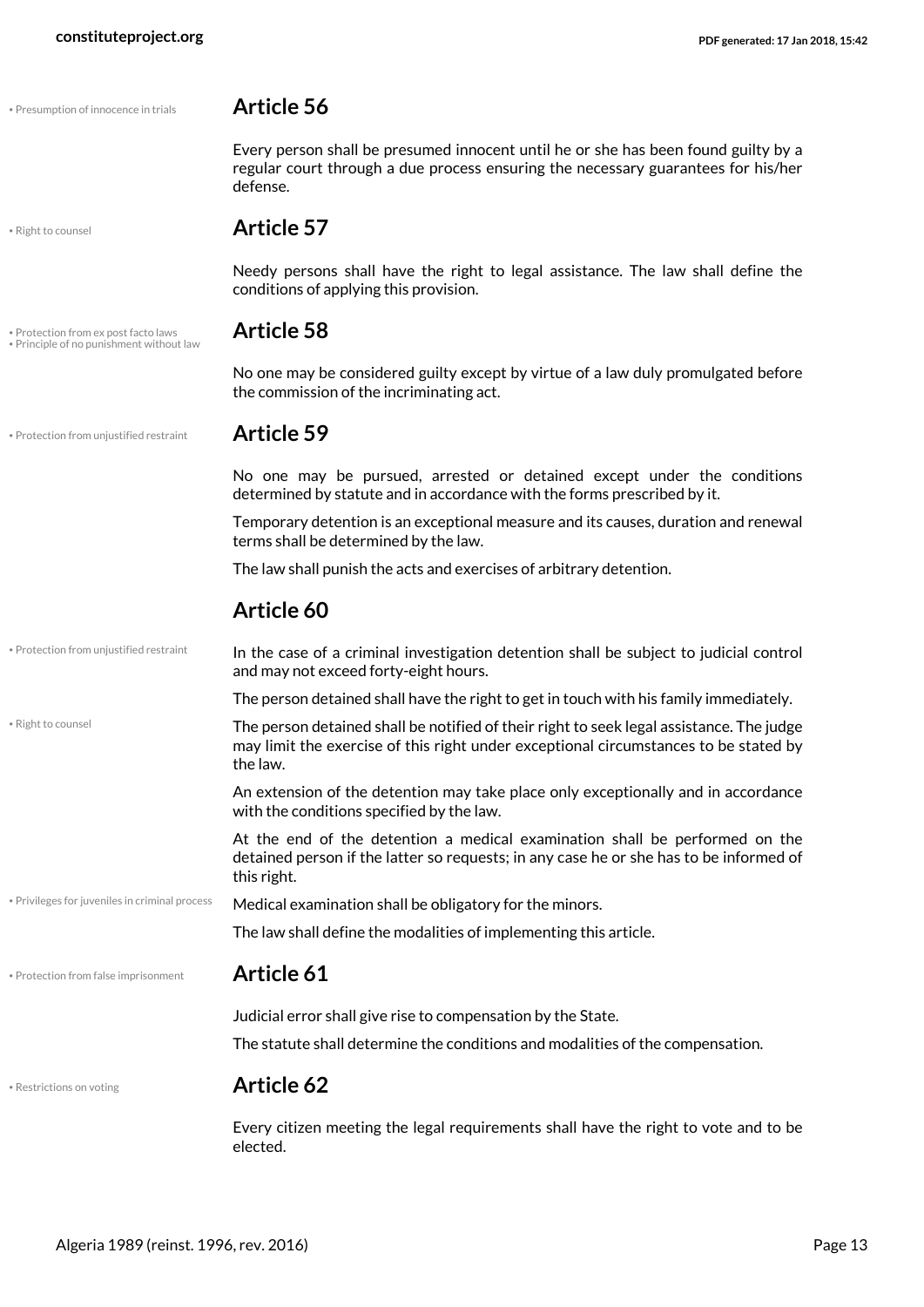#### **Article 63**

| • Civil service recruitment |
|-----------------------------|
|-----------------------------|

<span id="page-13-1"></span>Equal access to functions and employment in the State shall be guaranteed to all citizens, without conditions other than those established by the law.

Enjoying the Algerian nationality exclusively shall be a precondition to assume senior responsibilities in the state and political positions.

#### <span id="page-13-10"></span>**Article 64**

<span id="page-13-11"></span><span id="page-13-9"></span><span id="page-13-8"></span><span id="page-13-7"></span><span id="page-13-6"></span><span id="page-13-5"></span><span id="page-13-4"></span><span id="page-13-3"></span><span id="page-13-2"></span><span id="page-13-0"></span>

| . Right to own property          | Private property shall be guaranteed.                                                                                                                    |  |  |  |  |
|----------------------------------|----------------------------------------------------------------------------------------------------------------------------------------------------------|--|--|--|--|
| . Right to transfer property     | The right of inheritance shall be guaranteed.                                                                                                            |  |  |  |  |
|                                  | The holdings of the religious (wakf) and other foundations shall be recognized. Their<br>use for the established purposes shall be protected by the law. |  |  |  |  |
|                                  | Article 65                                                                                                                                               |  |  |  |  |
|                                  | The right to education shall be guaranteed.                                                                                                              |  |  |  |  |
| • Free education                 | Public education shall be free within the conditions fixed by the law.                                                                                   |  |  |  |  |
| • Compulsory education           | Primary education shall be compulsory.                                                                                                                   |  |  |  |  |
|                                  | The State shall organize the national educational system.                                                                                                |  |  |  |  |
| • Access to higher education     | The State shall protect equal access to schooling and professional training.                                                                             |  |  |  |  |
| · Right to health care           | Article 66                                                                                                                                               |  |  |  |  |
|                                  | All citizens shall have the right to healthcare.                                                                                                         |  |  |  |  |
|                                  | The State shall ensure the prevention from and fight against epidemic and endemic<br>illnesses.                                                          |  |  |  |  |
|                                  | The State shall ensure the provision of treatment for indigent persons.                                                                                  |  |  |  |  |
| • Right to shelter               | Article 67                                                                                                                                               |  |  |  |  |
|                                  | The State shall encourage the construction of houses.                                                                                                    |  |  |  |  |
|                                  | The State shall facilitate the access of disadvantaged groups to housing.                                                                                |  |  |  |  |
| · Protection of environment      | Article 68                                                                                                                                               |  |  |  |  |
|                                  | Citizens shall have the right to a healthy environment.                                                                                                  |  |  |  |  |
|                                  | The State shall work to maintain the environment.                                                                                                        |  |  |  |  |
|                                  | The law shall define the environment protection duties of natural and legal persons.                                                                     |  |  |  |  |
|                                  | Article 69                                                                                                                                               |  |  |  |  |
| · Right to work                  | All citizens shall have the right to work.                                                                                                               |  |  |  |  |
| . Right to safe work environment | The right to protection, security and hygiene at work shall be guaranteed by the law.                                                                    |  |  |  |  |
| · Right to rest and leisure      | The right to rest shall be guaranteed. Statute shall determine the modalities of its<br>exercise.                                                        |  |  |  |  |
|                                  | The law shall guarantee the worker's right to social security.                                                                                           |  |  |  |  |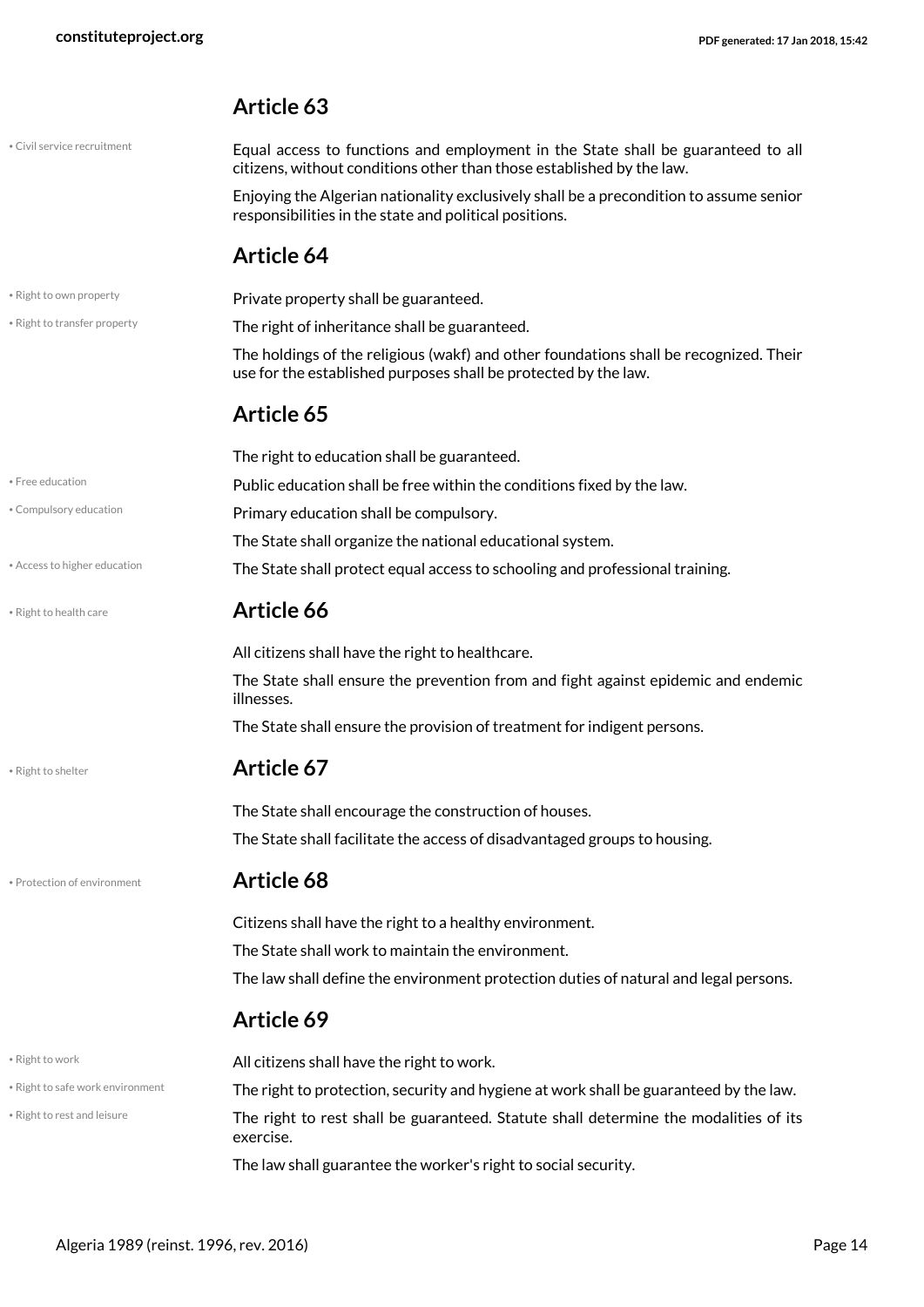<span id="page-14-7"></span><span id="page-14-6"></span><span id="page-14-4"></span><span id="page-14-2"></span>

| · Limits on employment of children       | Employment of children under the age of 16 is punishable by law.                                                                                                                                               |
|------------------------------------------|----------------------------------------------------------------------------------------------------------------------------------------------------------------------------------------------------------------|
| · Right to work                          | The State shall promote apprenticeship and develop policies to assist in the creation<br>of jobs.                                                                                                              |
| . Right to join trade unions             | <b>Article 70</b>                                                                                                                                                                                              |
|                                          | The right to establish trade unions shall be recognized for all citizens.                                                                                                                                      |
| · Right to strike                        | <b>Article 71</b>                                                                                                                                                                                              |
|                                          | The right to strike shall be recognized. It shall be exercised within the framework<br>established by the law.                                                                                                 |
|                                          | The law may prohibit or restrict the exercise of the right to strike in the fields of<br>national defense and security, or for services and public activities which are of vital<br>interest to the community. |
|                                          | <b>Article 72</b>                                                                                                                                                                                              |
| • Right to found a family                | The family shall enjoy the protection of the State and of the society.                                                                                                                                         |
| · Rights of children                     | The family, the society and the State shall protect the rights of the child.                                                                                                                                   |
| • State support for children             | The State shall care for abandoned children or those of of unknown parentage.                                                                                                                                  |
| · Rights of children                     | The law prohibits violence against children.                                                                                                                                                                   |
|                                          | The State shall facilitate the access of vulnerable people with special needs to the<br>rights granted for all citizens, and their integration in social life.                                                 |
| • State support for the elderly          | The State shall protect the family and the elderly people.                                                                                                                                                     |
|                                          | The law defines the conditions and modalities of implementing these provisions.                                                                                                                                |
| . Right to reasonable standard of living | <b>Article 73</b>                                                                                                                                                                                              |
|                                          | The living conditions of the citizens who cannot yet work or can no longer or never<br>again work shall be guaranteed.                                                                                         |
|                                          | <b>CHAPTER V: THE DUTIES</b>                                                                                                                                                                                   |

#### <span id="page-14-10"></span><span id="page-14-9"></span><span id="page-14-8"></span><span id="page-14-3"></span>• Duty to obey the constitution **Article 74**

<span id="page-14-5"></span><span id="page-14-1"></span><span id="page-14-0"></span>Ignorance of the law is no excuse.

Every person is under a duty to respect the Constitution and to conform to the laws of the Republic.

#### **Article 75**

Every citizen has the duty to protect and safeguard the independence of the country, its sovereignty and the integrity of its national territory, as well as all the attributes of the State.

Treason, espionage, defection to the enemy, as well as all infractions committed against the security of the State shall be punished with all the rigor of the law.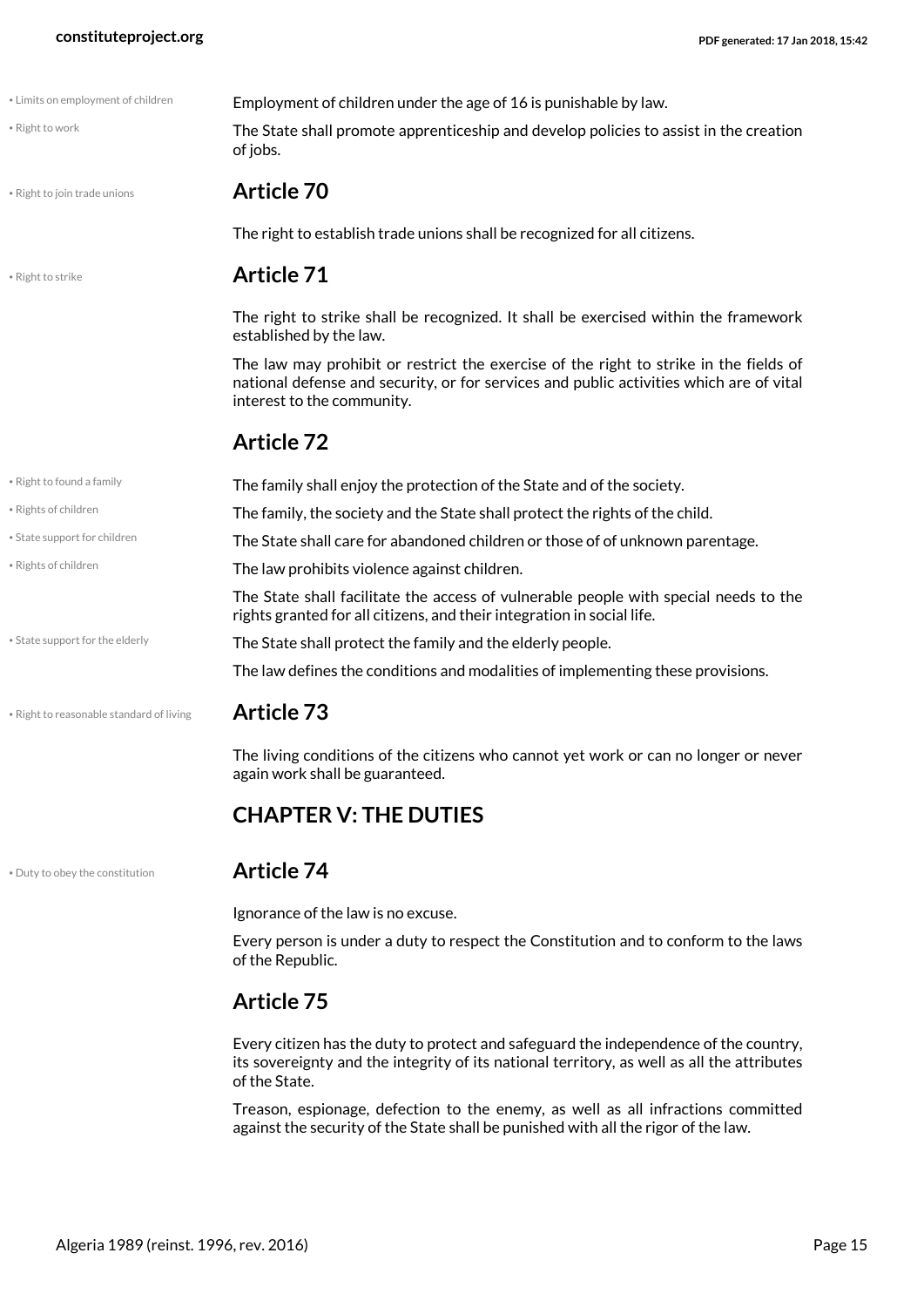### <span id="page-15-5"></span><span id="page-15-4"></span><span id="page-15-1"></span>**Article 76**

<span id="page-15-0"></span>

|                                     | Every citizen must loyally discharge his obligations toward the national community.                                                                                                                                                                                 |
|-------------------------------------|---------------------------------------------------------------------------------------------------------------------------------------------------------------------------------------------------------------------------------------------------------------------|
| . Duty to serve in the military     | The dedication of the citizen to his fatherland and the obligation to contribute to its<br>defense shall be sacred and permanent duties.                                                                                                                            |
| • Reference to country's history    | The State shall guarantee respect for the symbols of the Revolution, the memory of<br>the chouhada and the dignity of their rightful claimants and of the moudjahidine.                                                                                             |
|                                     | Moreover, the State shall work for the promotion of the writing of history and its<br>teaching to the younger generations.                                                                                                                                          |
| • Right to protect one's reputation | <b>Article 77</b>                                                                                                                                                                                                                                                   |
|                                     | All rights which a person enjoys shall be exercised in a manner which is respectful of<br>the rights conferred by the Constitution on others, and in particular of the right to<br>honor, to the intimacy and the protection of the family, of youth and childhood. |
|                                     | <b>Article 78</b>                                                                                                                                                                                                                                                   |
| • Duty to pay taxes                 | All citizens shall be equal with respect to taxation. Everyone must participate in the<br>financing of public expenditure according to his or her abilities.                                                                                                        |
|                                     | No tax may be levied except by virtue of a law.                                                                                                                                                                                                                     |
|                                     | No tax, contribution, excise or right of any kind may be levied with retroactive effect.                                                                                                                                                                            |
|                                     | Any fraudulent act with regard to equality between the citizens and the legal<br>persons shall be considered as violation against the interests of the nation and shall<br>be punished by the law.                                                                  |
|                                     | The law shall punish tax evasion and smuggling of capitals.                                                                                                                                                                                                         |
| • Rights of children                | <b>Article 79</b>                                                                                                                                                                                                                                                   |
|                                     | Parents shall have to educate their children subject to pursuit and children shall have<br>to do good to their parents and help to them.                                                                                                                            |
|                                     | <b>Article 80</b>                                                                                                                                                                                                                                                   |
|                                     | Every citizen has the duty to protect public property and the interests of the national<br>community and to respect the property of others.                                                                                                                         |
|                                     | <b>Article 81</b>                                                                                                                                                                                                                                                   |
|                                     | Every foreigner who resides legally on the national territory shall enjoy for his<br>person and his goods the protection of the law.                                                                                                                                |
| • Extradition procedure             | <b>Article 82</b>                                                                                                                                                                                                                                                   |
|                                     | No one may be extradited except on the basis and application of an Extradition Act.                                                                                                                                                                                 |
| • Protection of stateless persons   | <b>Article 83</b>                                                                                                                                                                                                                                                   |
|                                     |                                                                                                                                                                                                                                                                     |

<span id="page-15-6"></span><span id="page-15-3"></span><span id="page-15-2"></span>In no case may a political refugee who is lawfully claiming the right of asylum be handed over or extradited.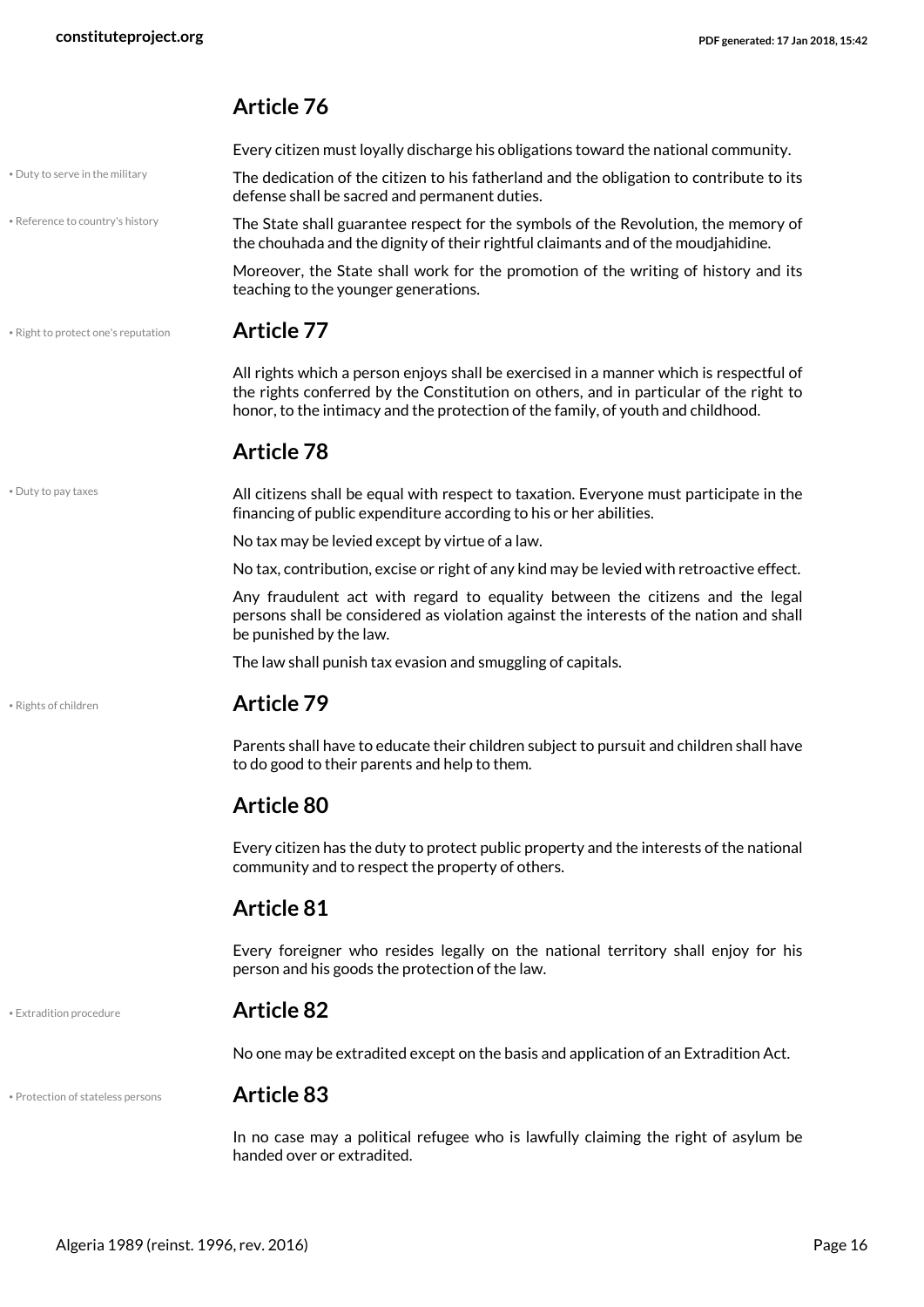## <span id="page-16-0"></span>**TITLE II: THE ORGANIZATION OF THE POWERS**

### <span id="page-16-1"></span>**CHAPTER I: THE EXECUTIVE POWER**

#### **Article 84**

|  |  | • Name/structure of executive(s) |  |
|--|--|----------------------------------|--|
|  |  |                                  |  |

<span id="page-16-9"></span>• Secret ballot • Claim of universal suffrage

#### <span id="page-16-7"></span><span id="page-16-4"></span>The President of the Republic, Head of the State, shall embody the unity of the Nation.

He shall be the guarantor of the Constitution.

\* Foreign affairs representative **He shall embody the State both within the country and abroad.** 

<span id="page-16-5"></span>He may appeal directly to the Nation.

#### • Head of state selection **Article 85**

<span id="page-16-2"></span>The President of the Republic shall be elected by universal, direct and secret suffrage.

He shall be elected by an absolute majority of votes cast.

The other modalities of the presidential elections shall be determined by an organic law.

### **Article 86**

The President of the Republic shall exercise the supreme authority of the State within the limits established by the Constitution.

#### • Eligibility for head of state **Article 87**

<span id="page-16-3"></span>To be eligible for the Presidency of the Republic, a candidate must:

- **•** not have a foreign nationality
- **•** have solely the native Algerian citizenship and prove that his/her parents have the native Algerian citizenship;
- <span id="page-16-6"></span>**•** be of Muslim faith;
- Minimum age of head of state  **be at least forty (40) years old on election day;** 
	- **•** enjoy all civil and political rights;
	- **•** prove that his/her spouse has only the native Algerian nationality;
	- **•** prove to be a permanent resident in Algeria only for at least ten years prior to submitting the candidacy;
	- **•** provide proof of his participation in the Revolution of November 1, 1954 if he was born before July 1942;
	- **•** provide proof of the non-involvement of his parents in hostile acts against the Revolution of November 1, 1954 if he was born after July 1942;
	- **•** produce a public declaration of his mobile and immobile property in Algeria as well as abroad; and
	- **•** fulfill other conditions as specified by an organic law.

• Reference to country's history

<span id="page-16-8"></span>• Reference to country's history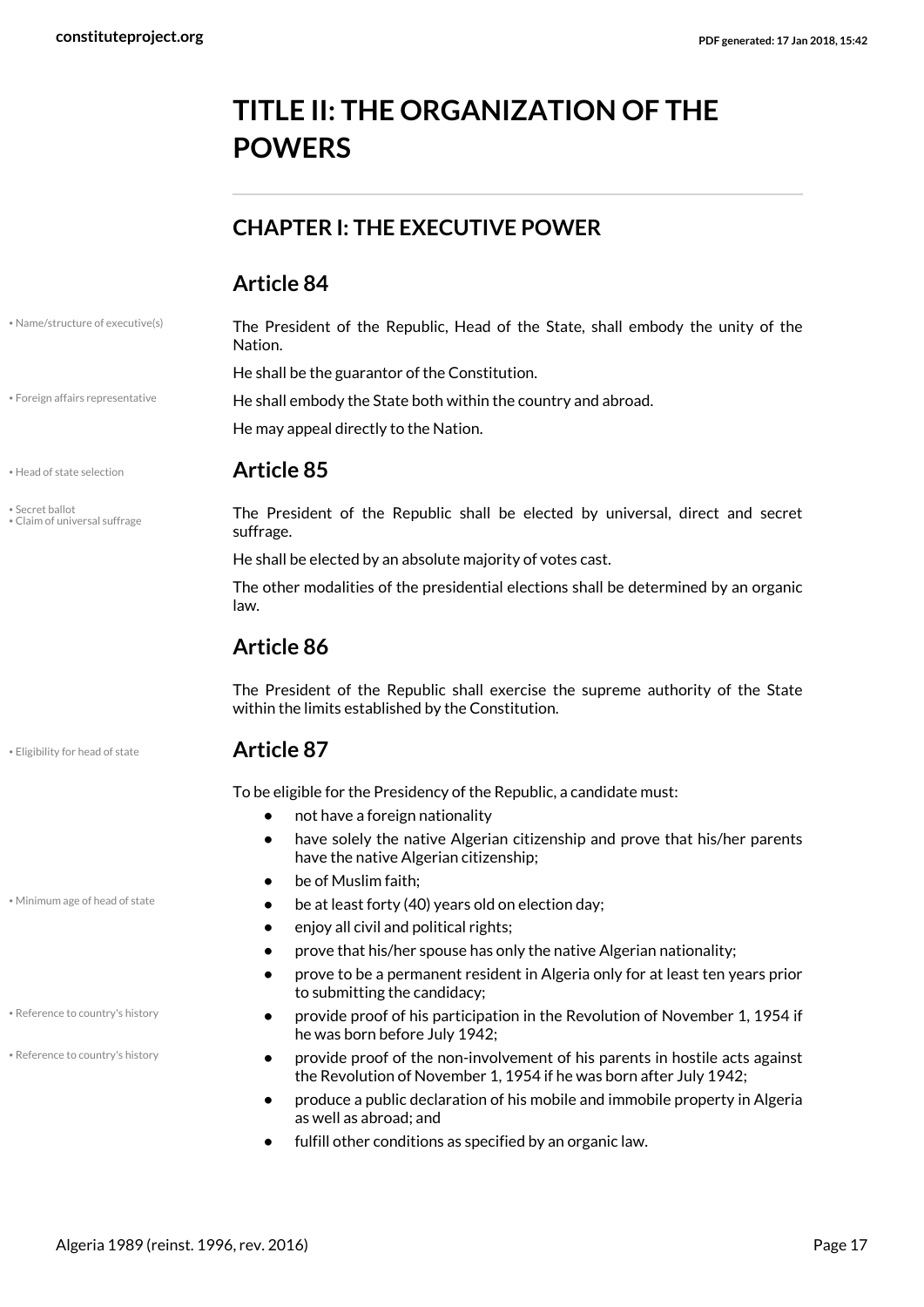#### **Article 88**

<span id="page-17-8"></span><span id="page-17-7"></span>The presidential term shall be five years.

| . Head of state term length |  |  |
|-----------------------------|--|--|

• Head of state term limits **The President of the Republic may be re-elected for once.** 

• Oaths to abide by constitution **Article 89**

<span id="page-17-2"></span>

• God or other deities **Article 90** • Oaths to abide by constitution

• Reference to country's histor

<span id="page-17-11"></span><span id="page-17-9"></span>The President of the Republic shall take the following oath:

In the name of God, most benevolent, ever merciful

He shall assume his office upon taking the oath.

"Faithful to the supreme sacrifices and the memory of our revered martyrs and the ideals of the eternal November Revolution, I swear by God All Mighty to respect and glorify the Islamic religion, to defend the Constitution, to work tirelessly for the continuity of the State, to work to insure the necessary conditions for the normal functioning of the institutions and the Constitutional system, and to strive to strengthen the democratic path, to respect the free choice of the people, as well as the institutions and laws of the Republic, to preserve the integrity of the national territory, the unity of the people and the nation, to protect the fundamental rights of man and citizen, to work relentlessly for the development and the prosperity of the people, and to pursue with all my strength the realization of the great ideals of justice, liberty and peace in the world."

The President of the Republic shall take an oath before the people and in the presence of all the high officials of the Nation in the week following his election.

and God is my witness.

#### <span id="page-17-6"></span>• Head of state powers **Article 91**

<span id="page-17-0"></span>In addition to the powers expressly conferred upon him by this Constitution, the President of the Republic shall enjoy the following powers and prerogatives:

- **•** Designation of commander in chief **1.** He shall be the Commander-in-Chief of all the armed forces of the Republic.
	- **2.** He shall be responsible for National Defense.
- <span id="page-17-1"></span>**3.** He shall determine and conduct the foreign policy of the nation. • Foreign affairs representative
	- **4.** He shall chair the Council of Ministers.
	- **5.** He shall appoint the Prime Minister after consulting the parliamentary majority and shall put an end to his functions.
- <span id="page-17-5"></span>• Head of state decree power **6.** He shall sign the presidential decrees.
	- **7.** He shall have the right to grant pardons, and to reduce or to commute sentences.

<span id="page-17-4"></span><span id="page-17-3"></span>• Head of government removal • Head of government selection

<span id="page-17-10"></span>• Power to pardon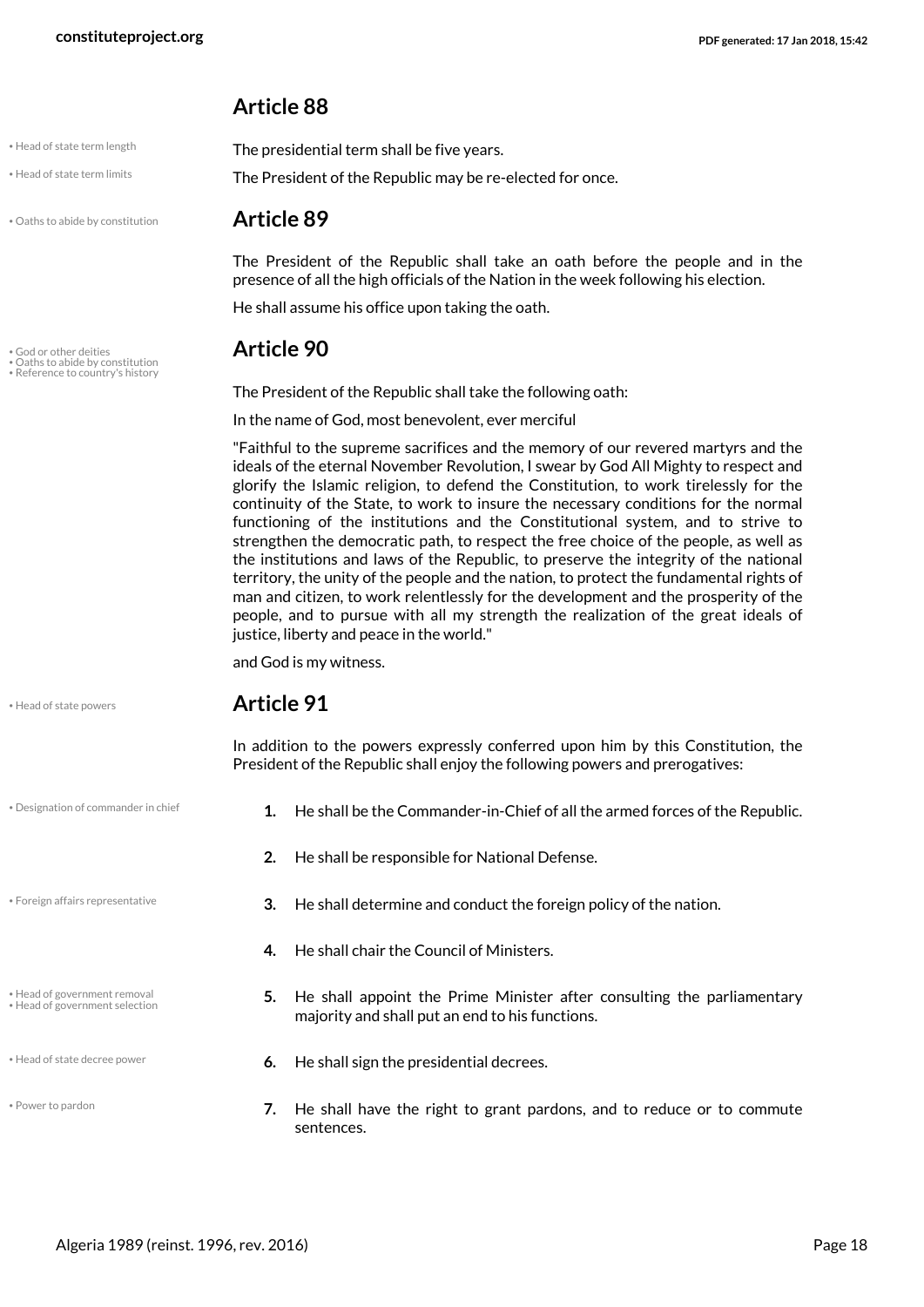<span id="page-18-14"></span><span id="page-18-13"></span><span id="page-18-12"></span><span id="page-18-11"></span><span id="page-18-10"></span><span id="page-18-9"></span><span id="page-18-8"></span><span id="page-18-7"></span><span id="page-18-6"></span><span id="page-18-5"></span><span id="page-18-4"></span><span id="page-18-3"></span><span id="page-18-2"></span><span id="page-18-1"></span><span id="page-18-0"></span>

| • Referenda                                                    | He may refer any question of national importance to the people by way of<br>8.<br>referendum.                                                                |  |  |
|----------------------------------------------------------------|--------------------------------------------------------------------------------------------------------------------------------------------------------------|--|--|
| · International law<br>• Treaty ratification                   | He shall conclude and ratify international treaties.<br>9.                                                                                                   |  |  |
|                                                                | 10. He shall confer decorations, distinctions and honorary titles of the State.                                                                              |  |  |
| • Head of state powers                                         | <b>Article 92</b>                                                                                                                                            |  |  |
|                                                                | The President of the Republic shall appoint:                                                                                                                 |  |  |
|                                                                | to posts and commissions (as) specified by the Constitution;<br>1.                                                                                           |  |  |
| • Selection of active-duty commanders                          | to civilian and military posts of the State;<br>2.                                                                                                           |  |  |
|                                                                | 3.<br>to other posts determined by the Council of Ministers;                                                                                                 |  |  |
|                                                                | the first President of the Supreme Court;<br>4.                                                                                                              |  |  |
| • Administrative court selection                               | the President of the Conseil d'Etat;<br>5.                                                                                                                   |  |  |
|                                                                | the Secretary General of the Government;<br>6.                                                                                                               |  |  |
| • Central bank                                                 | the Governor of the Bank of Algeria;<br>7.                                                                                                                   |  |  |
| • Ordinary court selection                                     | the judges and prosecutors;<br>8.                                                                                                                            |  |  |
|                                                                | those responsible for the security organs; and<br>9.                                                                                                         |  |  |
| • Subsidiary unit government                                   | 10. the walis.                                                                                                                                               |  |  |
|                                                                | The President shall appoint and recall the ambassadors and the special envoys of the<br>Republic abroad.                                                     |  |  |
| • Establishment of cabinet/ministers                           | <b>Article 93</b>                                                                                                                                            |  |  |
| • Cabinet selection                                            | The President of the Republic shall appoint the members of the Government after<br>consultation with the Prime Minister.                                     |  |  |
| • Name/structure of executive(s)                               | The Prime Minister shall coordinate the government work.                                                                                                     |  |  |
|                                                                | The government shall develop an action plan and discuss it during the council of<br>ministers' meeting.                                                      |  |  |
| • Cabinet removal<br>• Cabinet selection                       | <b>Article 94</b>                                                                                                                                            |  |  |
| • Head of government removal<br>• Head of government selection | The Prime Minister shall submit the government action plan for approval to the<br>People's National Assembly, which shall open a general debate to this end. |  |  |
|                                                                | The Prime Minister may amend the action plan in the light of this debate, in<br>agreement with the President of the Republic.                                |  |  |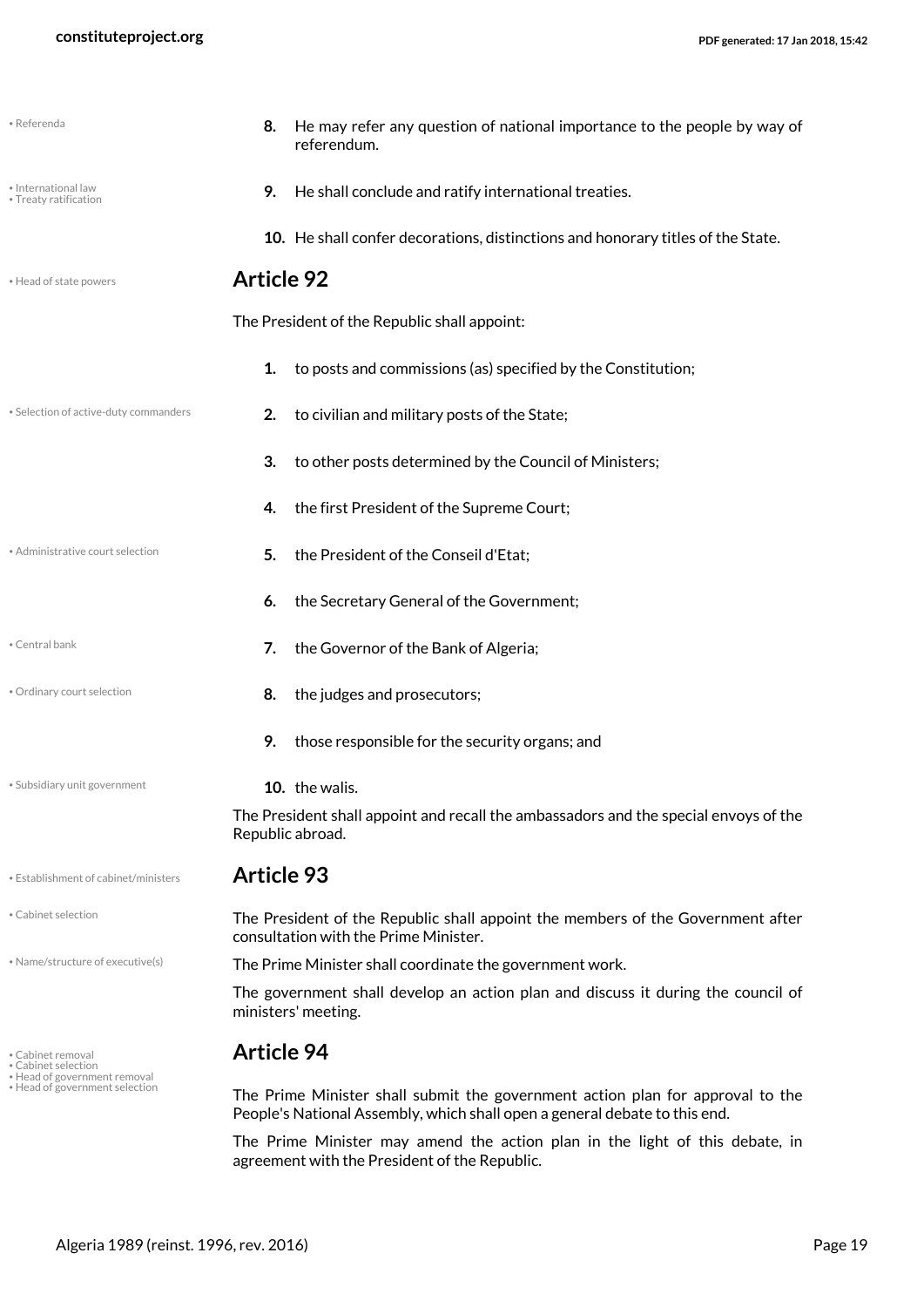The Prime Minister shall make a presentation about the government action plan to the Council of the Nation as it has been approved by the People's National Assembly.

In case of non-approval of the government action plan by the People's National Assembly, the Prime Minister shall tender the resignation of his government to the

The President of the Republic shall appoint a new Prime Minister under the same

<span id="page-19-5"></span>The Council of the Nation may adopt a resolution.

• Head of government replacement **Article 95**

• Cabinet removal

- <span id="page-19-1"></span>• Cabinet selection • Head of government removal
- Head of government selection

• Dismissal of the legislature

• Legislative oversight of the executive

<span id="page-19-2"></span>If the approval of the People's National Assembly is not obtained on a new effort, the People's National Assembly shall be dissolved without further consideration.

The existing Government shall remain in office to conduct current affairs until the election of a new People's National Assembly which must take place within a maximum interval of three (3) months.

#### **Article 97**

procedure.

**Article 96**

<span id="page-19-6"></span>President of the Republic.

The Prime Minister shall implement and coordinate the program adopted by the People's National Assembly.

## <span id="page-19-0"></span>• Cabinet removal **Article 98** • Head of government removal

<span id="page-19-7"></span><span id="page-19-4"></span>The Government shall have to submit annually to the People's National Assembly a declaration of general policy.

The declaration shall form the basis for a debate on the action of the Government.

The debate can be concluded by a resolution or may result in a motion of censure in conformity with the provisions of Articles 153, 154 and 155.

The Prime Minister may ask the People's National Assembly for a vote of confidence. If the motion of confidence is not voted, the Prime Minister shall tender the resignation of his Government.

In that case the President of the Republic may, before the acceptance of the resignation, make use of the provisions of Article 147 below.

The Government may also submit to the Council of the Nation a declaration of general policy.

• Head of government powers **Article 99**

#### <span id="page-19-3"></span>**Article 100**

The Prime Minister may tender the resignation of his Government to the President of the Republic.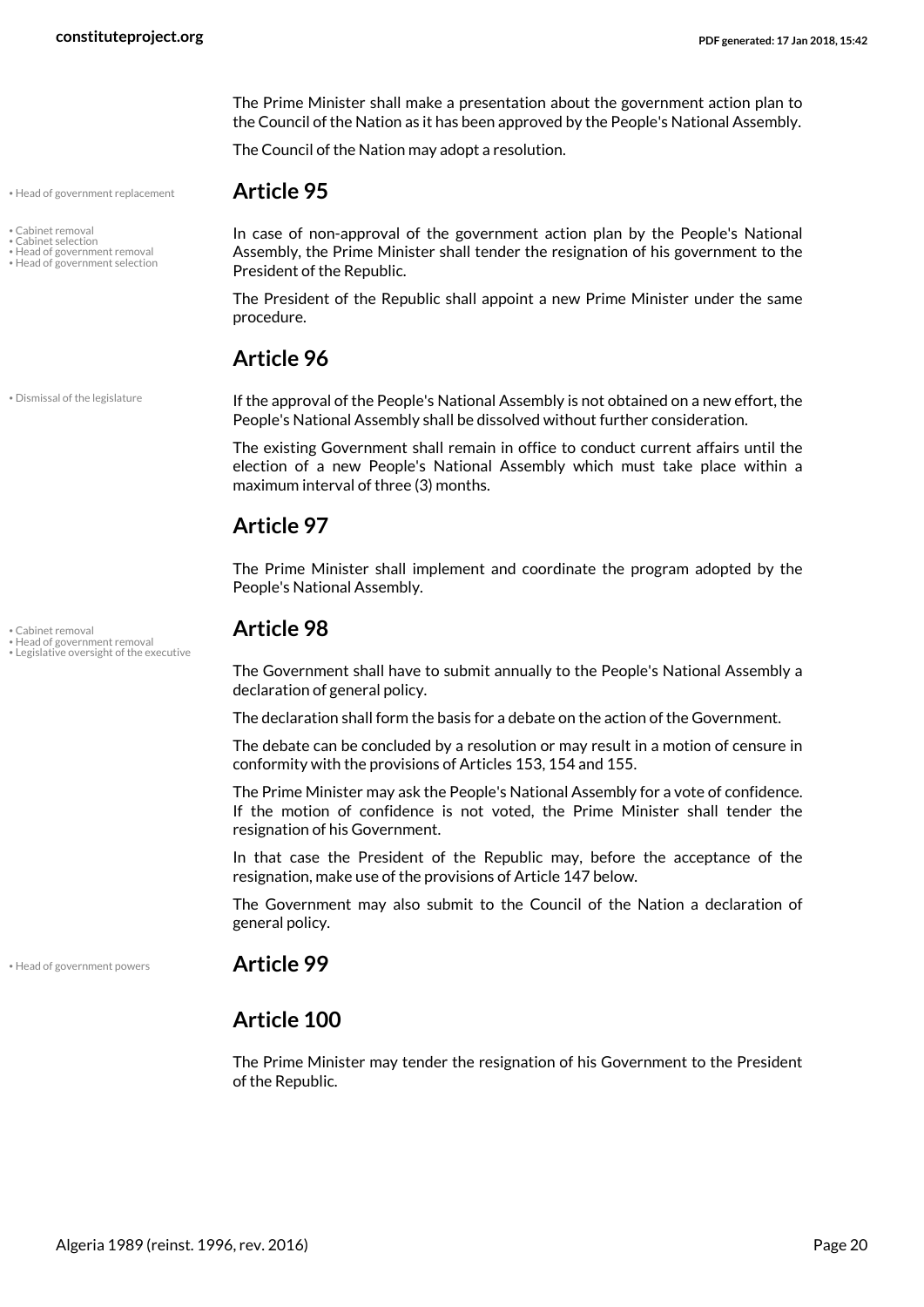#### **Article 101**

The President of the Republic may not under any circumstances delegate the power to appoint the Prime Minister, the members of the Government, as well as the Presidents and members of the constitutional institutions for which no other mode of designation is specified by the Constitution.

Nor may he delegate his power to have recourse to referendum, to dissolve the People's National Assembly and to order fresh legislative elections, or to implement the provisions specified in Articles 91, 92, 105, 107 to 109, 111, 142, 144, 145 and 146 of the Constitution.

<span id="page-20-3"></span><span id="page-20-1"></span>Whenever the President of the Republic, because of serious and enduring illness, finds himself in a total incapacity to exercise his functions, the Constitutional Council shall meet as of right and, after having verified by all appropriate means that the incapacity indeed exists, shall propose to the Parliament by unanimity to declare a state of incapacity.

The Parliament shall declare the state of incapacity of the President of the Republic in a joint session of both chambers by a two-thirds (2/3) majority of its members, and shall appoint the President of the Council of the Nation for a maximum period of forty-five (45) days as interim Head of State, who shall exercise his powers in accordance with the provisions of Article 104 of the Constitution. • Joint meetings of legislative chambers

> If the incapacity continues beyond the period of forty-five (45) days, it shall proceed to a declaration of vacancy caused by legally mandated resignation according to the procedure stipulated in the paragraphs below and the provisions of the following paragraphs of this Article.

> In case of resignation or death of the President of the Republic, the Constitutional Council shall meet as of right and declare the definitive vacancy of the Presidency of the Republic.

> It shall communicate immediately the act of the declaration of definitive vacancy to the Parliament which meets as of right.

> The President of the Council of the Nation shall assume the duties of Head of State for a maximum period of ninety (90) days, during which presidential elections shall be organized.

> The Head of State so designated cannot be a candidate for the Presidency of the Republic.

> In case of coincidence of the resignation or the death of the President of the Republic with a vacancy in the Presidency of the Council of the Nation, for whatever cause, the Constitutional Council shall meet as of right and declare by unanimity a definitive vacancy of the Presidency of the Republic and the incapacity of the President of the Council of the Nation.

> In that case, the President of the Constitutional Council shall assume the duties of the Head of State on the conditions specified in the preceding paragraphs of the present Article and Article 104 of the Constitution. He cannot be a candidate for the Presidency of the Republic.

<span id="page-20-2"></span>

#### • Head of state selection **Article 103**

If candidacy for presidential elections obtains approval from the Constitutional Council, it may not be rescinded except in serious cases, legally decided by the Constitutional Council, or in case of demise of the concerned candidate.

<span id="page-20-0"></span>• Head of state removal **Article 102** • Head of state replacement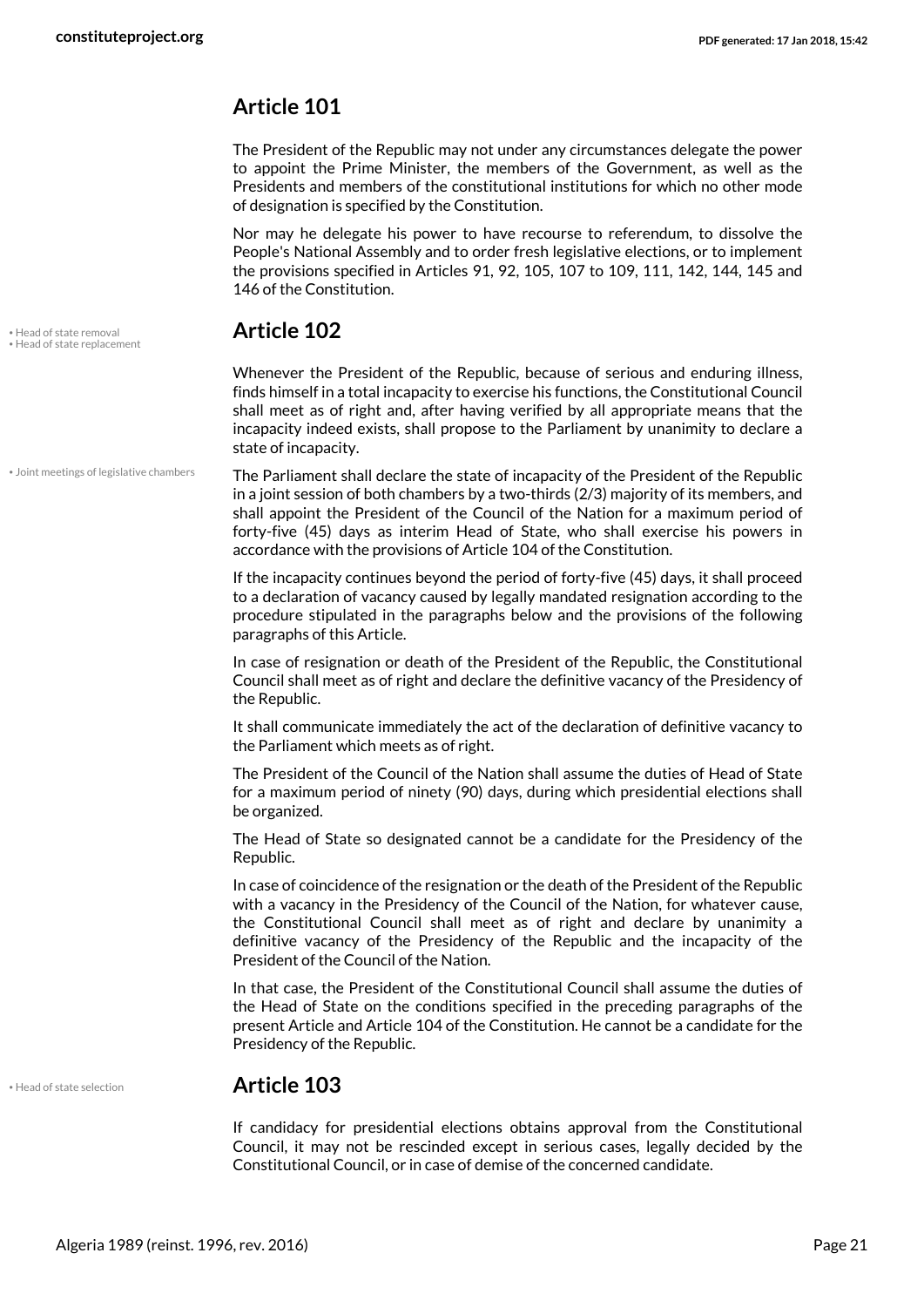In case one of the candidates withdraws from the second round, the electoral process shall continue without considering that withdrawal.

If any of the second round candidates passes away or faces a lawful impediment, the Constitutional Council shall announce the need to repeat all electoral processes. In such an eventuality, the Council shall extend the timeframes for holding new elections within a maximum period of sixty (60) days.

In applying the provisions of this Article, the incumbent President of the Republic, or whoever serves as head of state, shall remain in office until the elected president takes oath.

An organic law shall be issued to regulate the conditions and manners through which these provisions are applied.

• Joint meetings of legislative chambers **Article 104**

The Government in office at the time of the temporary incapacity, the death or the resignation of the President of the Republic cannot be dismissed from office or reshuffled before the new President of the Republic assumes his functions.

In a situation when the Prime Minister in office at the time is a candidate for the Presidency of the Republic he must resign as of right. The function of the Prime Minister shall be assumed by another member of the Government designated by the Head of State.

During the periods of forty-five (45) days and the sixty (60) days referred to in Articles 102 and 103, no application can be made of the provisions in paragraphs 7 and 8 of Article 91 and in Articles 93, 142, 147, 154, 155, 208, 210 and 211 of the Constitution.

During the same periods, Articles 105, 107, 108, 109 and 111 of the Constitution cannot be applied without the approval of the Parliament meeting in joint session, the Constitutional Council and the High Council of Security having been previously consulted.

In case of compelling necessity the President of the Republic, after having convened

#### • Emergency provisions **Article 105**

• Advisory bodies to the head of state

• Joint meetings of legislative chambers

<span id="page-21-0"></span>the High Council of Security and having consulted with the President of the People's National Assembly, the President of the People's National Assembly, the Prime Minister and the President of the Constitutional Council, shall decree the state of urgency or state of siege for a specified period and take all necessary measures for the restoration of the previous situation.

<span id="page-21-2"></span>The state of urgency or the state of siege can only be prolonged after approval by the Parliament meeting in joint session.

#### • Emergency provisions **Article 106**

The organization of the state of urgency and the state of siege is determined by an Institutional Act.

<span id="page-21-1"></span>• Emergency provisions **Article 107**

Whenever the country is threatened by an imminent danger to its institutions, its independence or its territorial integrity, the President of the Republic shall decree the state of emergency.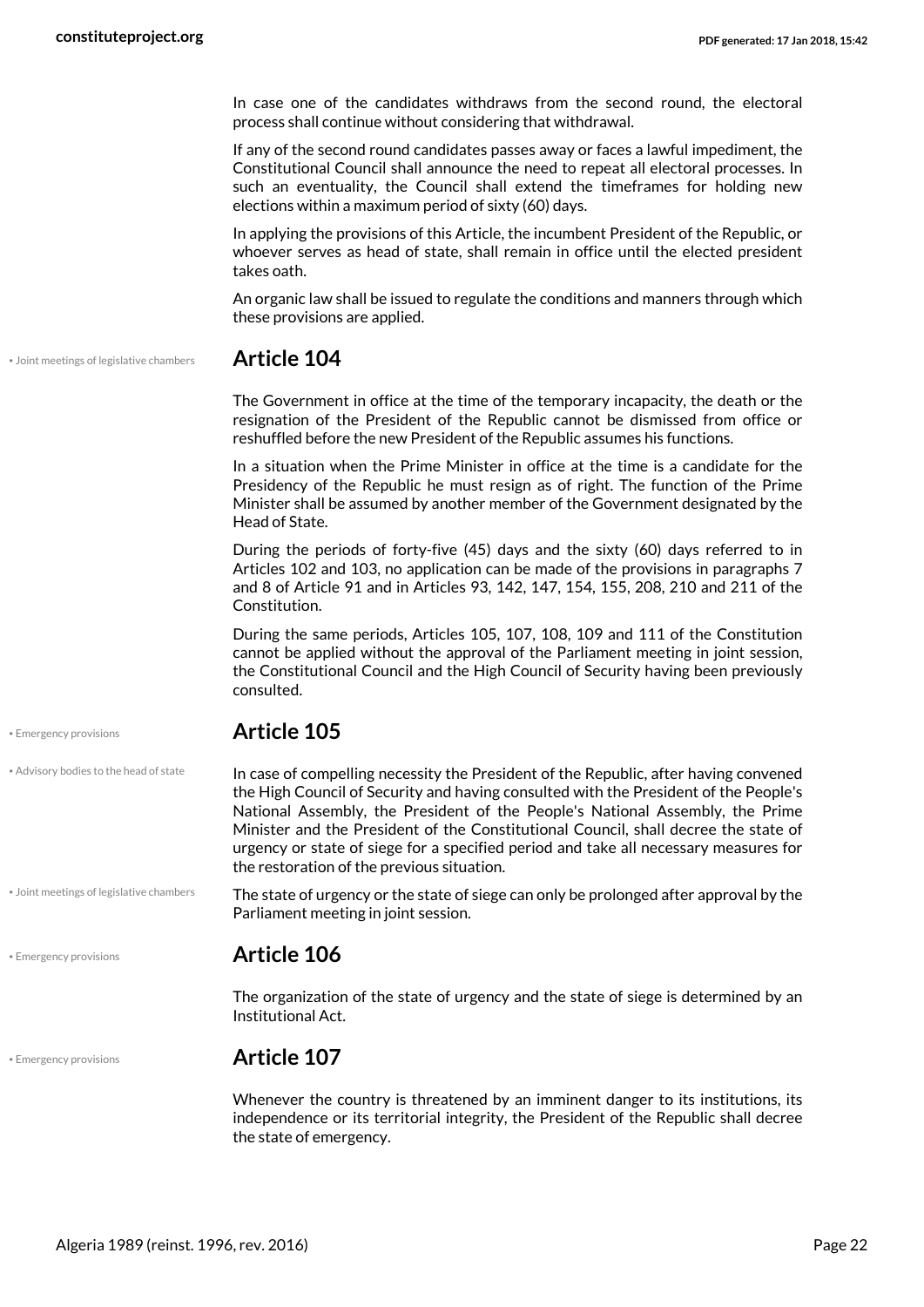Such a measure shall only be taken after consultation with the President of the Council of the Nation, the President of the People's National Assembly, and the Constitutional Council and after hearing the High Council of Security and the Council of Ministers.

The state of emergency empowers the President of the Republic to take exceptional measures which are necessary for the safeguarding of the independence of the Nation and the institutions of the Republic.

The Parliament shall meet as of right.

The state of emergency shall be terminated in accordance with the same forms and procedures which have governed its proclamation.

<span id="page-22-2"></span>The President of the Republic shall decree the general mobilization in the Council of Ministers after having heard the High Council of Security and having consulted with the President of the Council of the Nation and the President of the People's National Assembly.

#### • Power to declare/approve war **Article 109**

<span id="page-22-7"></span><span id="page-22-6"></span><span id="page-22-0"></span>The President of the Republic, after having convened the Council of Ministers, having heard the High Council of Security, and having consulted with the President of the Council of the Nation and the President of the People's National Assembly, shall declare war in case of an effective or imminent aggression in conformity with the relevant provisions of the Charter of the United Nations.

The Parliament shall sit as of right.

The President of the Republic shall inform the Nation by a message.

<span id="page-22-4"></span>During the state of war the Constitution shall be suspended and the President of the Republic shall assume all powers.

When the term of the President of the Republic ends, it shall be extended as of right until the end of the war.

In case of the resignation or death of the President of the Republic or any other incapacity the President of the Council of the Nation shall assume in his role as Head of State in the same conditions as the President of the Republic all the powers required by the state of war.

In case of a coincidence of the vacancy in the Presidency of the Republic with a vacancy in the Presidency of the Council of the Nation, the President of the Constitutional Council shall assume the responsibilities of Head of the State in the conditions stated above.

## • International law **Article 111** • Treaty ratification

The President of the Republic shall sign the armistice accords and the treaties of peace.

• Constitutional court powers **He shall obtain the advice of the Constitutional Council on the accords.** 

<span id="page-22-1"></span>He shall submit them immediately for the express approval of each of the Houses of Parliament.

• Designation of commander in chief **Article 108** • Advisory bodies to the head of state

• Advisory bodies to the head of state • International organizations

<span id="page-22-3"></span>• Emergency provisions **Article 110** • Head of state decree power

<span id="page-22-8"></span><span id="page-22-5"></span>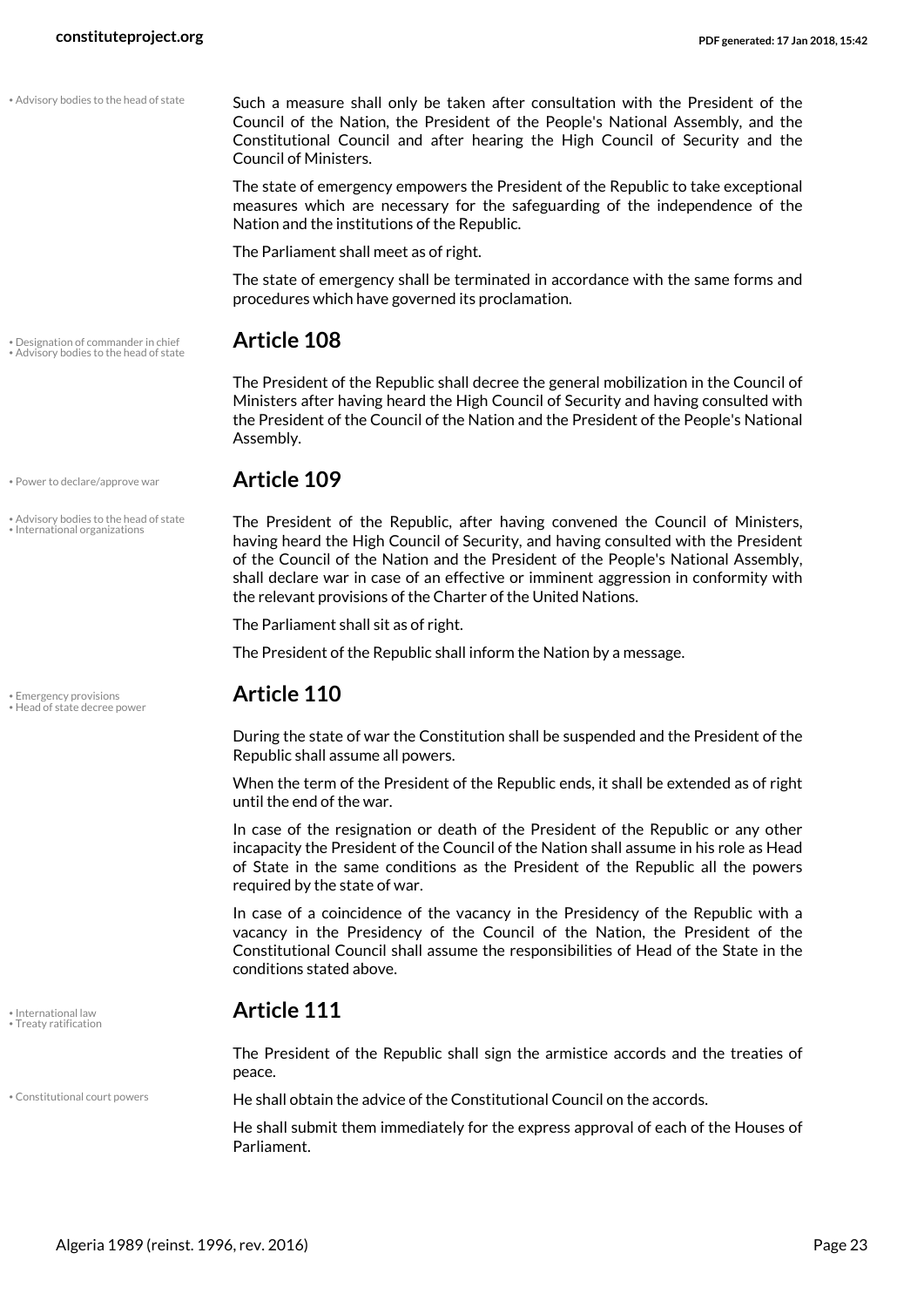### <span id="page-23-0"></span>**CHAPTER II: THE LEGISLATIVE POWER**

#### **Article 112**

• Structure of legislative chamber(s)

<span id="page-23-2"></span>The legislative power shall be exercised by a Parliament composed of two chambers, the People's National Assembly and the Council of the Nation.

The Parliament shall prepare and adopt the legislation autonomously.

#### • Legislative oversight of the executive **Article 113**

<span id="page-23-1"></span>The Parliament shall control the action of the government in the conditions specified by Articles 94, 98, 151 and 152 of the Constitution.

The control referred to in Articles 153 and 155 of the Constitution shall be exercised by the People's National Assembly.

### **Article 114**

The parliamentary opposition shall have such rights that will enable them to participate actively in parliamentary and political life, notably:

- **1.** freedom of opinion, expression and assembly;
- **2.** benefit from the subsidies granted to the elected parliament members;
- **3.** actual participation in the legislative activities;
- **4.** actual participation in monitoring the government performance:
- **5.** adequate representation in the Parliament two chambers;
- **6.** notify the Constitutional Council, in accordance with the provisions of Article 187 (paragraphs 2 and 3) of the Constitution, regarding the laws voted by the Parliament;
- **7.** participate in the parliamentary diplomacy.

Each of the parliament two chambers shall allocate a monthly session to discuss the agenda provided by any parliamentary group(s) of the opposition.

The rules of procedure of each parliament chamber shall define the modalities of implementing this article.

#### **Article 115**

Within the framework of its constitutional powers the Parliament must remain faithful to the mandate of the people and remain in constant touch with their aspirations.

#### **Article 116**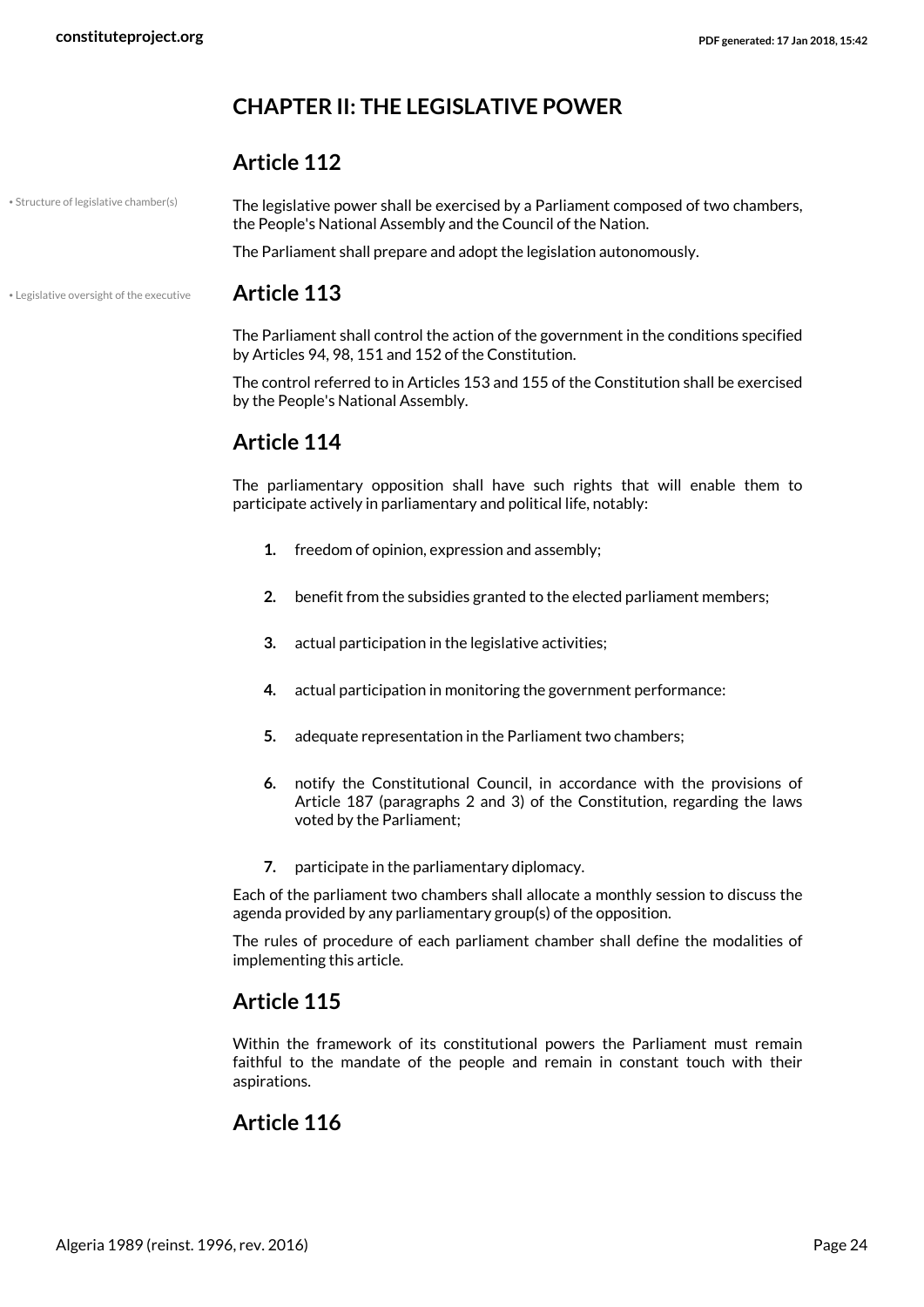Members of the Parliament or of the Council of the Nation shall be fully dedicated to exercising their duty.

<span id="page-24-6"></span>The rules of procedure of the People's National Assembly and the Council of the Nation shall include provisions on the necessity of involving their members in the activities of respective committees and in the plenary sessions, under the penalties applied in case of absence.

### **Article 117**

Members of the People's National Assembly and the Council of the Nation, who are affiliated to a political party and who voluntarily change their party affiliation according to which they have been elected, shall be deprived of their electoral jurisdiction by the force of the law.

<span id="page-24-8"></span>The Constitutional Council shall announce the vacancy of the seat after intimation by the speaker of the respective House, and the law shall establish the manner in which the vacant seat will be filled.

The parliament member who has resigned from his party or dismissed from it shall maintain his duty as an unaffiliated parliament member.

## **Article 118**

<span id="page-24-4"></span>The members of the People's National Assembly shall be elected by universal, direct and secret suffrage.

<span id="page-24-11"></span><span id="page-24-7"></span><span id="page-24-0"></span>Two-thirds (2/3) of the members of the Council of the Nation shall be elected by indirect and secret suffrage, two seats for each Wilaya, from among the members of the Communal People's Assemblies and by the Wilaya People's Assemblies.

<span id="page-24-9"></span>One-third (1/3) of the members of the Council of the Nation shall be designated by the President of the Republic from among the national personalities of competence.

### <span id="page-24-12"></span>**Article 119**

• Term length for first chamber **The People's National Assembly shall be elected for a term of five (5) years.** 

 $\cdot$  The mandate of the Council of the Nation shall be fixed at six (6) years.

<span id="page-24-13"></span>The membership of the Council of the Nation shall be renewable by one-half (1/2) every three (3) years.

The mandate of the Parliament cannot be extended save in exceptionally serious circumstances which disturb the normal election process.

<span id="page-24-5"></span>Such a situation is determined by a decision of a joint session of the chambers of Parliament convened upon proposal of the President of the Republic and in consultation with the Constitutional Council.

## • Compensation of legislators **Article 120** • Eligibility for first chamber • Eligibility for second chamber

<span id="page-24-3"></span><span id="page-24-2"></span><span id="page-24-1"></span>The modalities of the election of the deputies and those relative to the election or designation of the members of the Council of the Nation, the conditions of eligibility, the terms of disqualifications and of incompatibilities applying to them and the parliamentary system of compensation shall be determined by Institutional Act.

### **Article 121**

• Replacement of legislators

• Legislative committees

<span id="page-24-10"></span>• Secret ballot • First chamber selection

- Claim of universal suffrage
- Municipal government
- Subsidiary unit government Second chamber selection

• Second chamber selection

• Joint meetings of legislative chambers

- 
-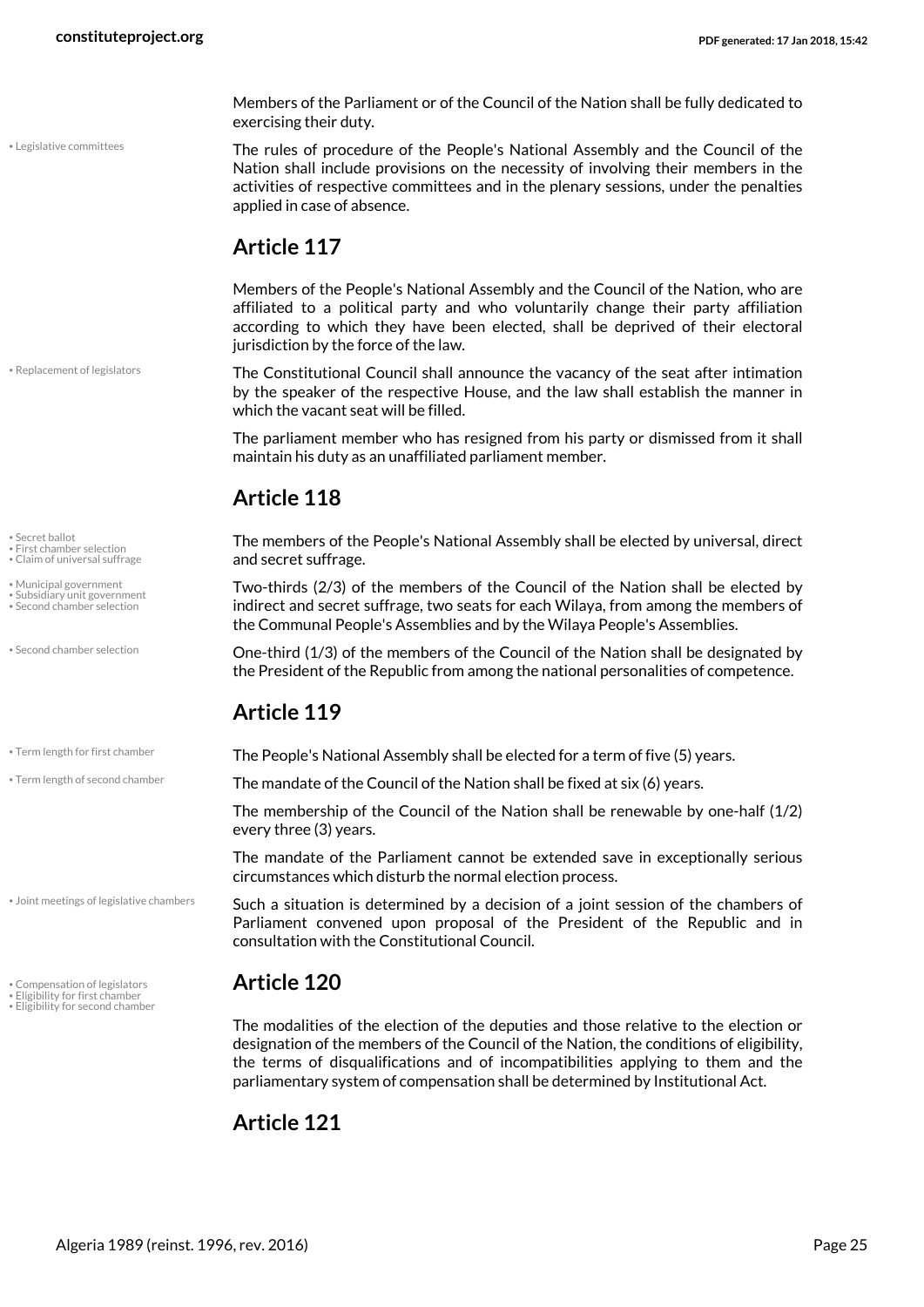The validation of the mandates of the deputies and that of the members of the Council of the Nation shall fall within the competence of the respective chamber.

#### **Article 122**

The mandate of the deputy and of the member of the Council of the Nation shall be national. It shall be renewable and incompatible with any other mandate or function.

• Removal of individual legislators **Article 123**

The deputy or the member of the Council of the Nation who does not fulfill or no longer fulfills the conditions of eligibility shall forfeit his mandate.

This forfeiture shall be decided in each case by the People's National Assembly or the Council of the Nation by a majority of its members.

• Removal of individual legislators **Article 124**

<span id="page-25-1"></span>The deputy or the member of the Council of the Nation shall be responsible to his peers who can revoke his mandate if he commits an act unworthy of his mission.

The rules of procedure of each chamber shall establish the conditions in which a deputy or a member of the Council of the Nation may be excluded. The exclusion shall be declared in each case by a majority of the members of the People's National Assembly or the Council of the Nation without prejudice to other sanctions under the general law.

#### **Article 125**

The conditions in which the Parliament accepts the resignation of one of its members shall be established by Institutional Act.

#### • Immunity of legislators **Article 126**

Parliamentary immunity shall be granted to the deputies and to the members of the Council of the Nation during their time in Parliament.

They may not be prosecuted or arrested, or in general be the object of any civil or criminal proceedings or pressures on account of the opinions expressed, the speeches delivered or the votes cast in the exercise of their mandate.

#### • Immunity of legislators **Article 127**

A deputy or a member of the Council of the Nation may not be prosecuted for a crime or an offense unless he waives his parliamentary immunity or the prosecution is authorized, depending on the case, by either the People's National Assembly or the Council of the Nation, which shall decide by a majority of its members on the lifting of the parliamentary immunity of its member.

## <span id="page-25-2"></span>• Immunity of legislators **Article 128** • Standing committees

<span id="page-25-0"></span>If caught in the act of committing an offense or a crime the deputy or member of the Council of the Nation may be arrested. The bureau of the People's National Assembly or the Council of the Nation must be informed immediately.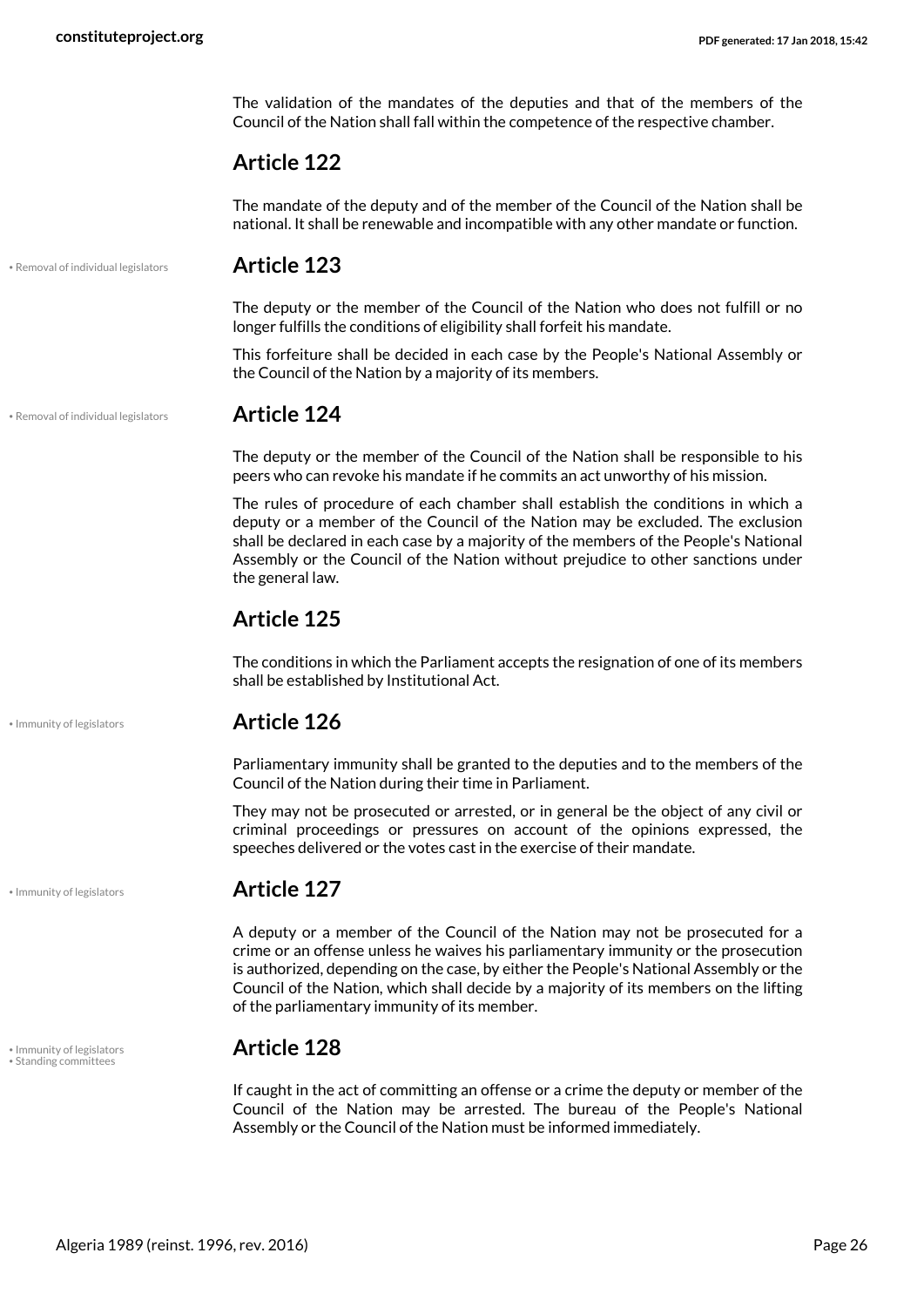The competent bureau may demand the suspension of the prosecution and the release of the deputy or the member of the Council of the Nation; in this case the procedure provided for in Article 127 above shall apply.

#### • Replacement of legislators **Article 129**

<span id="page-26-5"></span>An Institutional Act shall determine the conditions of replacement of a deputy or a member of the Council of the Nation in case of vacancy of his seat.

### **Article 130**

The legislature shall meet as of right on the fifteenth day following the declaration of the results by the Constitutional Council, under the presidency of its oldest member assisted by the two youngest members.

• Legislative committees *It shall proceed to the election of its bureau and the constitution of its commissions.* 

The above provisions shall apply to the Council of the Nation.

#### **Article 131**

<span id="page-26-1"></span><span id="page-26-0"></span>The President of the People's National Assembly shall be elected for the term of the legislature.

> The President of the Council of the Nation shall be elected after every partial renewal of the membership of the Council.

#### **Article 132**

The organization and the functioning of the People's National Assembly and of the Council of the Nation, as well as the working relations between the chambers of the Parliament and the Government, shall be determined by an organic law.

The law shall define the budget of the two chambers.

The People's National Assembly and the Council of the Nation shall draft and adopt their rules of procedure.

<span id="page-26-4"></span><span id="page-26-3"></span>The meetings of the Parliament shall be public. A record of its proceedings shall be kept and be made available to the public in the conditions established by Institutional Act.

The People's National Assembly and the Council of the Nation may meet in closed session upon the request of their presidents, the majority of their members present, or the Prime Minister.

#### • Legislative committees **Article 134**

The People's National Assembly and the Council of the Nation shall establish permanent commissions within the framework of their rules of procedure.

Each permanent commission of the two chambers may create temporary media missions to address specific issues or situations.

The rules of procedures of each chamber shall specify the provisions regulating the work of the media missions.

<span id="page-26-6"></span>• Standing committees

• Leader of first chamber

• Leader of second chamber

• Public or private sessions **Article 133** • Publication of deliberations

<span id="page-26-2"></span>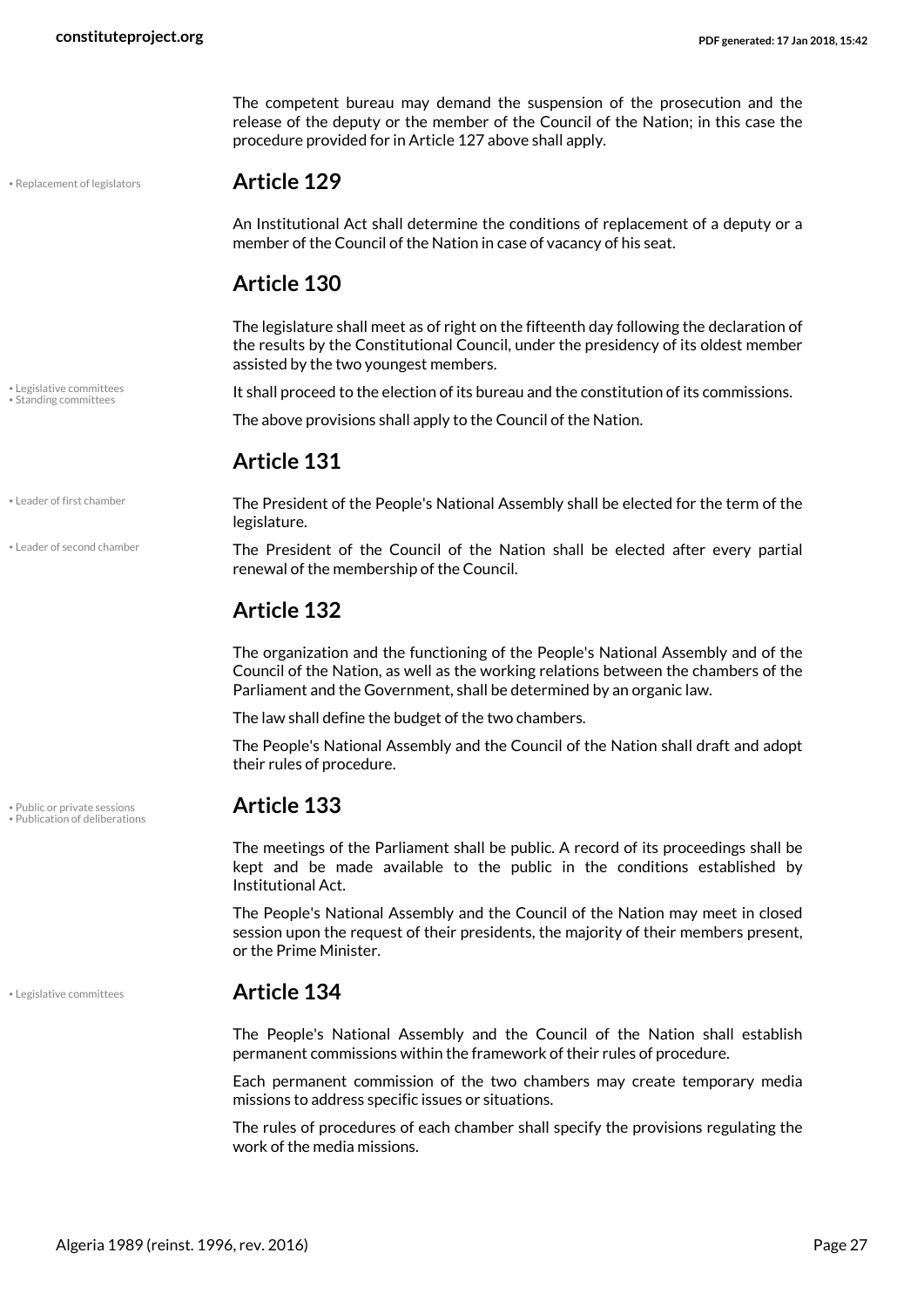#### <span id="page-27-4"></span><span id="page-27-3"></span><span id="page-27-1"></span>**Article 135**

<span id="page-27-7"></span><span id="page-27-6"></span><span id="page-27-5"></span><span id="page-27-2"></span><span id="page-27-0"></span>

| • Length of legislative sessions                                              | The Parliament shall each year hold one ordinary session with a minimum duration of<br>four ten (10) months that will start the second working day of September.                                                                                                                    |  |  |
|-------------------------------------------------------------------------------|-------------------------------------------------------------------------------------------------------------------------------------------------------------------------------------------------------------------------------------------------------------------------------------|--|--|
| • Extraordinary legislative sessions                                          | The Prime Minister may request the extension of the ordinary session in order to<br>finish the study of a specific issue on the agenda.                                                                                                                                             |  |  |
| • Extraordinary legislative sessions                                          | The Parliament may meet in extraordinary session on the initiative of the President<br>of the Republic.                                                                                                                                                                             |  |  |
| · Extraordinary legislative sessions                                          | It may also be summoned by the President of the Republic on the request of the<br>Prime Minister or the request of two-thirds (2/3) of the members of the People's<br>National Assembly.                                                                                            |  |  |
|                                                                               | The closing of the extraordinary session shall take place when the Parliament has<br>completed the agenda for which it was summoned.                                                                                                                                                |  |  |
| · Initiation of general legislation                                           | <b>Article 136</b>                                                                                                                                                                                                                                                                  |  |  |
|                                                                               | The Prime Minister, the deputies and the members of the Council of the nation shall<br>all have the right to initiate legislation.                                                                                                                                                  |  |  |
|                                                                               | In order to be admissible, bills must be introduced by twenty (20) deputies or twenty<br>(20) members of the Council of the Nation in the issues stipulated in Article 137.                                                                                                         |  |  |
| · Standing committees                                                         | Bills shall be submitted to the Council of Ministers after the advice of the Conseil<br>d'Etat and then be transmitted by the Prime Minister to the bureau of the People's<br>National Assembly or to the bureau of the Council of the Nation, depending on the<br>situation.       |  |  |
| · Division of labor between chambers<br>· First chamber reserved policy areas | <b>Article 137</b>                                                                                                                                                                                                                                                                  |  |  |
| • Second chamber reserved policy areas                                        | The draft laws related to the local regulations, regional development and regional<br>division shall be deposited with the office of the Council of the Nation.                                                                                                                     |  |  |
|                                                                               | Except for the cases stated in the aforementioned paragraph, all other draft laws<br>shall be deposited with the People's National Assembly.                                                                                                                                        |  |  |
| · Division of labor between chambers                                          | <b>Article 138</b>                                                                                                                                                                                                                                                                  |  |  |
|                                                                               | Taking into consideration the case stated in the provisions of the first paragraph of<br>Article 137, each draft or proposed law must be subject to deliberations by the<br>People's National Assembly and the Council of the Nation respectively, pending<br>ratification thereof. |  |  |
|                                                                               | Discussion of draft laws by the People's National Assembly and the Council of the<br>Nation must be focused on the text presented by the Prime Minister, or the text that<br>has been endorsed by the Council of the Nation in respect of the issues mentioned in<br>Article 137.   |  |  |
|                                                                               | The government shall present to any of the two Houses the text voted by the other<br>House.                                                                                                                                                                                         |  |  |
|                                                                               | Each house shall discuss and endorse the text voted by the other House.                                                                                                                                                                                                             |  |  |
| · Organic laws                                                                | In all cases, the Council of the Nation shall endorse the text voted by the People's<br>National Assembly by majority of its present members, in respect of the ordinary<br>draft laws or by absolute majority in respect of organic draft laws.                                    |  |  |
|                                                                               | In case of an arising dispute between the two Houses, the Prime Minister shall call<br>for a meeting of a committee, comprised of equal members from either House, to                                                                                                               |  |  |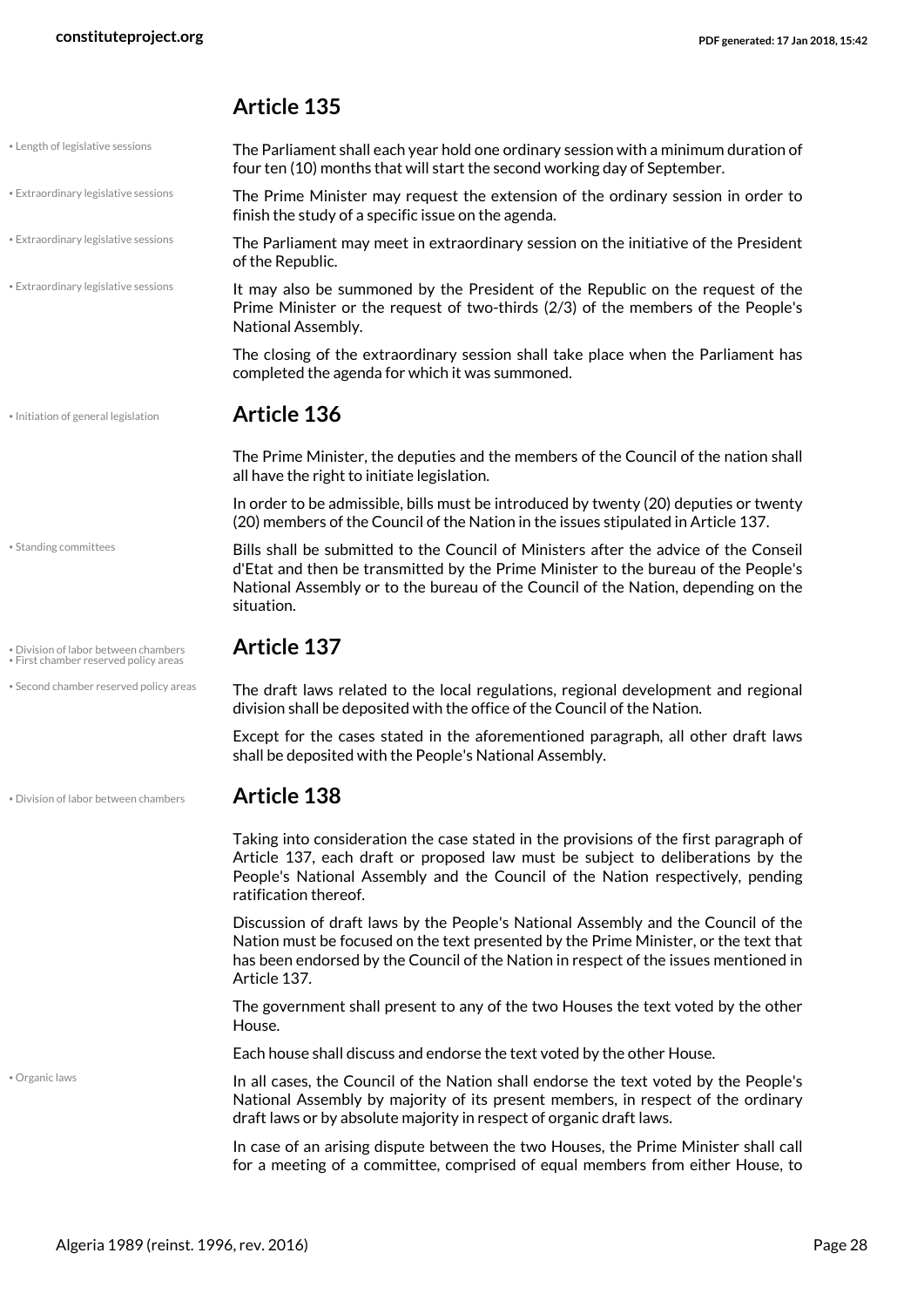• Legislative committees

• Legislative committees

propose a text on the disputed provisions.

The committee shall finish its deliberations within a maximum period of fifteen (15) days.

The government shall present the proposed text to the two Houses for endorsement, and no amended shall be done to it without the government approval.

<span id="page-28-1"></span>In case the dispute between the two Houses persists, the government may request the People's National Assembly to give its final decision thereon. In this case, the People's National Assembly shall accept the text prepared by the committee with equal members, and should that fail, the last text voted upon would be adopted.

The text shall be withdrawn, in case the government fails to notify the People's National Assembly, pursuant to the previous paragraph.

The Parliament shall adopt the Finance Bill within a period of seventy-five (75) days, counting from the date of submission in conformity with the preceding paragraphs.

In case of non-adoption within the specified period, the President of the Republic shall promulgate the Government Bill by way of ordinance.

The other procedures shall be specified by the Institutional Act referred to in Article 132 of the Constitution.

#### **Article 139**

Any Bill which aims at or has the effect of decreasing public revenue or increasing public expenditure shall be inadmissible unless it is accompanied by measures which seek to increase the revenue of the State or to achieve savings at least equal in size on other items of public expenditure.

• First chamber reserved policy areas **Article 140**

• Right to transfer property

<span id="page-28-0"></span>

The Parliament shall legislate on the subject matters assigned to it by the Constitution as well as the following fields:

- **1.** The fundamental rights and duties of persons, particularly the system of public liberties, the safeguarding of individual liberties, and the obligations of citizens;
- <span id="page-28-2"></span>**2.** The general rules pertaining to personal status and family law and particularly to marriage, divorce, filiation, legal capacity and inheritance;
- **3.** The conditions of the establishment of persons;
- **4.** Basic legislation concerning nationality;
- **5.** General rules pertaining to the condition of foreigners;
- **6.** Rules concerning judicial organization and the creation of new categories of courts;
- **7.** General rules of criminal law and criminal procedure and particularly the determination of crimes and misdemeanors, the institution of the corresponding penalties of any kind, amnesty, extradition and the penitentiary regime;

Algeria 1989 (reinst. 1996, rev. 2016) Page 29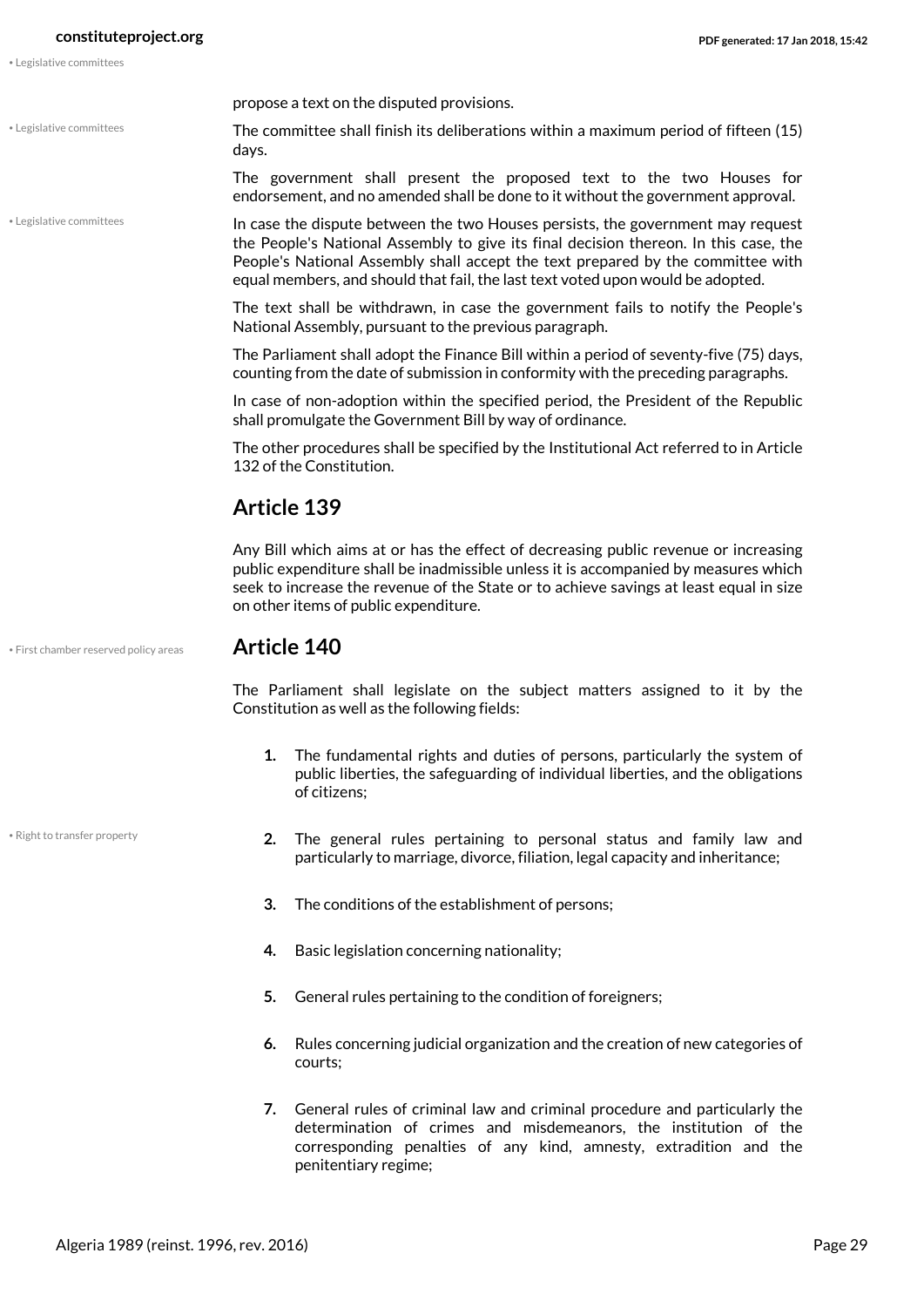- **8.** The general rules of civil procedure and the execution of judgments;
	- **9.** The system of civil and commercial obligations and property;
	- **10.** The territorial division of the country;
	- **11.** The vote on the State budget;
	- **12.** The introduction of the base and rates of taxes, contributions, duties and fees of every kind;
	- **13.** The customs system;
	- **14.** The general regulations concerning the issuing of money, the banking regime, credit and insurance;
- **15.** General rules relating to education and scientific research; Reference to science
	- **16.** General rules relating to public health and the population;
	- **17.** General rules relating to the right to work, social security, and the exercise of the right to establish trade unions;
	- **18.** General rules relating to the environment, the standard of life and urban development;
- <span id="page-29-0"></span>**• Protection of environment 19.** General rules relating to the protection of the fauna and flora;
- <span id="page-29-2"></span>**<sup>• Right to culture contract contract and safeguarding of the cultural and historic heritage;**</sup>
	- **21.** The general system of forests and pasture lands;
	- **22.** The general system of water;
	- **23.** The general system of mines and hydrocarbons;
	- **24.** The System of real estate;
	- **25.** The fundamental guarantees accorded to public servants and the general statute of public service;
	- **26.** The general rules related to national defense and the use of the armed forces by civil authorities;
	- **27.** The rules governing the transfer of property from the public to the private sector;

<span id="page-29-1"></span>

<span id="page-29-5"></span><span id="page-29-3"></span>• Right to join trade unions • Right to work

- <span id="page-29-4"></span>• Protection of environment • Right to reasonable standard of living
- 
-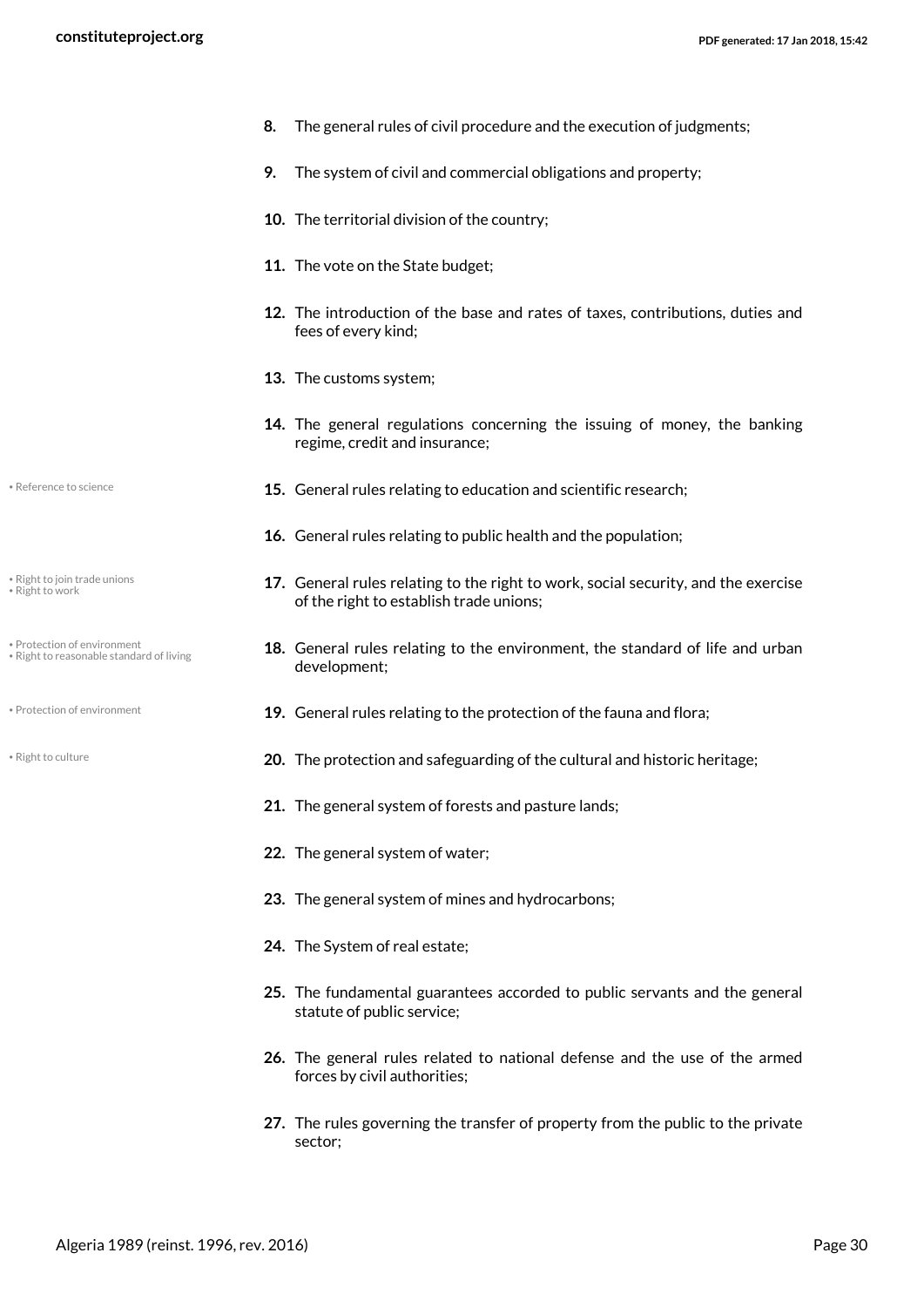- **28.** The setting up of categories of legal entities;
- **29.** The creation of decorations, distinctions and honorific titles of the State.

#### **Article 141**

In addition to the matters reserved by the Constitution for regulation by Institutional Act the following matters shall be subject to regulation by Institutional Act:

- **•** the organization and functioning of the public authorities;
- **•** the electoral system;
- **•** the Political Parties Act;
- the Information Act:
- **•** the status of judges and prosecutors and the judicial organization;
- **•** the framework legislation concerning the Finance bills;

The Institutional Act shall be adopted by absolute majority of the deputies and of the members of the Council of the Nation.

It shall be submitted for review of its conformity to the Constitutional Council before its promulgation.

| • Head of state decree power | <b>Article 142</b> |
|------------------------------|--------------------|
|------------------------------|--------------------|

<span id="page-30-3"></span>In case of the non-functioning of the People's National Assembly or during parliamentary vacations, the President of the Republic may legislate by ordinance in urgent issues after consultations with the Conseil d'Etat.

The President of the Republic shall submit the texts adopted by him to the approval of each of the chambers of Parliament at their next session.

Ordinances not adopted by the Parliament shall be void.

<span id="page-30-2"></span>In case of a state of emergency defined in Article 107 of the Constitution, the President of the Republic may legislate by ordinances.

The ordinances shall be adopted in the Council of Ministers.

#### **Article 143**

Matters other than those reserved to statutory legislation shall fall within the regulatory power of the President of the Republic.

The implementation of the laws shall be a matter for the regulatory power of the Prime Minister.

#### • Approval of general legislation **Article 144**

• Constitutionality of legislation

• Constitutionality of legislation

• Emergency provisions

<span id="page-30-0"></span>The Act of Parliament shall be promulgated by the President of the Republic within thirty (30) days counted from the date of its transmittal.

<span id="page-30-1"></span>However, when an Act has been submitted to the Constitutional Council before its promulgation by one of the authorities referred to in Article 187 below, this time limit shall be suspended until the Constitutional Council gives its ruling in the conditions specified in Article 188 below.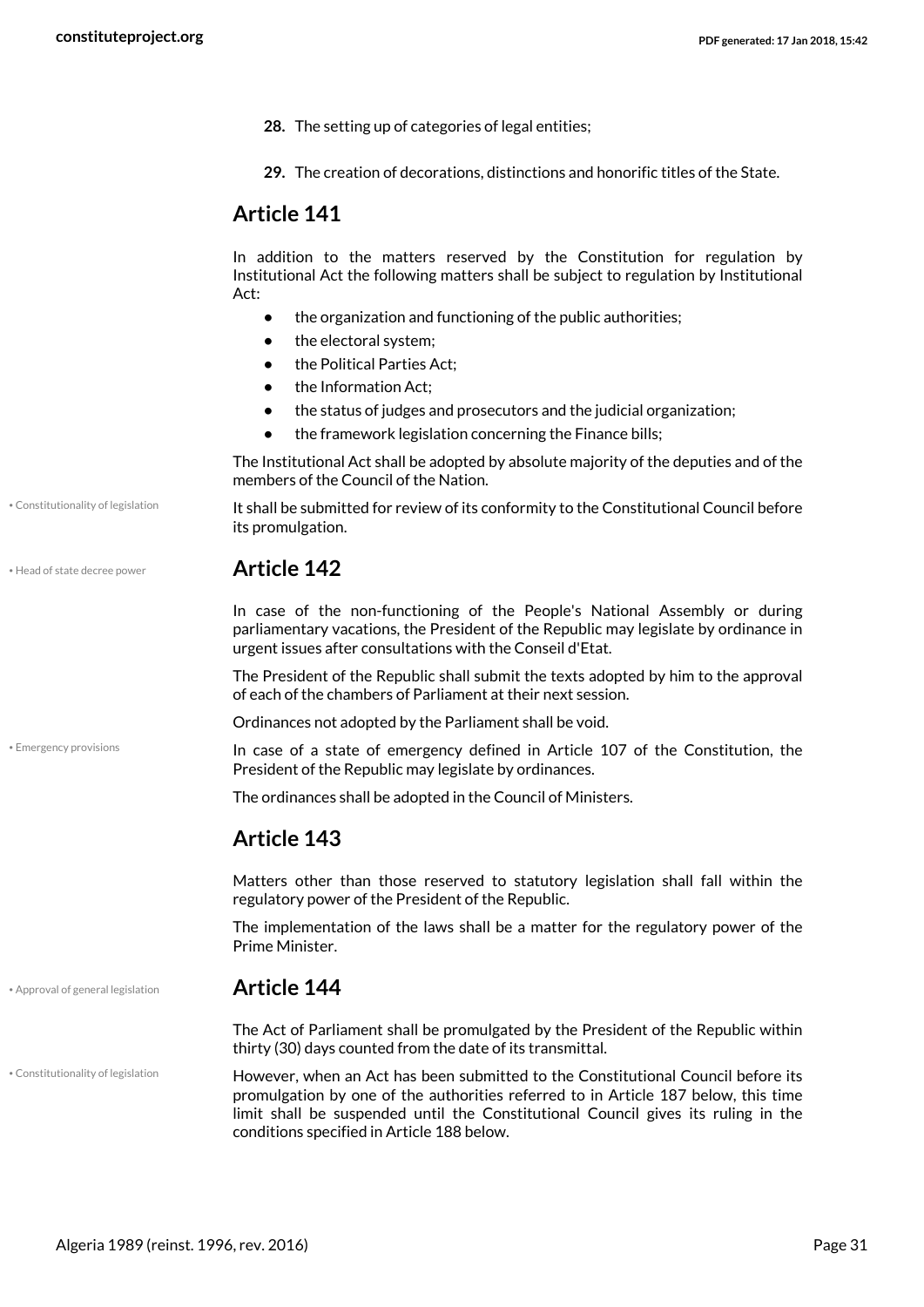<span id="page-31-8"></span><span id="page-31-7"></span><span id="page-31-6"></span><span id="page-31-5"></span><span id="page-31-4"></span><span id="page-31-3"></span><span id="page-31-2"></span><span id="page-31-1"></span><span id="page-31-0"></span>

| • Approval of general legislation            | <b>Article 145</b>                                                                                                                                                                                                                                                                                                                                                                                                                                                                            |
|----------------------------------------------|-----------------------------------------------------------------------------------------------------------------------------------------------------------------------------------------------------------------------------------------------------------------------------------------------------------------------------------------------------------------------------------------------------------------------------------------------------------------------------------------------|
|                                              | The President of the Republic may ask for the re-opening of the parliamentary<br>debate on an Act voted by Parliament within thirty (30) days following its adoption.                                                                                                                                                                                                                                                                                                                         |
| · Veto override procedure                    | In that case, a majority of two-thirds (2/3) of the members of the People's National<br>Assembly and of the Council of the Nation shall be required for the adoption of the<br>Act.                                                                                                                                                                                                                                                                                                           |
|                                              | <b>Article 146</b>                                                                                                                                                                                                                                                                                                                                                                                                                                                                            |
|                                              | The President of the Republic can direct a message to the Parliament.                                                                                                                                                                                                                                                                                                                                                                                                                         |
| . Dismissal of the legislature               | <b>Article 147</b>                                                                                                                                                                                                                                                                                                                                                                                                                                                                            |
|                                              | After consulting the President of the People's National Assembly, the President of<br>the Council of the Nation, the President of the Constitutional Council and the Prime<br>Minister, the President of the Republic can decide on the dissolution of the People's<br>National Assembly or on anticipated legislative elections.                                                                                                                                                             |
|                                              | In both cases legislative elections must take place within a maximum limit of three (3)<br>months.                                                                                                                                                                                                                                                                                                                                                                                            |
| • Joint meetings of legislative chambers     | <b>Article 148</b>                                                                                                                                                                                                                                                                                                                                                                                                                                                                            |
|                                              | Upon request of the President of the Republic or one of the Presidents of one of the<br>two chambers, the Parliament may initiate a debate on foreign policy.                                                                                                                                                                                                                                                                                                                                 |
|                                              | This debate can be concluded with a resolution of the Parliament meeting in joint<br>session of the two chambers, which shall be communicated to the President of the<br>Republic.                                                                                                                                                                                                                                                                                                            |
| · International law<br>• Treaty ratification | <b>Article 149</b>                                                                                                                                                                                                                                                                                                                                                                                                                                                                            |
|                                              | Armistice accords, treaties of peace, of alliances and union, treaties relating to the<br>borders of the State, treaties concerning the status of person and those involving<br>expenditures not foreseen in the budget of the State as well as bilateral and<br>multilateral agreements related to free trade areas and to associations and economic<br>integration shall be ratified by the President of the Republic after explicit approval<br>by each of the two chambers of Parliament. |
| • Legal status of treaties                   | <b>Article 150</b>                                                                                                                                                                                                                                                                                                                                                                                                                                                                            |
|                                              | The treaties ratified by the President of the Republic in the conditions specified by<br>the Constitution shall prevail over Acts of Parliament.                                                                                                                                                                                                                                                                                                                                              |
| . Legislative oversight of the executive     | <b>Article 151</b>                                                                                                                                                                                                                                                                                                                                                                                                                                                                            |
|                                              | The members of Parliament can ask the Government to explain its action on matters<br>of current concern.                                                                                                                                                                                                                                                                                                                                                                                      |
| • Legislative committees                     | The commissions of Parliament may hear the members of the Government.                                                                                                                                                                                                                                                                                                                                                                                                                         |
| . Legislative oversight of the executive     | <b>Article 152</b>                                                                                                                                                                                                                                                                                                                                                                                                                                                                            |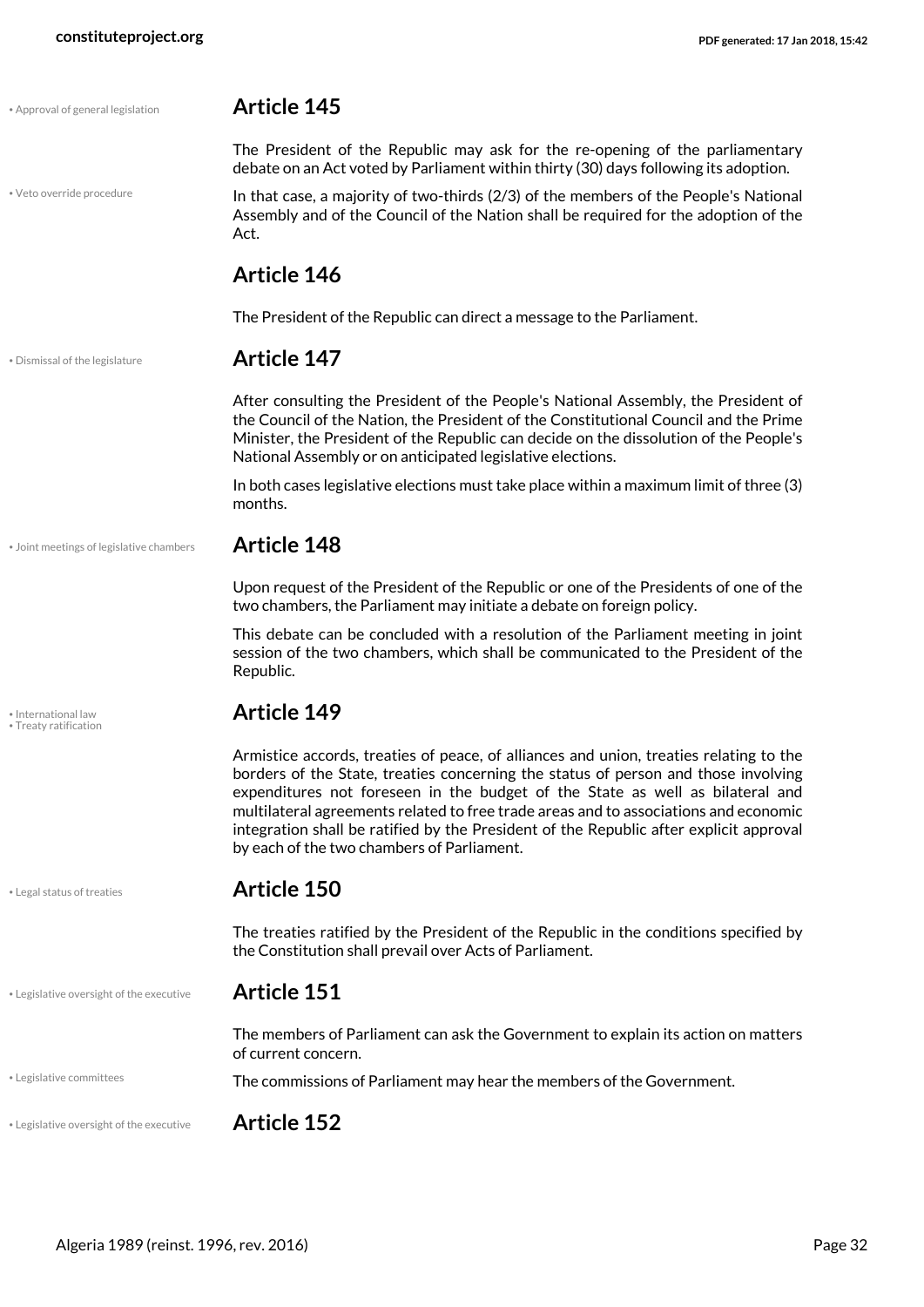The members of Parliament may address orally or in written form any question to any member of the Government.

The written question must receive a reply in writing within a maximum period of thirty (30) days.

In the case of oral questions, a response shall be in a maximum period of thirty (30) days.

The People's National Assembly and the Council of the Nation shall, respectively, hold a weekly session devoted to the government answers to the oral questions by the deputies and members of the Council of the Nation.

If one of the two chambers believes that the oral or written response by the member of the Government justifies it, a debate shall be opened in the conditions specified in the rules of procedure of the People's National Assembly and the Council of the Nation.

The questions and answers are published in accordance with the same conditions as the records of the parliamentary debates.

On the occasion of the debate on the general policy declaration, the People's National Assembly can hold the Government to account by voting a motion of censure.

Such a motion is not admissible unless it is signed by at least a seventh (1/7) of the number of deputies.

## • Cabinet removal **Article 154** • Head of government removal

The motion of censure must be approved by a majority vote of two-thirds (2/3) of the deputies. The vote may only take place three (3) days after the tabling of the motion of censure.

<span id="page-32-2"></span>When the motion of censure is approved by the People's National Assembly, the Prime Minister must tender the resignation of his government to the President of the Republic.

#### <span id="page-32-0"></span>**CHAPTER III: THE JUDICIAL POWER**

<span id="page-32-3"></span>

#### • Judicial independence **Article 156**

The judicial authority shall be independent. It shall be exercised within the framework of the law.

The President of the Republic shall guarantee the independence of the Judiciary.

#### **Article 157**

The judicial authority shall protect society and the liberties. It shall guarantee to all and everyone the protection of their fundamental rights.

• Cabinet removal **Article 153** • Head of government removal

<span id="page-32-1"></span>• Cabinet removal **Article 155** • Head of government removal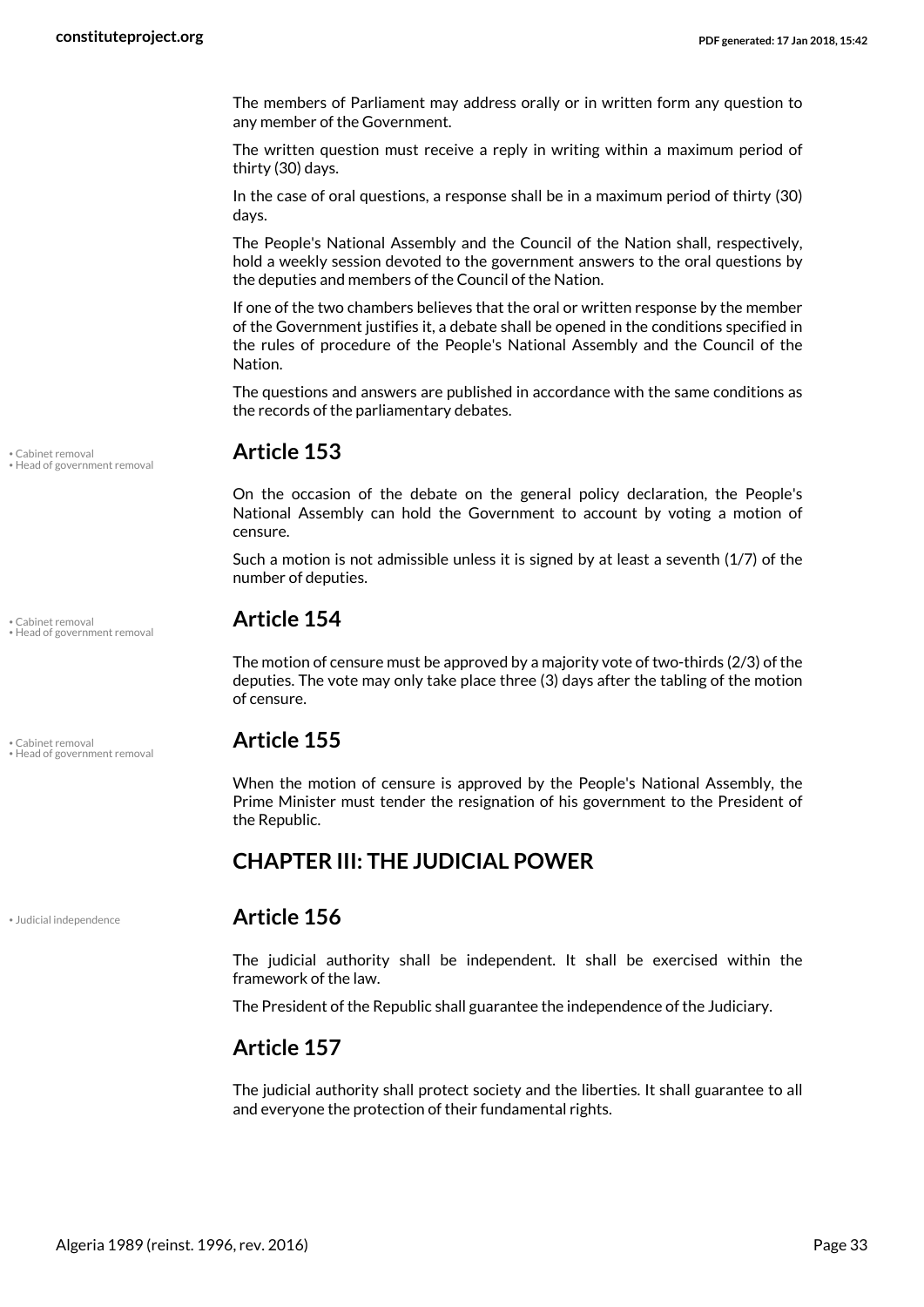### **Article 158**

Justice shall be founded on the principles of legality and equality.

It shall be equal for all and accessible to all, and shall find its expression in respect of the law.

#### **Article 159**

Justice shall be rendered in the name of the people.

### **Article 160**

Criminal sanctions shall conform to the principles of legality and personal responsibility.

<span id="page-33-1"></span>The law shall guarantee the litigation in two levels in the case of criminal cases and shall define the implementation modalities thereof.

• Ultra-vires administrative actions **Article 161**

• Right to appeal judicial decisions

<span id="page-33-4"></span>The judiciary shall rule on appeals brought against unlawful measures of the administrative authorities.

## • Supreme court opinions **Article 162** • Right to public trial

<span id="page-33-3"></span>Judicial decisions shall give reasons and shall be pronounced in public session.

The judicial orders shall be justified.

### **Article 163**

All competent organs of the State are required to ensure at all times and in every place and in every circumstance the execution of judicial decisions.

The law shall punish any person hindering the implementation of a court ruling.

#### <span id="page-33-0"></span>• Jury trials required **Article 164**

Justice shall be rendered by the judges. They can be assisted by people's assessors under conditions specified by the law.

### **Article 165**

The judge shall obey only the law.

### **Article 166**

The judge shall be protected against all forms of pressures, interventions or maneuver of any nature that could be harmful to the accomplishment of his mission or to the respect for his free judgment.

Interference with the course of justice is totally prohibited.

The judge must avoid all circumstances that might affect free judgment.

<span id="page-33-2"></span>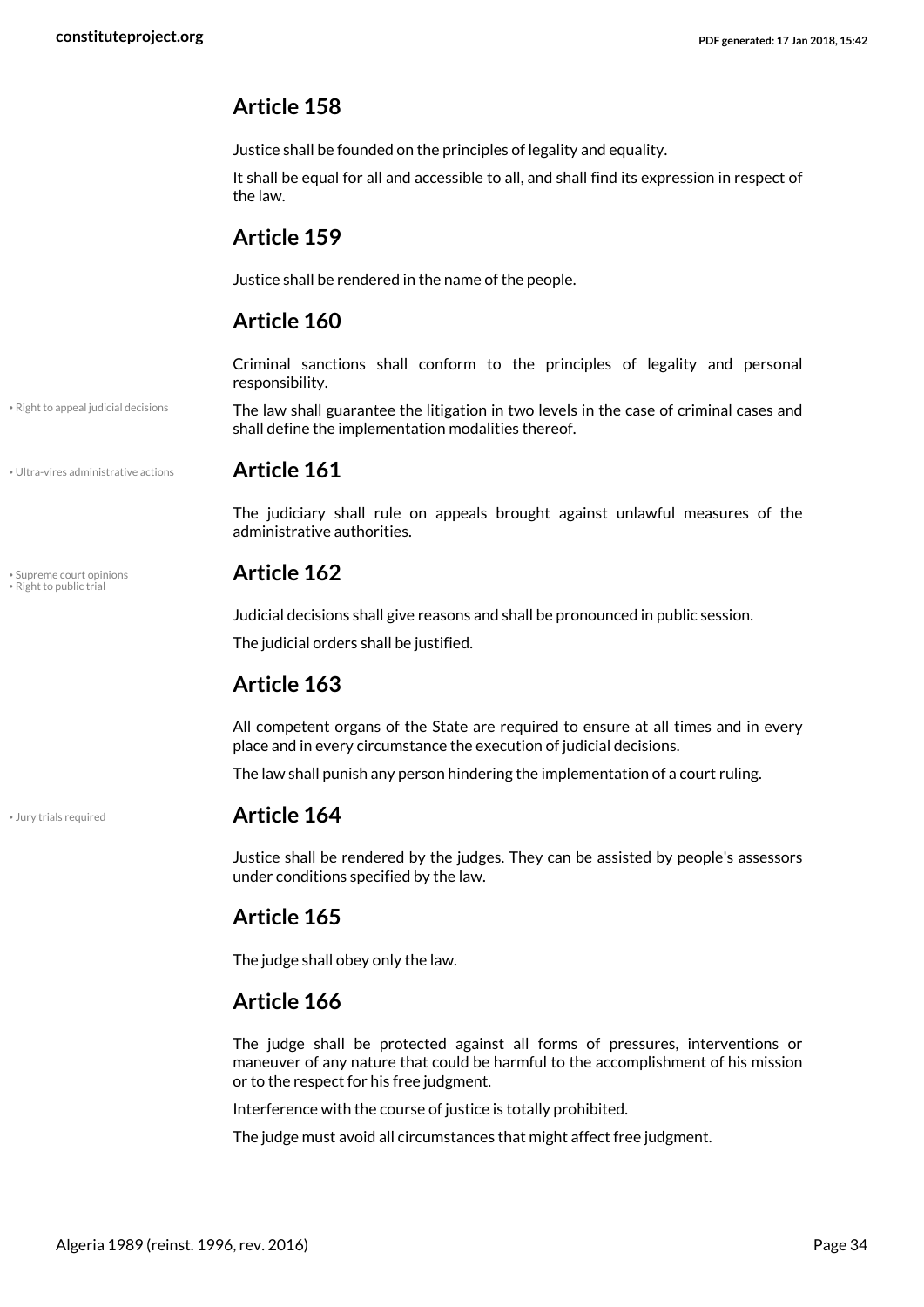<span id="page-34-7"></span><span id="page-34-6"></span><span id="page-34-5"></span><span id="page-34-4"></span><span id="page-34-3"></span><span id="page-34-2"></span><span id="page-34-1"></span><span id="page-34-0"></span>

|                                                               | Judges may not be moved as per the conditions set out in the Basic Law on the<br>Judiciary.                                                                                                      |
|---------------------------------------------------------------|--------------------------------------------------------------------------------------------------------------------------------------------------------------------------------------------------|
|                                                               | An organic law shall define the modalities of implementing this article.                                                                                                                         |
| · Establishment of judicial council                           | <b>Article 167</b>                                                                                                                                                                               |
|                                                               | A judge or prosecutor shall be accountable to the High Council of the Judiciary in the<br>forms specified by the law for the manner in which he performs his mission.                            |
| · Protection from false imprisonment                          | <b>Article 168</b>                                                                                                                                                                               |
|                                                               | The law shall protect the parties to judicial proceedings against any abuse or<br>misconduct by the judge.                                                                                       |
| · Right to counsel                                            | Article 169                                                                                                                                                                                      |
|                                                               | The right to defense shall be recognized.                                                                                                                                                        |
|                                                               | In criminal matters it shall be guaranteed.                                                                                                                                                      |
|                                                               | <b>Article 170</b>                                                                                                                                                                               |
|                                                               | Lawyers shall benefit from the legal guarantees that ensure them protection against<br>all forms of pressure and enable them to practice their profession freely in the<br>framework of the law. |
| • Structure of the courts                                     | <b>Article 171</b>                                                                                                                                                                               |
|                                                               | The Supreme Court shall be the organ which regulates the activity of the courts and<br>tribunals.                                                                                                |
| · Establishment of administrative courts                      | A Conseil d'Etat shall be established as a regulatory body of the activity of the<br>administrative courts.                                                                                      |
| • Establishment of administrative courts                      | The Supreme Court and the Conseil d'Etat shall ensure the uniform development of<br>jurisprudence throughout the country and shall oversee the respect for the law.                              |
|                                                               | The Tribunal of Conflicts shall determine the conflicts of jurisdiction between the<br>ordinary justice bodies and administrative justice bodies.                                                |
| • Administrative court selection<br>• Supreme court selection | <b>Article 172</b>                                                                                                                                                                               |
| • Supreme court powers                                        | The organization, the functioning and the other functions of the Supreme Court, the<br>Conseil d'Etat and the Tribunal des Conflits shall be determined by Institutional Act.                    |
| · Establishment of judicial council                           | <b>Article 173</b>                                                                                                                                                                               |
|                                                               | The High Council of the Judiciary shall be chaired by the President of the Republic.                                                                                                             |
| • Establishment of judicial council                           | <b>Article 174</b>                                                                                                                                                                               |
|                                                               | The High Council of the Judiciary decides, in the conditions determined by statute<br>the appointments, the transfers, and the promotion of judges and prosecutors.                              |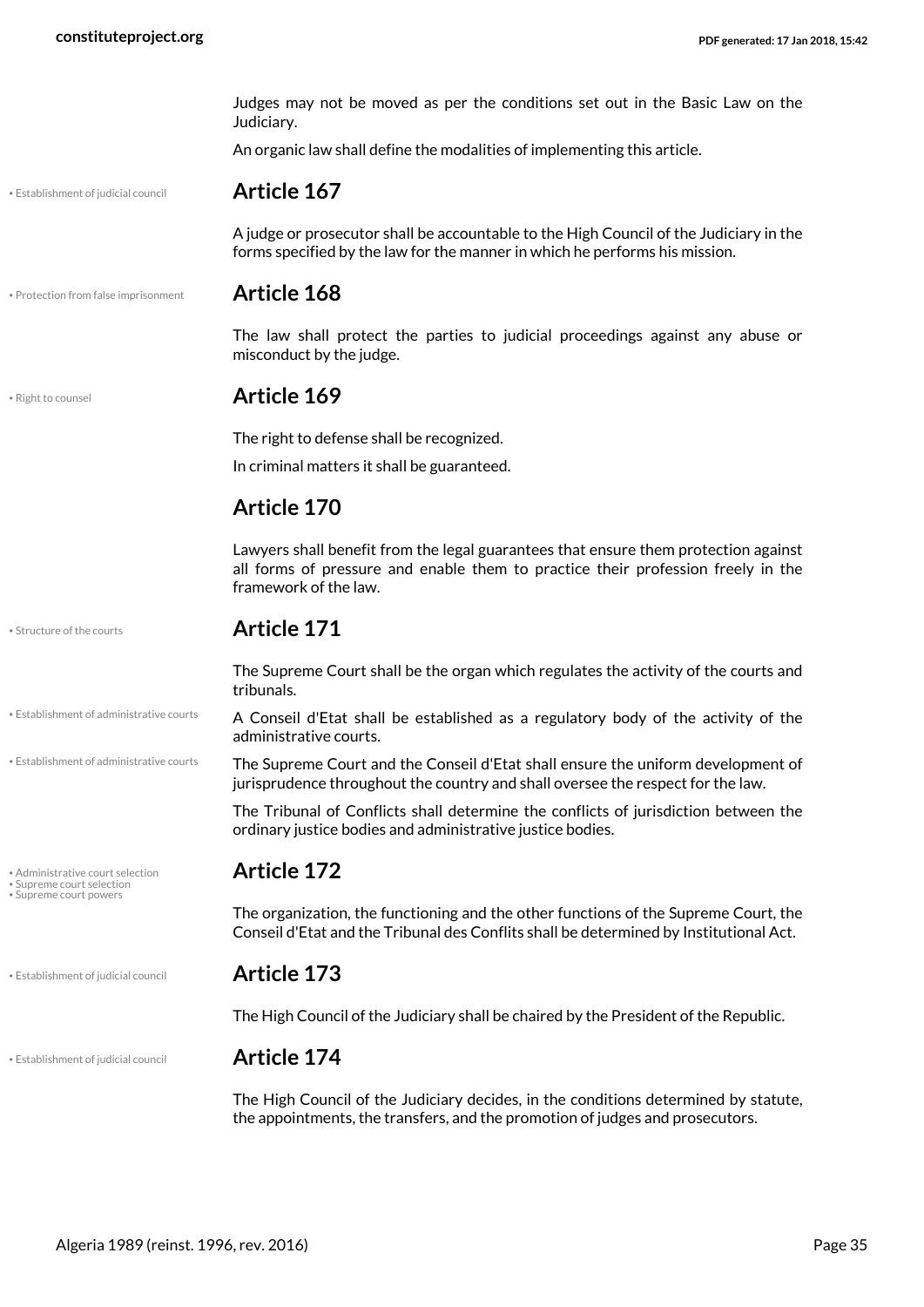It shall oversee the respect for the provisions on the status of the judiciary and the observance of discipline by judges and prosecutors under the chairmanship of the first President of the Supreme Court.

## <span id="page-35-5"></span>• Establishment of judicial council **Article 175** • Power to pardon

The High Council of the Judiciary shall provide a consultative opinion to the President of the Republic prior to the exercise of the right of pardon.

• Establishment of judicial council **Article 176**

<span id="page-35-3"></span>The composition, the functioning and the other attributions of the High Council of the Judiciary shall be determined by Institutional Act.

The Supreme Council of Justice shall have administrative and financial autonomy, and the organic law shall determine the modalities of implementation thereof.

• Courts for judging public officials **Article 177**

<span id="page-35-2"></span>A High Court of State shall be established to review the acts which can be qualified as high treason of the President of the Republic and the crimes and misdemeanors of the Prime Minister which are committed in the exercise of their functions.

The composition, the organization and the functioning of the High Court of State, as well as the applicable procedures, shall be established by Institutional Act.

## <span id="page-35-0"></span>**TITLE III: CONTROL, MONITORING OF ELECTIONS AND CONSULTING INSTITUTIONS**

#### <span id="page-35-1"></span>**CHAPTER I: CONTROL**

#### **Article 178**

The elected assemblies shall assume the control function in its popular dimension.

#### **Article 179**

The Government shall give an account to each chamber of the Parliament on the use of budgetary credits which it has voted for each budgetary period. The budgetary period shall be closed, as far as the Parliament is concerned, by the vote of each chamber of an Act settling the accounts for the budgetary period under consideration.

<span id="page-35-4"></span>

#### • Legislative committees **Article 180**

Each of the two chambers may, at any time, establish within the framework of its powers a commission of inquiry on any matter of general interest.

Commissions of inquiry may not be created on matters that are under a judicial procedure.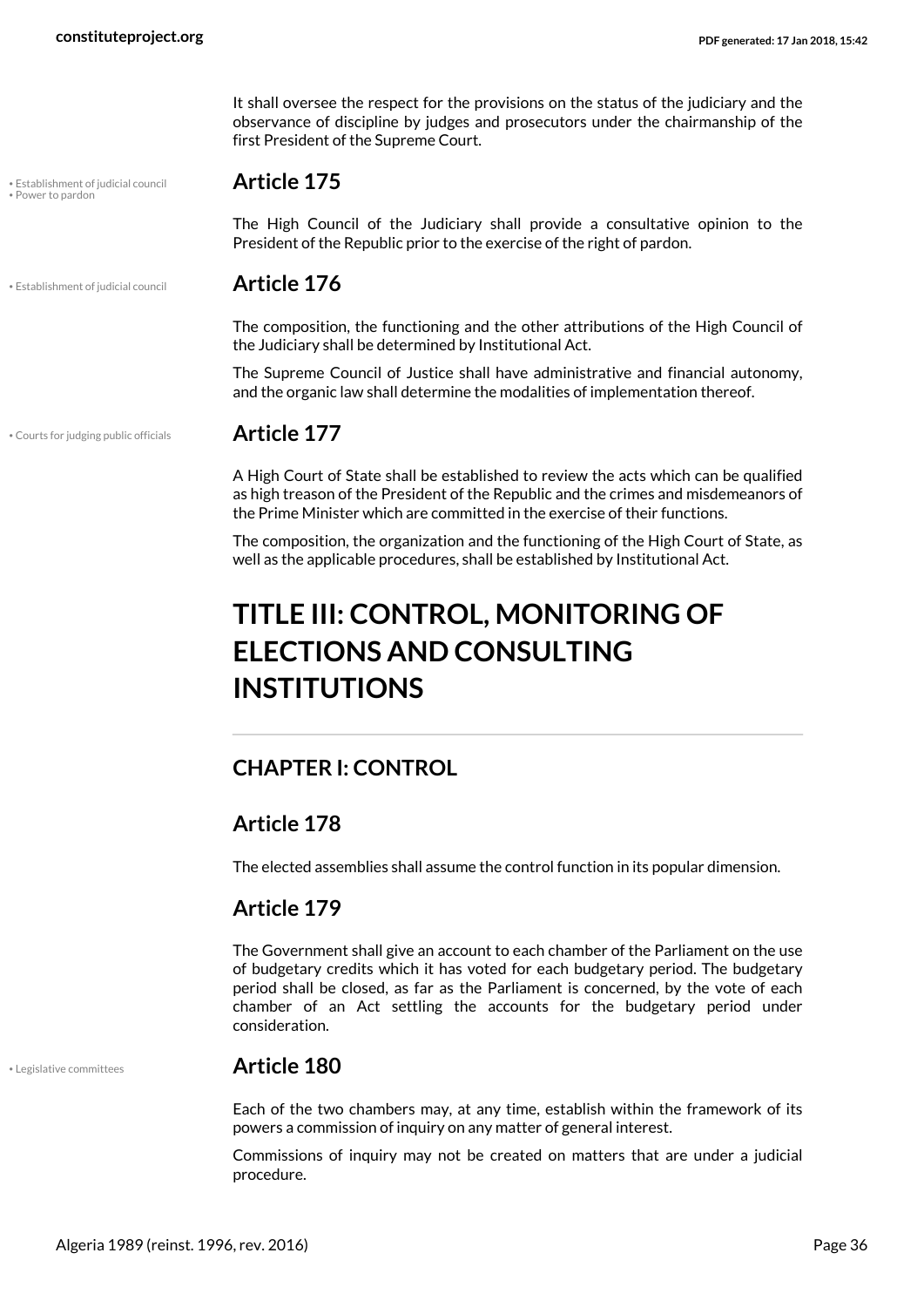#### **Article 181**

The institutions and organs of control shall have the task of verifying the conformity of legislative and executive action(s) with the Constitution and of verifying the conditions of the use and management of material resources and public funds.

• Constitutional court selection

• Constitutional court term limits • Constitutional court term length

• God or other deities

• God or other deities

• Constitutional court powers **Article 182** • Constitutional interpretation • Establishment of constitutional court

<span id="page-36-6"></span><span id="page-36-4"></span><span id="page-36-0"></span>The Constitutional Council is an autonomous body established to monitor the observance of the Constitution.

The Constitutional Council shall monitor the propriety of referendum operations, of the election of the President of the Republic and of legislative elections.

It shall decide on the appeals received about the provisional results of the presidential and legislative elections and shall announce the final results of all processes set forth in the preceding paragraph.

The Constitutional Council shall enjoy administrative and financial autonomy.

### **Article 183**

The Constitutional Council shall consist of twelve (12) members: four (4) of them including the President and Vice President of the Council shall be appointed by the President of the Republic, two (2) shall be elected by the People's National Assembly, two (2) shall be elected by the Council of the Nation, two (2) shall be elected by the Supreme Court, and two (2) shall be elected by the Conseil d'Etat. • Constitutional court selection

> <span id="page-36-1"></span>In the case of a tie vote among the members of the Constitutional Council, the party containing the Council President shall win.

As soon as they are elected or designated, the members of the Council shall cease any other mandate, function, task or mission or any other private activity or occupation.

<span id="page-36-3"></span><span id="page-36-2"></span>The President of the Republic shall appoint the President and Vice President of the Constitutional Council for a single eight-year term. The members of the Constitutional Council shall serve a single term of eight (8) years. The membership of the Council shall be renewed by one-half (1/2) every four (4) years.

<span id="page-36-7"></span>Members of the Constitutional Council must be directly sworn in before the President of the Republic, based on the following text:

"I swear by Almighty God to perform my duties honestly and impartially, and to keep the confidentiality of the deliberations and abstain from taking any public stance vis-á-vis any issue that falls within the jurisdiction of the Constitutional Council."

### **Article 184**

<span id="page-36-8"></span><span id="page-36-5"></span>The elected and/or appointed members of the Constitutional Council shall:

- **•** Have completed forty (40) years on the day of their appointment or election.
- **•** Have at least fifteen (15) years of professional life in the field of higher education in juridical science, judiciary, or law at the supreme court, state council, or a senior government post.

### **Article 185**

• Min age of const court judges

• Eligibility for const court judges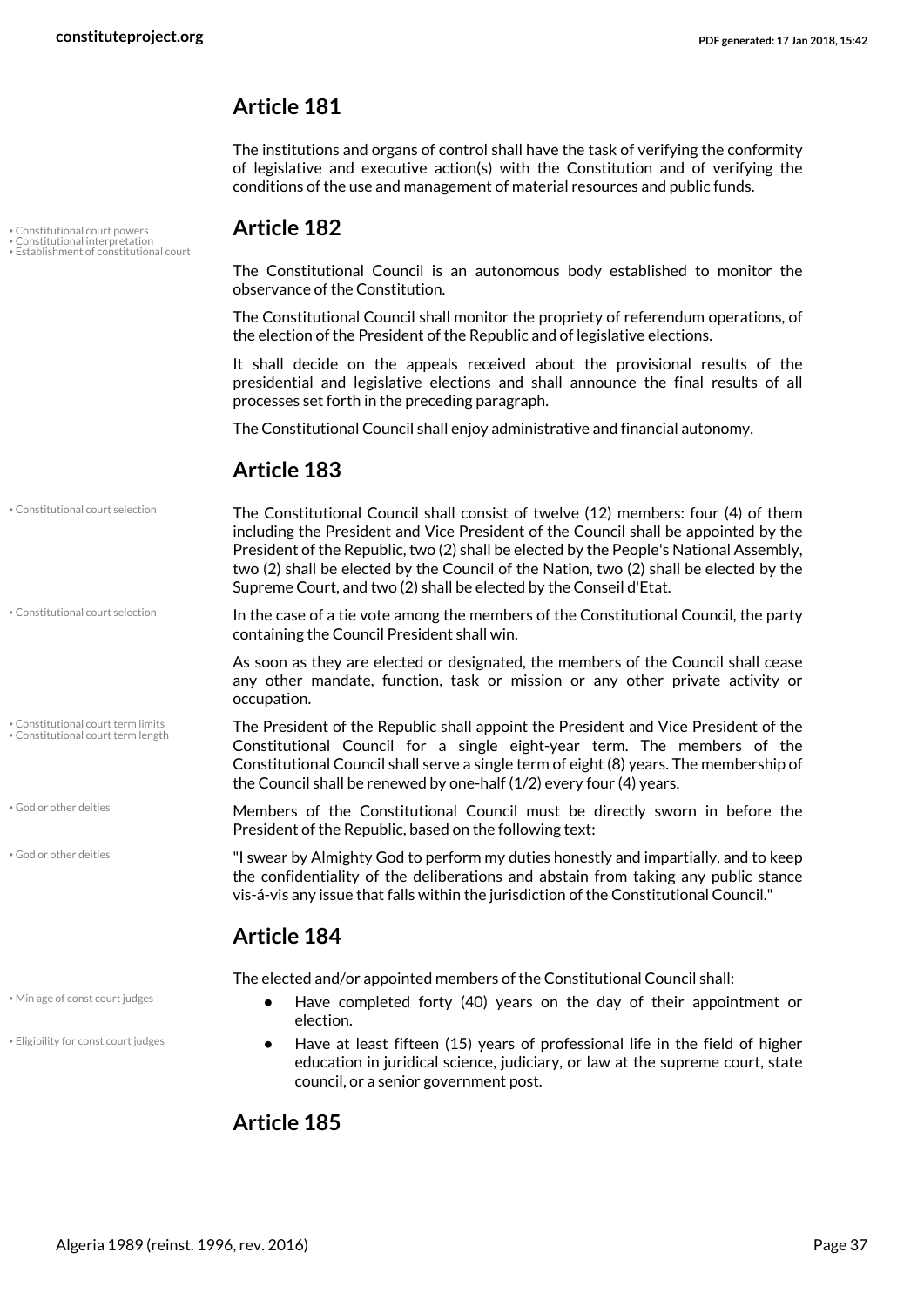During their term in office, the President, Vice-president and members of the Constitutional Council shall enjoy judicial immunity in respect of criminal matters.

They may not be prosecuted or reprimanded for committing a crime or an offense except through an explicit waiver by the person concerned or an authorization by the Constitutional Council.

## • Constitutional court opinions **Article 186** • Constitutional court powers

<span id="page-37-1"></span><span id="page-37-0"></span>Aside from the other functions which are expressly conferred on it by other provisions of the Constitution, the Constitutional Council shall, through providing an opinion, rule on the constitutionality of treaties, statutes and regulations.

Upon request by the President of the Republic, the Constitutional Council shall issue a binding opinion on the constitutionality of Institutional Acts after their adoption by Parliament.

The Constitutional Council shall also rule in the same form as specified in the preceding paragraph on the conformity of the rules of procedure of each chamber of Parliament with the Constitution.

• Constitutionality of legislation **Article 187**

• Constitutionality of legislation

A matter may be submitted to the Constitutional Council by the President of the Republic, the President of the People's National Assembly, the President of the Council of the Nation or the Prime Minister.

It may also be notified by fifty (50) deputies of thirty (30) members of the Council of the Nation.

Exercising notification as specified in the past two paragraphs may not be extended to include non-constitutionality referred to in Article 188 below.

#### • Constitutionality of legislation **Article 188**

<span id="page-37-2"></span>

The Constitutional Council may be notified to claim non-constitutionality in accordance with a referral by the Supreme Court or Conseil d'Etat, when one of the parties involved in the trial claims before a judicial authority that the legal provision on which the disputed case depends violates the rights and liberties guaranteed by the Constitution.

The conditions and manners of implementing this paragraph shall be determined by an organic law.

#### **Article 189**

The Constitutional Council shall deliberate in a closed session and give its opinion within thirty (30) days from the notification date. In case of emergency, and upon a request by the President of the Republic, this delay may be reduced to ten (10) days.

When the Constitutional Council is notified based on Article 188, its decision shall be issued within four (4) months from the notification date. This delay may be extended for once and for a maximum period of four (4) months, based on a justified decision by the Council and the decision shall be communicated to the concerned judicial bodies who submitted the notification.

The Constitutional Council shall establish its rules of procedure.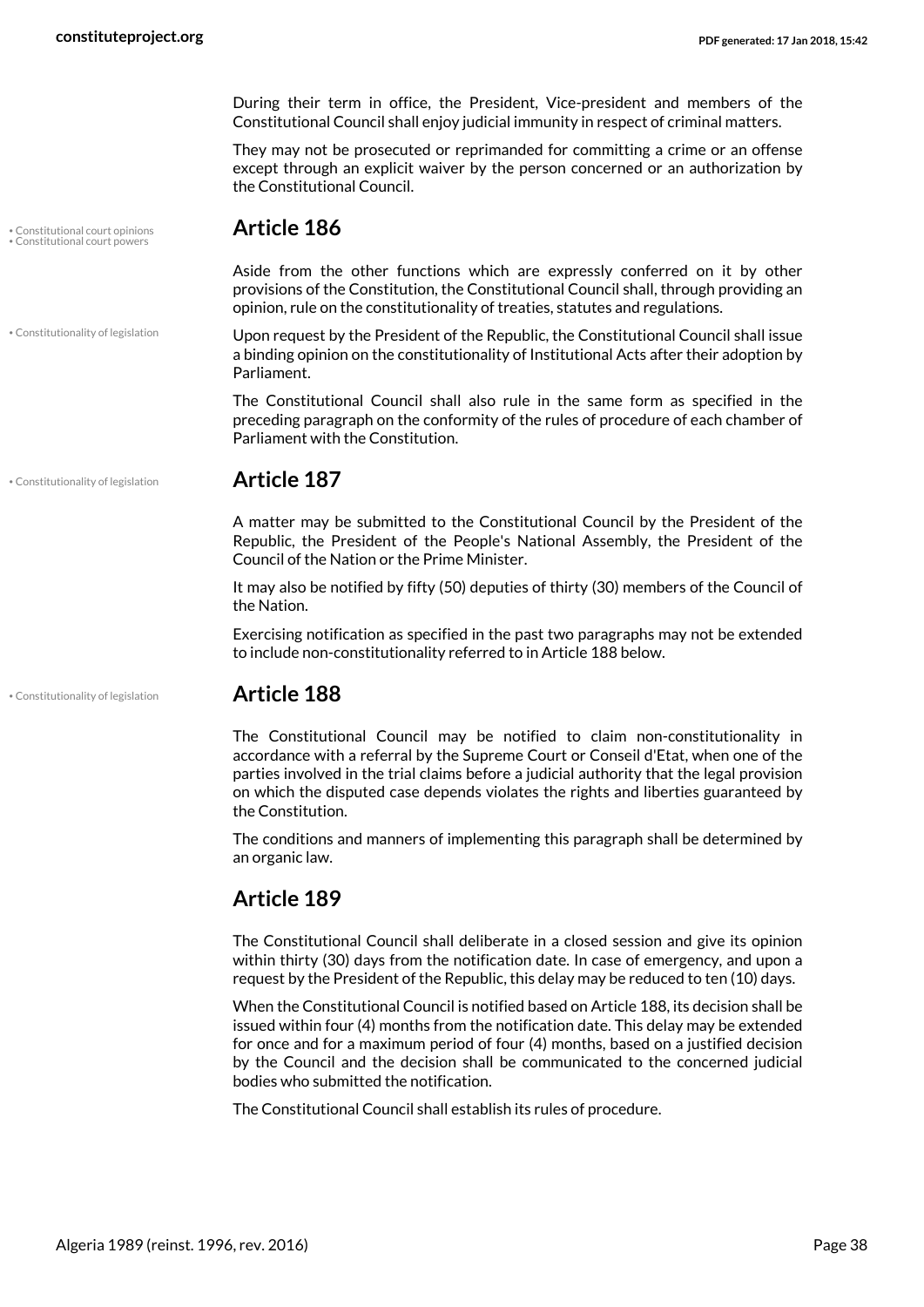<span id="page-38-5"></span>• Treaty ratification<br>• Legal status of treaties

#### <span id="page-38-3"></span>• International law **Article 190**

<span id="page-38-4"></span>When the Constitutional Council rules that a treaty, accord or convention is unconstitutional, it shall not be ratified.

#### • Constitutionality of legislation **Article 191**

<span id="page-38-1"></span>When the Constitutional Council rules that a legislative or regulatory provision is unconstitutional, it ceases to be effective from the day of the decision of the Council.

If a legislative provision is deemed unconstitutional based on Article 188, this provision shall be repealed as of the day specified in the decision of the Constitutional Council.

The opinions and decisions of the Constitutional Council shall be final and binding to all public authorities and administrative and judicial authorities.

#### **Article 192**

The Court of Accounts shall enjoy autonomy and shall be in charge of the ex post control of the finances of the State, the territorial communities and public law entities as well as of state-owned business capitals.

The Court of Accounts shall contribute to improving the good governance and transparency in managing the public finances.

The Court of Accounts shall prepare an annual report which it shall address to the President of the Republic, the President of the Council of the Nation, the President of the People's National Assembly and the Prime Minister.

Statute shall determine the competences, organization and functioning and the sanctioning of its investigations of the Court of Accounts and also its relationship with the other monitoring and inspection structures in the State.

### <span id="page-38-0"></span>**CHAPTER II: ELECTIONS MONITORING**

### **Article 193**

Public authorities in charge of organizing the elections are required to adhere to integrity and transparency.

In this capacity, the electoral list must be placed at the disposal of candidates in each election.

The organic law related to the electoral system shall determine the manner in which this provision shall be implemented.

#### <span id="page-38-2"></span>• Electoral commission **Article 194**

An independent High Elections Committee shall be created.

The Commission shall be chaired by a national personality appointed by the President of the Republic, after consulting the political parties.

The High Elections Committee shall have a permanent committee and shall deploy its other members immediately after calling the Electoral College.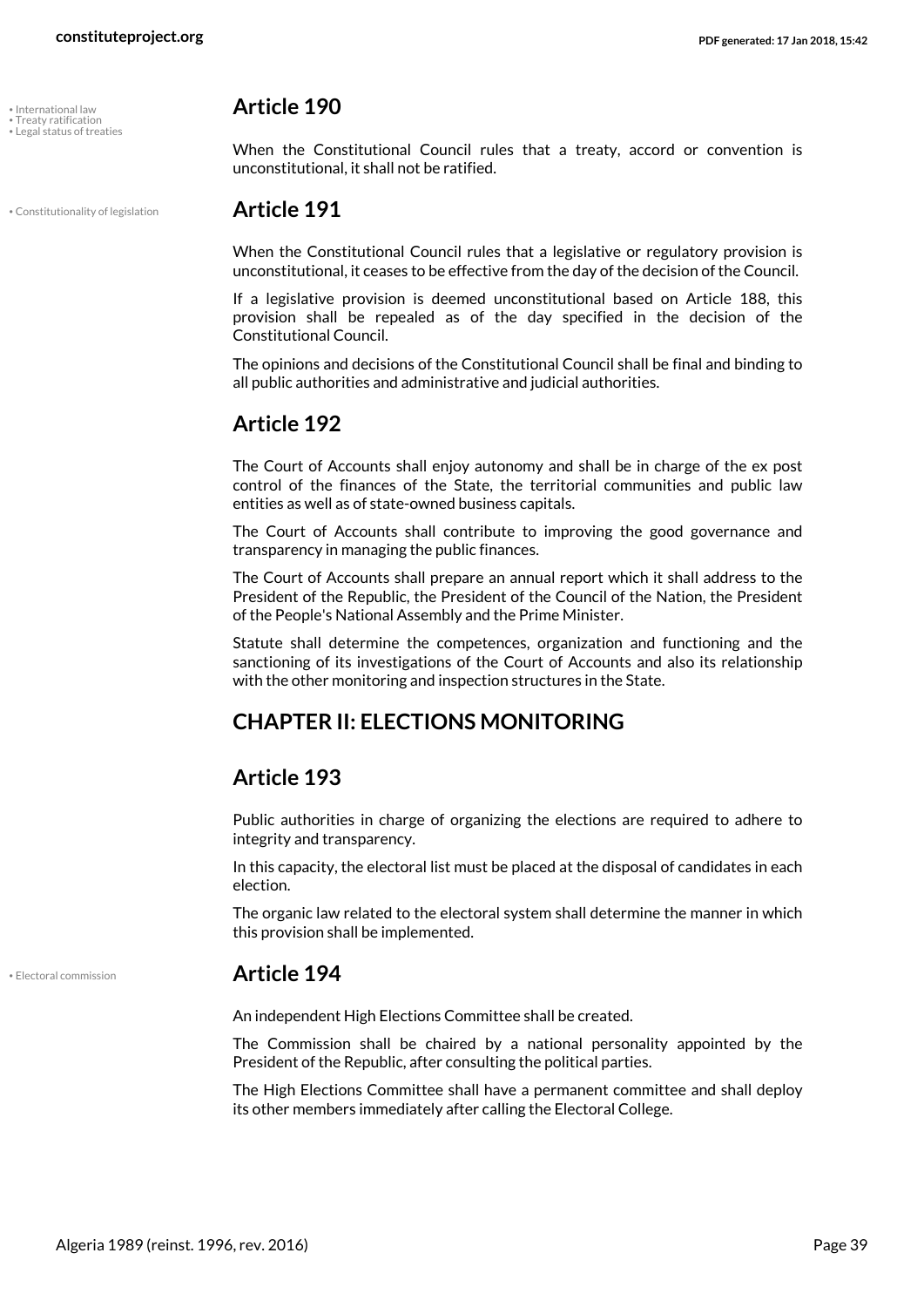The High Elections Committee shall consist of an equal number of:

- **•** Judges proposed by the Supreme Judicial Council, and appointed by the President of the Republic; and
- **•** Independent professionals, chosen from amongst the civil society, and appointed by the President of the Republic.

The High Elections Committee shall oversee the transparency and integrity of the presidential, legislative and local elections, since the call of the Electoral College until declaring the provisional results of the elections.

The HEC permanent committee shall in particular:

- **•** Supervise the management reviews of the electoral lists.
- **•** Develop recommendations to improve the legislative and regulatory provisions that govern the electoral processes.
- <span id="page-39-0"></span>**•** Organize a training course in civil formation to support the political parties on elections supervision and writing of appeals.

An organic law shall determine the manner of implementing this Article.

### **CHAPTER III: THE CONSULTATIVE INSTITUTIONS**

<span id="page-39-4"></span>

A High Islamic Council shall be established under the auspices of the President of the Republic in order to:

- **•** encourage and promote ijtihad;
- **•** to provide its opinion on the matters submitted to it with regard to the religious rules;
- **•** to present a periodic report of its activity to the President of the Republic.

### <span id="page-39-3"></span>• Advisory bodies to the head of state **Article 196** • Reference to science

The High Islamic Council shall be composed of fifteen (15) members, including the President, who shall be selected by the President of the Republic from among the national elites in the different sciences.

<span id="page-39-1"></span>A High Council of Security shall be established under the chairmanship of the President of the Republic. This body shall have the task of providing advice to the President on all questions relating to national security.

The modalities of the organization and functioning of the High Council of Security shall be determined by the President of the Republic.

#### • Human rights commission **Article 198**

<span id="page-39-2"></span>A National Human Rights Council shall be established, textually referred to as "the Council" and shall be deposited with the President of the Republic, as protector of the Constitution.

The Council shall enjoy administrative and financial autonomy.

• Advisory bodies to the head of state **Article 195** • Status of religious law

• Advisory bodies to the head of state **Article 197**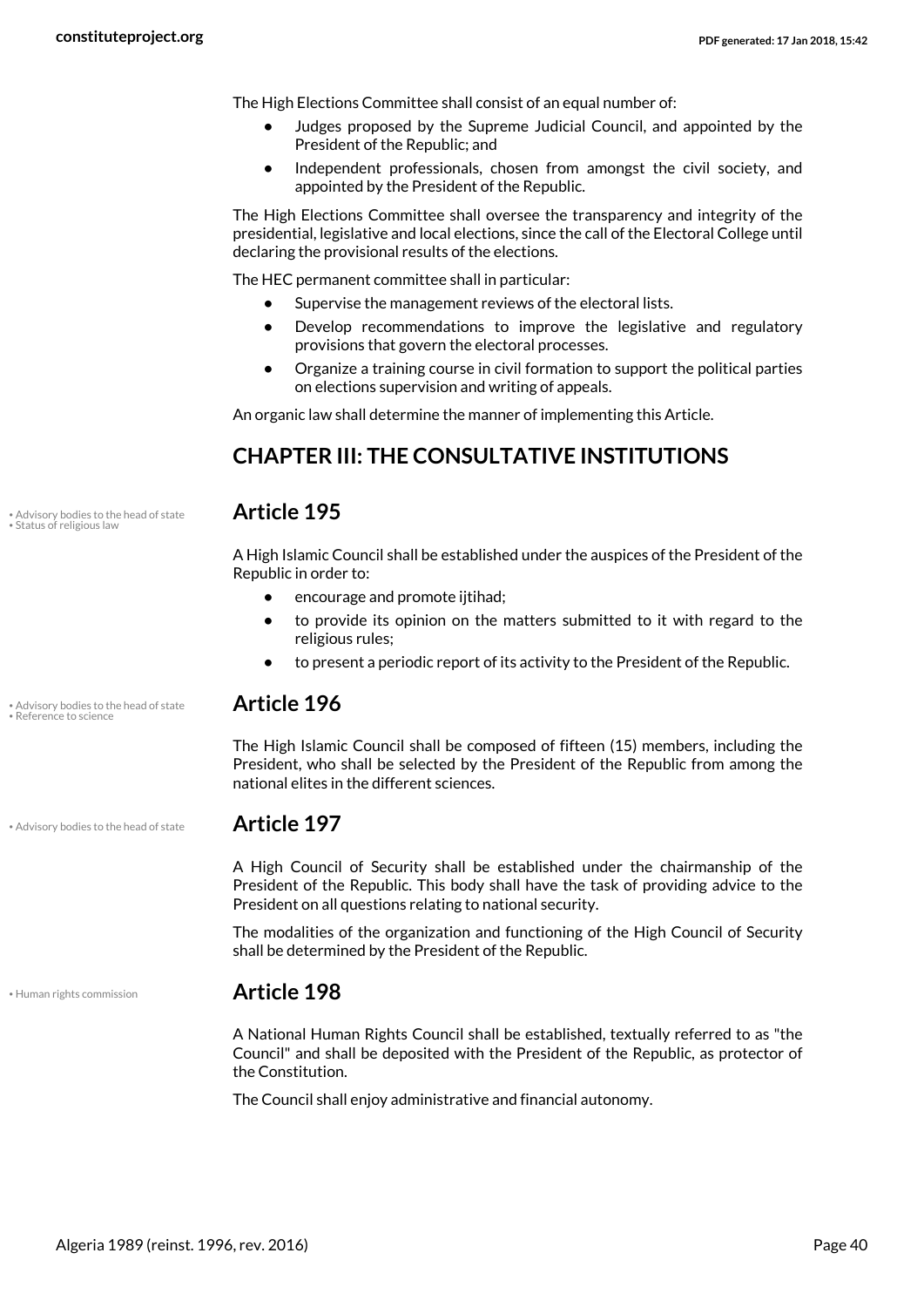<span id="page-40-2"></span><span id="page-40-1"></span><span id="page-40-0"></span>

| · Human rights commission              | <b>Article 199</b>                                                                                                                                                                                                                                                                                                                                                                                             |
|----------------------------------------|----------------------------------------------------------------------------------------------------------------------------------------------------------------------------------------------------------------------------------------------------------------------------------------------------------------------------------------------------------------------------------------------------------------|
|                                        | The Council shall be responsible for supervision, early warning, and evaluation in the<br>field of respect of human rights.                                                                                                                                                                                                                                                                                    |
|                                        | Without prejudicing the judicial authority jurisdictions, the Council shall look into all<br>cases of human rights violation, which it examines or are brought into its attention,<br>and shall take appropriate measures in this regard. It shall present the results of its<br>investigations to the concerned administrative authorities, and, where appropriate,<br>to the competent judicial authorities. |
|                                        | The Council shall take immediate action concerned with awareness-raising, media<br>and communication to promote human rights.                                                                                                                                                                                                                                                                                  |
|                                        | It shall also provide opinion, proposals, and recommendations on promotion and<br>protection of human rights.                                                                                                                                                                                                                                                                                                  |
|                                        | The Council shall prepare an annual report to be submitted to the President of the<br>Republic, the Parliament, and the Prime Minister. This report must also be published.                                                                                                                                                                                                                                    |
|                                        | The law shall determine the Council's composition, the manner of appointing its<br>members, and the principles governing its organization and progress.                                                                                                                                                                                                                                                        |
| . Advisory bodies to the head of state | <b>Article 200</b>                                                                                                                                                                                                                                                                                                                                                                                             |
|                                        | A Supreme Youth Council shall be established, as a consultative body under the<br>President of the Republic.                                                                                                                                                                                                                                                                                                   |
|                                        | The Council shall consist of youth representatives, and representatives from the<br>government and the public institutions in charge of youth affairs.                                                                                                                                                                                                                                                         |
| . Advisory bodies to the head of state | <b>Article 201</b>                                                                                                                                                                                                                                                                                                                                                                                             |
|                                        | The Supreme Youth Council shall present opinions and recommendations regarding<br>the issues related to youth needs and prosperity in the economic, social, and cultural<br>and sports fields.                                                                                                                                                                                                                 |
|                                        | The Council shall contribute to the promotion of national values, national<br>conscience, civil awareness, and social solidarity within the youth circles.                                                                                                                                                                                                                                                     |
| · Counter corruption commission        | <b>Article 202</b>                                                                                                                                                                                                                                                                                                                                                                                             |
|                                        | A National Commission for Corruption Prevention and Control shall be set up. This<br>commission shall be independent under the President of the Republic.                                                                                                                                                                                                                                                      |
|                                        | The commission shall enjoy administrative and financial independence.                                                                                                                                                                                                                                                                                                                                          |
|                                        | The independence of this commission shall be guaranteed in particular through the<br>oath taken by its members and staff, and the protection against all forms of pressure,<br>intimidation, threat, insult, and attacks of any nature, which they might face during<br>their performance of duties.                                                                                                           |
| · Counter corruption commission        | <b>Article 203</b>                                                                                                                                                                                                                                                                                                                                                                                             |
|                                        | The commission shall in particular be responsible for proposing a comprehensive<br>anti-corruption policy, dedicated to promoting the principles of the state of right and<br>law, and reflecting integrity, transparency, and responsibility with regard to running<br>public properties and funds and contributing to their enforcement.                                                                     |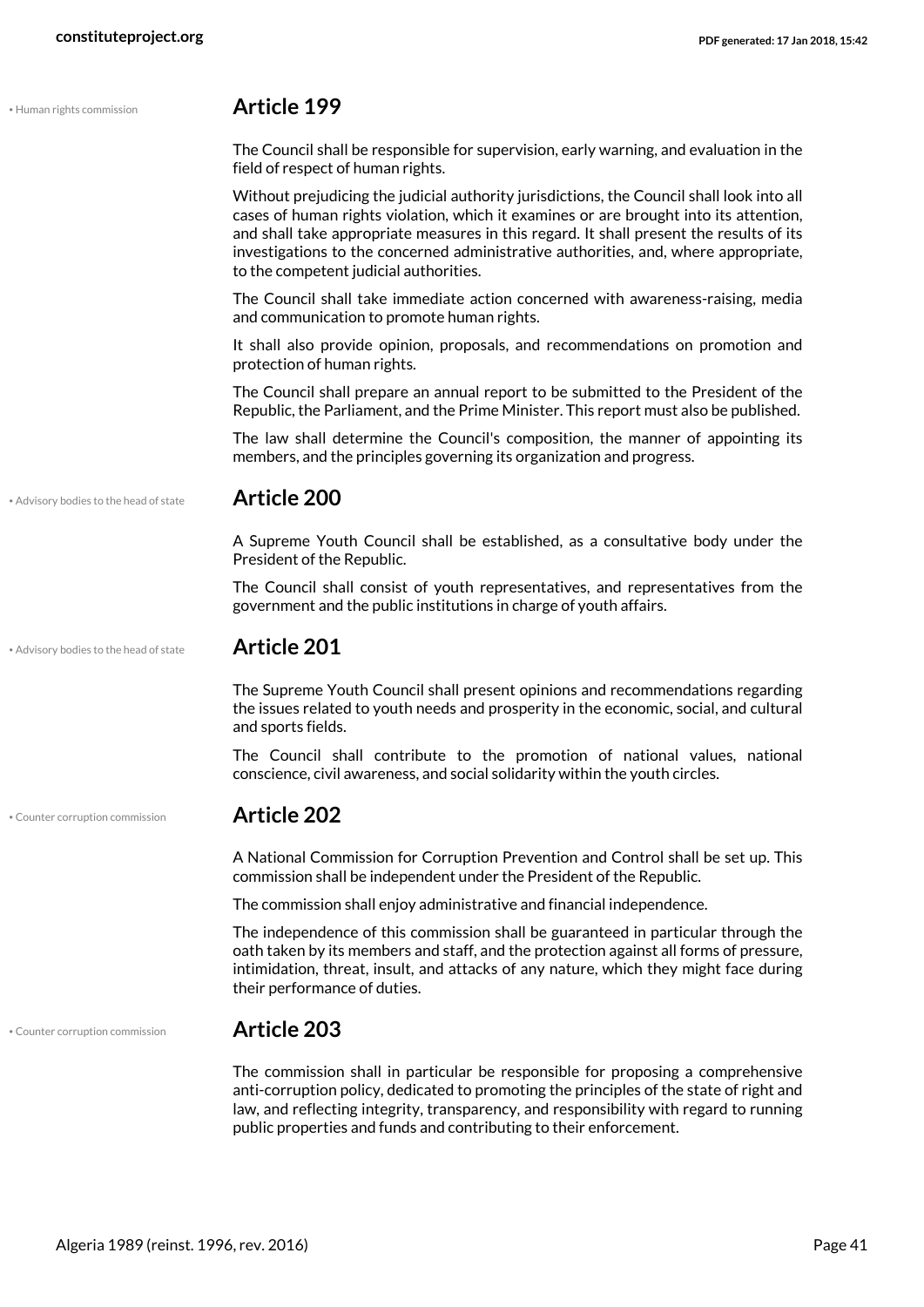The commission shall submit an annual report to the President of the Republic regarding its activities, concerned with corruption prevention and control, as well as the shortcomings it has identifies in this regard, and, where appropriate, the proposed recommendations.

#### **Article 204**

The National Economic and Social Council, textually referred to as "the Council" and which acts as a framework for dialogue, consultation and proposal in the economic and social fields.

It also acts as a government advisor.

### **Article 205**

The Council shall in particular undertake the following tasks:

- **•** Providing a framework for civil society participation in the national consultations about economic and social development policies.
- **•** Ensuring sustainable dialogue and consultation among the economic and social partners.
- **•** Evaluating and studying the issues of national interest in the economic, social, educational, training and higher education fields.
- **•** Presenting proposals and recommendations to the government

#### • Reference to science **Article 206**

A National Council for Scientific and Technological Research shall be set up, and shall be textually referred to as "the Council".

#### • Reference to science **Article 207**

The Council shall in particular undertake the following tasks:

- **•** Promoting national research in the field of technological and scientific innovation.
- **•** Proposing measures aimed to Develop national capabilities in the field of research and development.
- <span id="page-41-0"></span>**•** Assessing the effectiveness of the competent national bodies with regard to Evaluating the research findings to the benefit of the national economy within the framework of sustainable development.

The Council shall be chaired by a recognized national professional, appointed by the President of the Republic.

The law shall identify the other missions of the Council, its organization and composition.

## **TITLE IV: CONSTITUTIONAL REVISION**

• Constitution amendment procedure

## <span id="page-41-1"></span>**Article 208**

A constitutional revision shall be undertaken on the initiative of the President of the Republic. It shall be voted in identical terms by the People's National Assembly and

<span id="page-41-2"></span>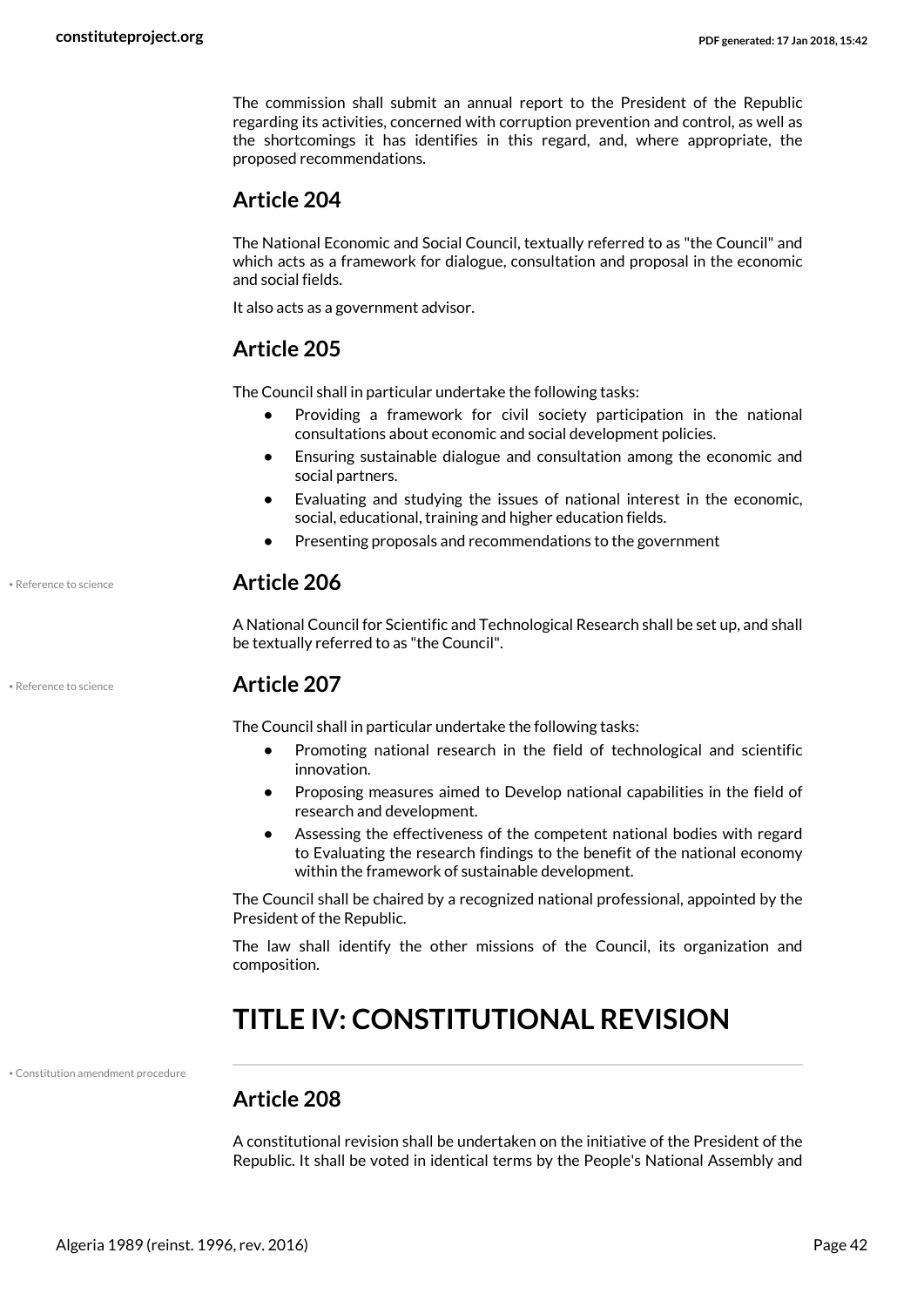<span id="page-42-2"></span>• Referenda

the Council of the Nation in the same conditions as a statutory text.

It shall be submitted by referendum to the approval of the people within fifty (50) days of its adoption.

The constitutional revision, approved by the people, shall be promulgated by the President of the Republic.

#### **Article 209**

An Act containing a revision of the Constitution which was rejected by the people shall become inoperative.

It cannot be submitted again to the people during the same legislature.

#### **Article 210**

If according to the reasoned opinion of the Constitutional Council the draft constitutional revision in no way infringes upon the general principles governing the Algerian society, the rights and liberties of man and of the citizen, and does not alter in any manner the fundamental balance of the powers and the institutions, the President of the Republic may directly promulgate the law containing the constitutional revision without submitting it to referendum, if it has been approved by three-quarters (3/4) of the votes of the members of the two chambers of the Parliament.

### <span id="page-42-0"></span>**Article 211**

Three-fourths (3/4) of the members of the two chambers of the Parliament, meeting in joint session, may propose a constitutional revision and present it to the President of the Republic, who may submit it to a referendum. • Joint meetings of legislative chambers

<span id="page-42-3"></span>If its approval is obtained, it shall be promulgated.

#### • Unamendable provisions **Article 212**

None of the following shall be the object of a constitutional amendment:

- **1.** the Republican character of the State;
- **2.** the democratic order based on a multi-party system;
- **3.** the role of Islam as the religion of the State;
- **4.** the role of Arabic as the national and official language;
- **5.** the fundamental liberties and the rights of man and of the citizen;
- **6.** the integrity and unity of the national territory;

<span id="page-42-1"></span>• National anthem

- **7.** the national emblem and the national anthem as symbols of the Revolution and the Republic.
- **8.** the reelection of the President of the Republic for once only.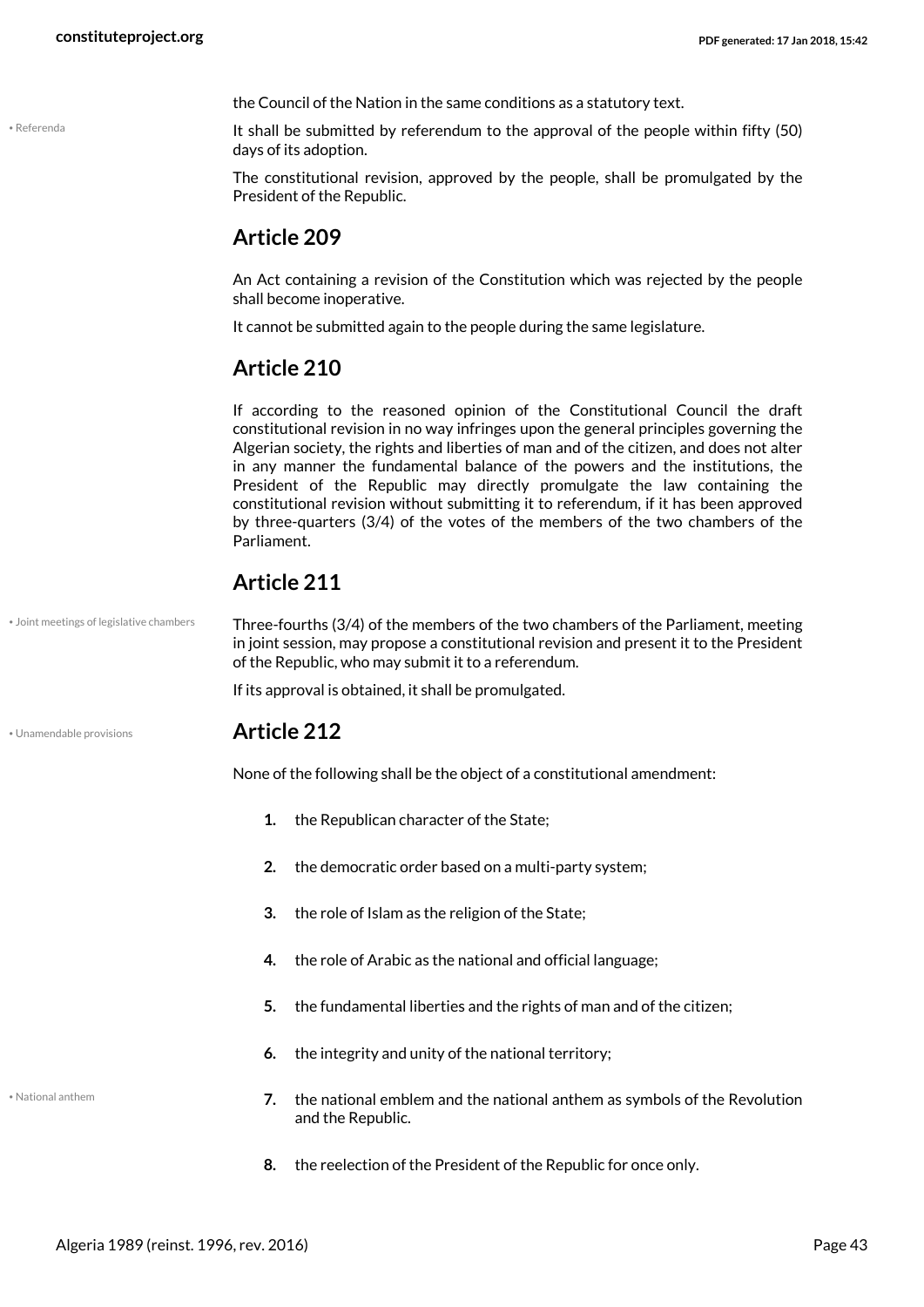## <span id="page-43-0"></span>**TRANSITORY PROVISIONS**

#### **Article 213**

The ordinary laws which have been changed into organic laws by this Constitution shall remain in force, pending their amendment, or replaced in accordance with Constitutional measures.

### **Article 214**

The Constitutional Council shall keep its present representation in respect of performing its authorized jurisdictions, under the Constitution. The mandate of its present members shall end by the expiry of their respective terms.

Any change or addition must take place in accordance with the conditions and measures provided for in this Constitution within a maximum period of six (6) months from the issuance date.

Half of the Constitutional Council members, who have been appointed or elected within the framework of this Constitution shall be replaced after the fourth (4th) year of their duty in office, by drawing of lots.

### **Article 215**

Until all the conditions required to implement the provisions of Article 188 of the Constitution have been met, and pursuant to actual guarantee thereof, the mechanism stated in this Article shall be put into practice three (3) years from the date of enforcement of these provisions.

### **Article 216**

The Commission in charge of promoting and protecting of human rights shall continue to exercise its jurisdictions until the provisions of Articles 198 and 199 of the Constitution have been implemented.

#### **Article 217**

The text of endorsed constitutional amendments shall be coordinated and numbered.

### **Article 218**

The President of the Republic shall promulgate the text of the constitutional amendment that has been approved, and it shall be executed as the fundamental law of the Republic.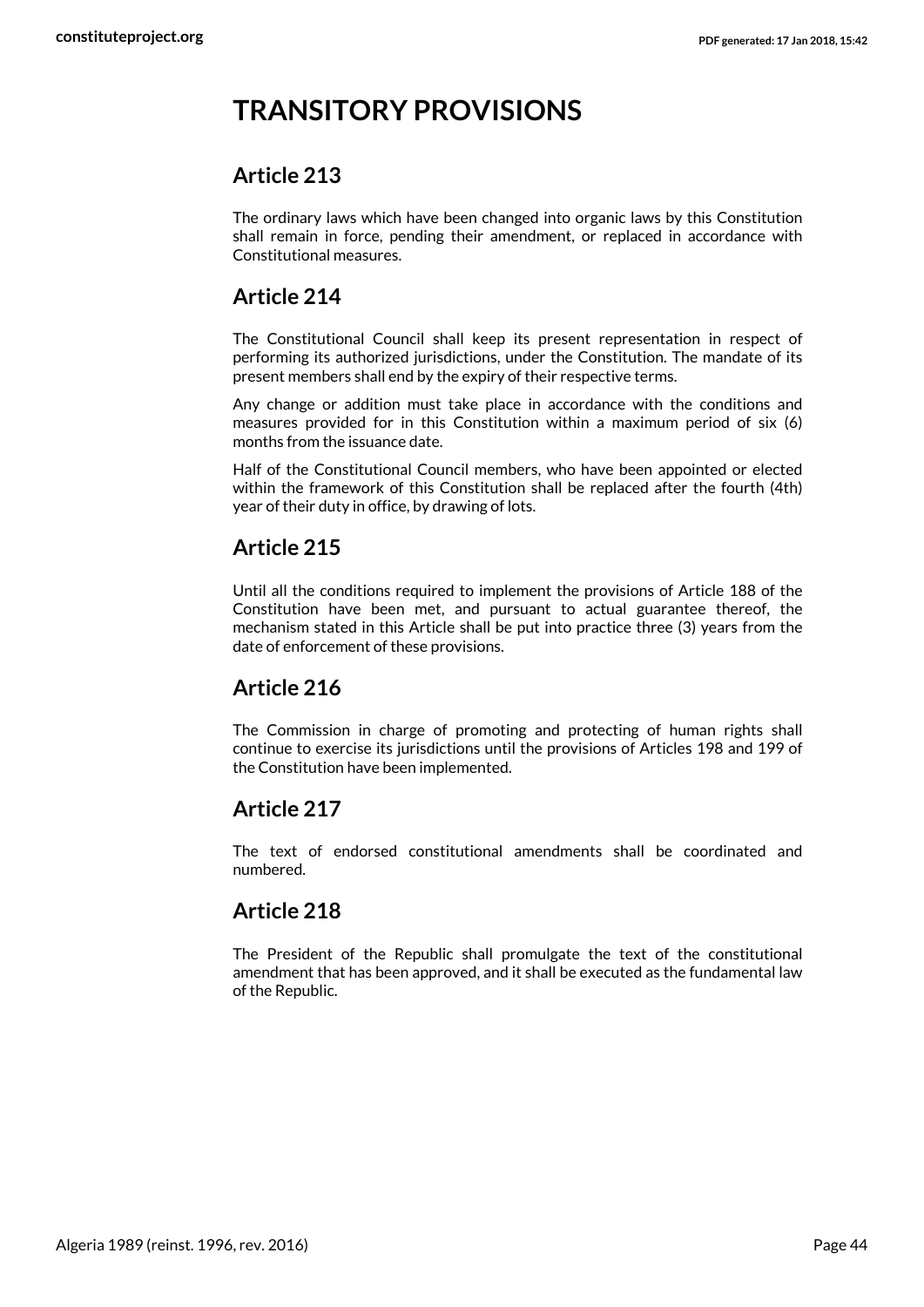## **Topic index**

#### A

#### C

#### D

| Duty to serve in the military $\dots\dots\dots\dots\dots\dots\dots\dots\dots\dots\dots\dots\dots\dots\dots\dots\dots$ |  |
|-----------------------------------------------------------------------------------------------------------------------|--|

#### E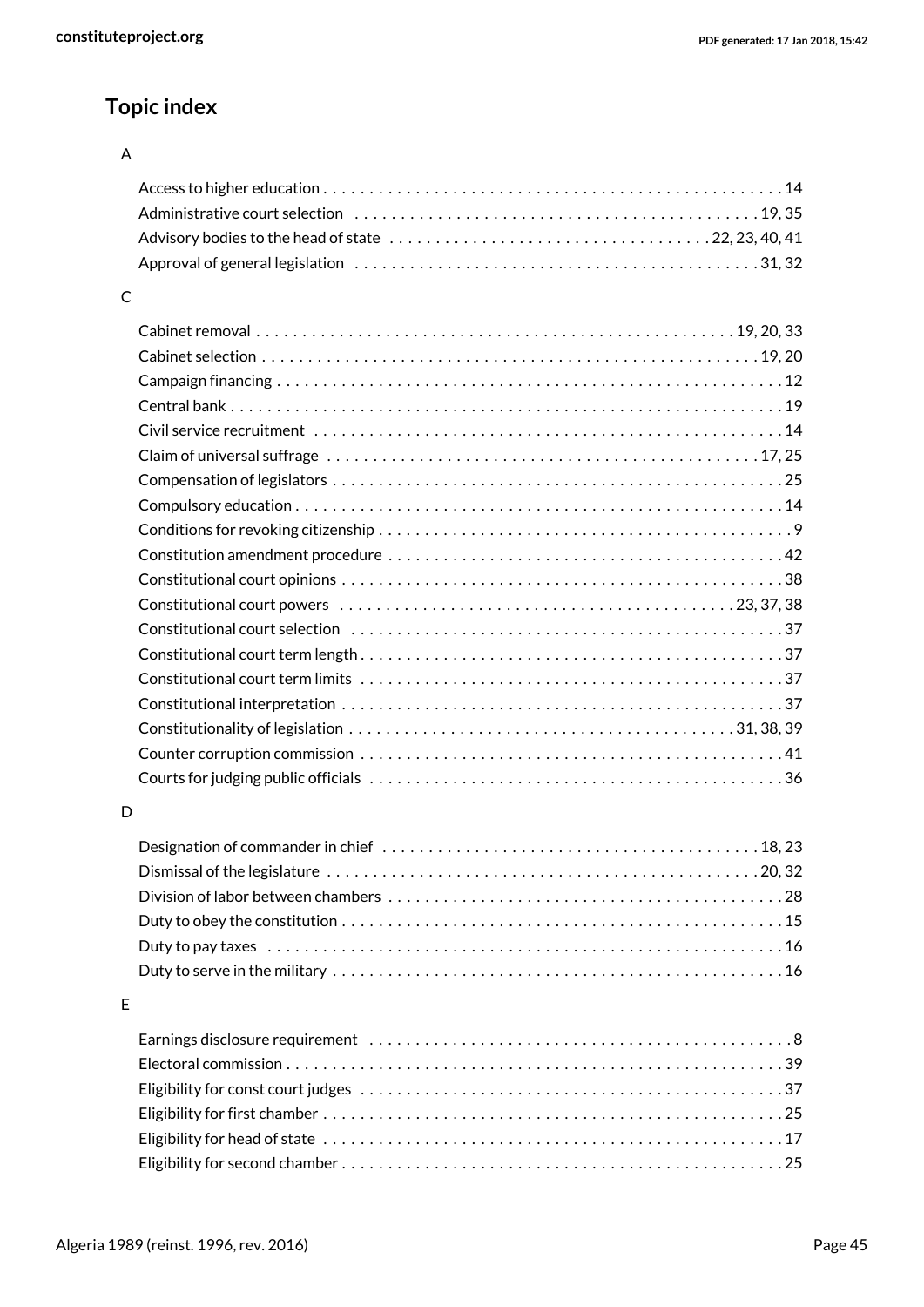#### F

#### G

|--|--|

#### H

I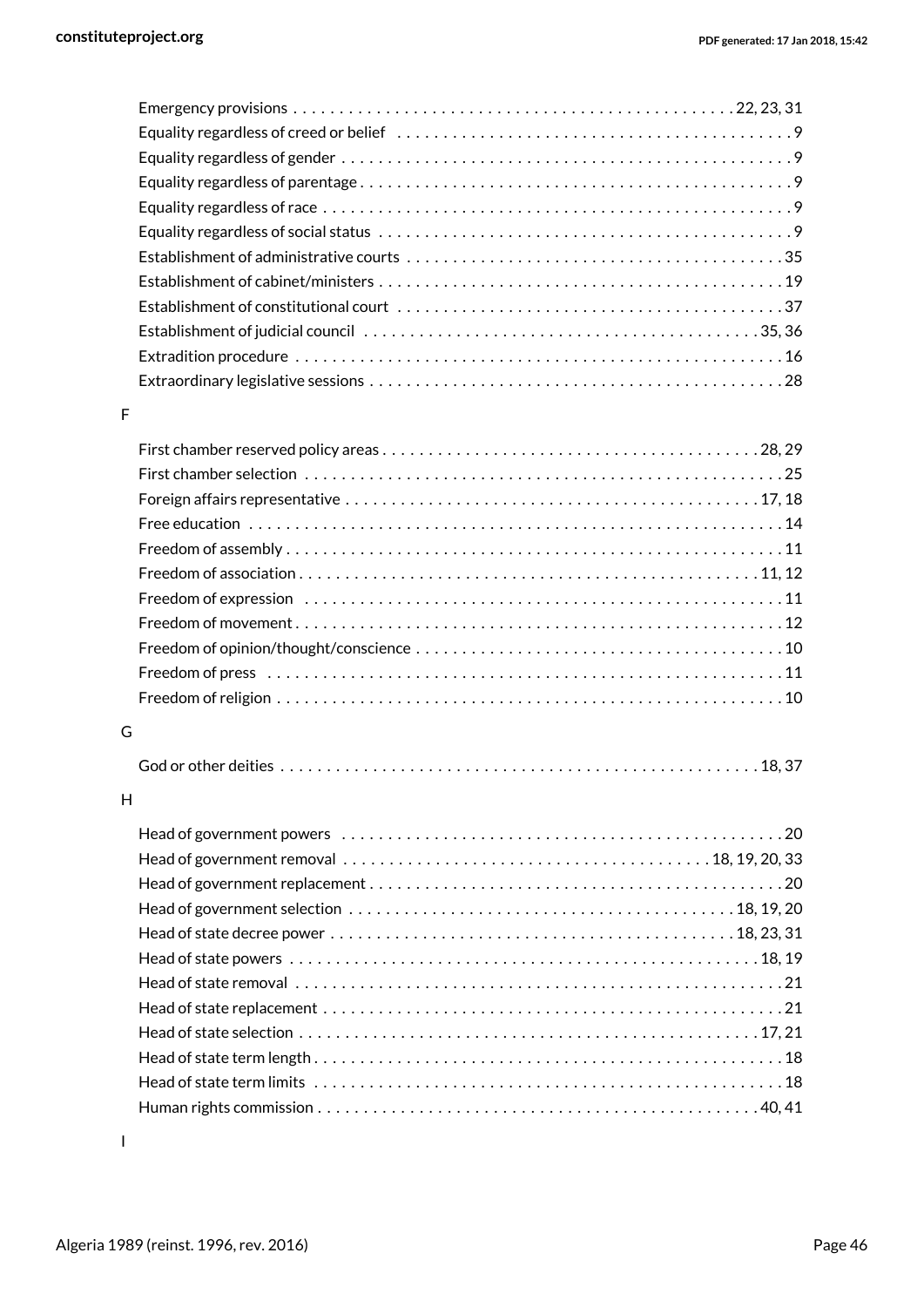| J |                                                                                                         |
|---|---------------------------------------------------------------------------------------------------------|
|   |                                                                                                         |
|   |                                                                                                         |
|   |                                                                                                         |
| L |                                                                                                         |
|   |                                                                                                         |
|   |                                                                                                         |
|   |                                                                                                         |
|   |                                                                                                         |
|   |                                                                                                         |
|   |                                                                                                         |
|   |                                                                                                         |
| M |                                                                                                         |
|   |                                                                                                         |
|   |                                                                                                         |
|   |                                                                                                         |
|   |                                                                                                         |
|   | Municipal government $\dots\dots\dots\dots\dots\dots\dots\dots\dots\dots\dots\dots\dots\dots\dots$      |
| N |                                                                                                         |
|   |                                                                                                         |
|   | National anthem $\dots\dots\dots\dots\dots\dots\dots\dots\dots\dots\dots\dots\dots\dots\dots\dots\dots$ |
|   |                                                                                                         |
|   |                                                                                                         |
| O |                                                                                                         |
|   |                                                                                                         |
|   |                                                                                                         |
|   |                                                                                                         |
|   |                                                                                                         |
|   |                                                                                                         |
|   |                                                                                                         |
| P |                                                                                                         |
|   |                                                                                                         |
|   |                                                                                                         |
|   |                                                                                                         |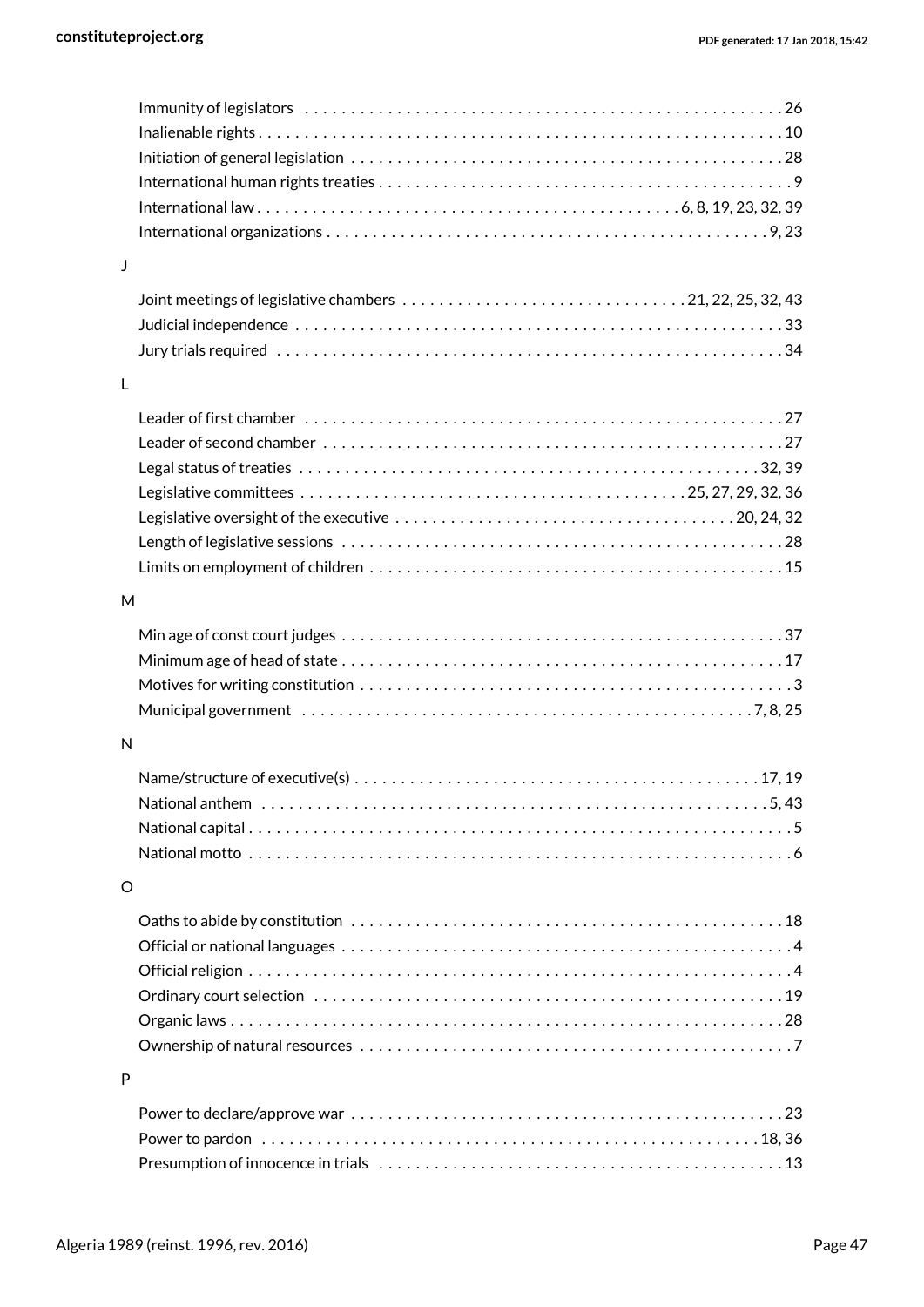#### R